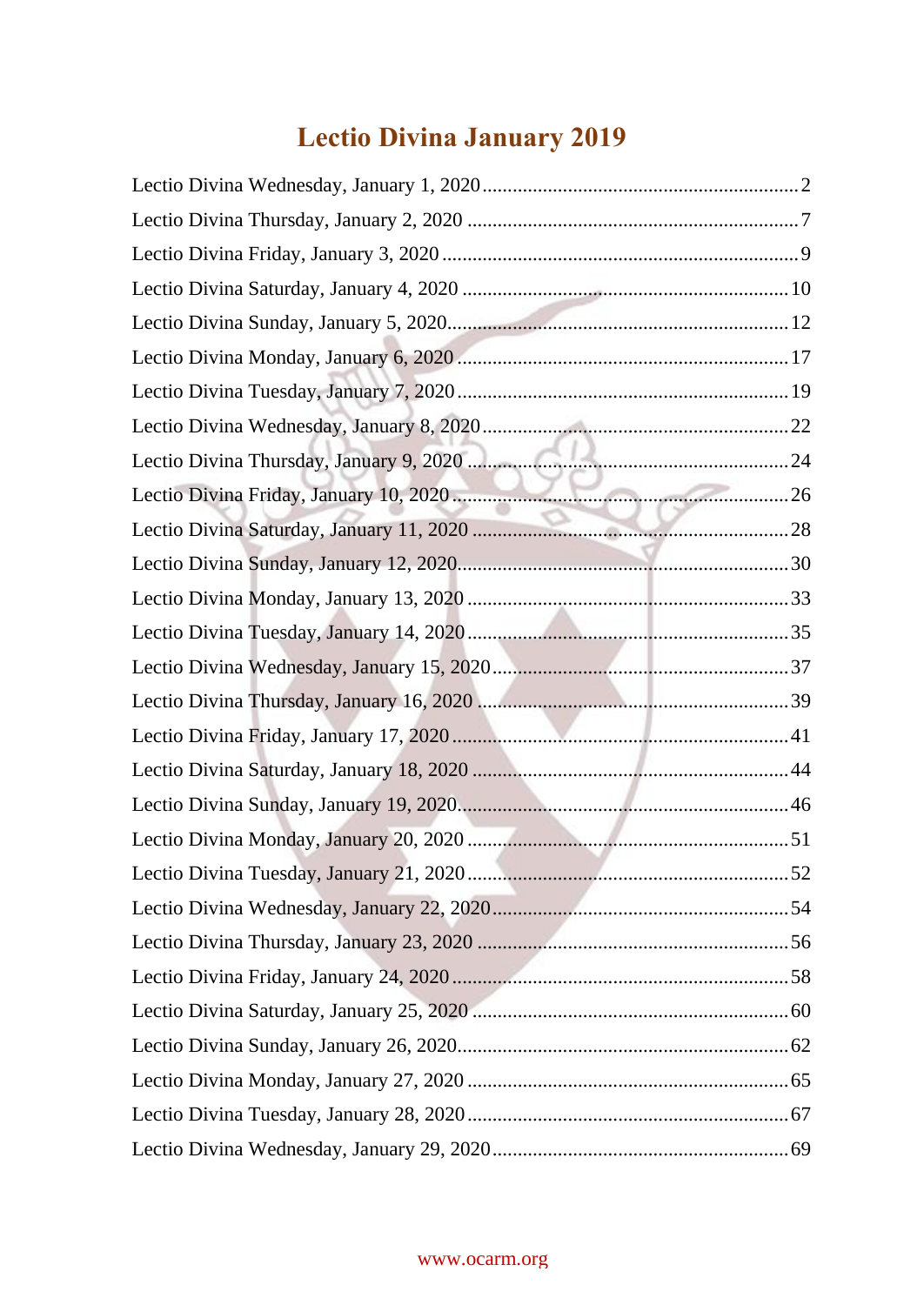# **Lectio Divina Wednesday, January 1, 2020**

<span id="page-1-0"></span>*Visit of the Shepherds to Jesus and His Mother The marginalized are God's favorites Luke 2:16-21*

## **1. Opening prayer**

Lord Jesus, send Your Spirit to help us read the Scriptures the same way that You read them to the disciples on the way to Emmaus. In the light of the Word, written in the Bible, You helped them to discover the presence of God in the disturbing events of Your sentence and death. Thus, the cross that seemed to be the end of all hope became for them the source of life and of resurrection.

Create silence in us so that we may listen to Your voice in Creation and in the scriptures, in events and in people, and above all in the poor and suffering. May Your word guide us so that we too, like the two disciples on the way to Emmaus, may experience the force of Your resurrection and witness to others that You are alive in our midst as a source of fraternity, justice and peace. We ask this of You, Jesus, son of Mary, who revealed to us the Father and sent us Your Spirit. Amen.

## **2. Reading**

## **a) A key to the reading:**

The reason for Joseph and Mary to go to Bethlehem was the census imposed by Rome's emperor (Lk 2:1-7). Periodically, the Roman authorities decreed these censuses in the various regions of their immense empire. It was a matter of registering people and knowing how many had to pay taxes. The rich paid taxes on land and goods. The poor paid for the number of children they had.

In Luke's Gospel we note a significant difference between the birth of Jesus and that of John the Baptist. John is born at home, in his land, in the midst of parents and neighbors and is welcomed by all (Lk 1:57-58). Jesus is born unknown, away from His surroundings of family and neighbors and far from His land. "There was no room in the inn." He had to be left in a manger (Lk 2:7).



Let us try to put our text (Lk 2:16-21) into the wider context of the visit of the shepherds (Lk 2:8-21). As we read, let us try to pay attention to the surprises we find and the contrasts that appear in this text.

## **b) A division of the text to help us in our reading:**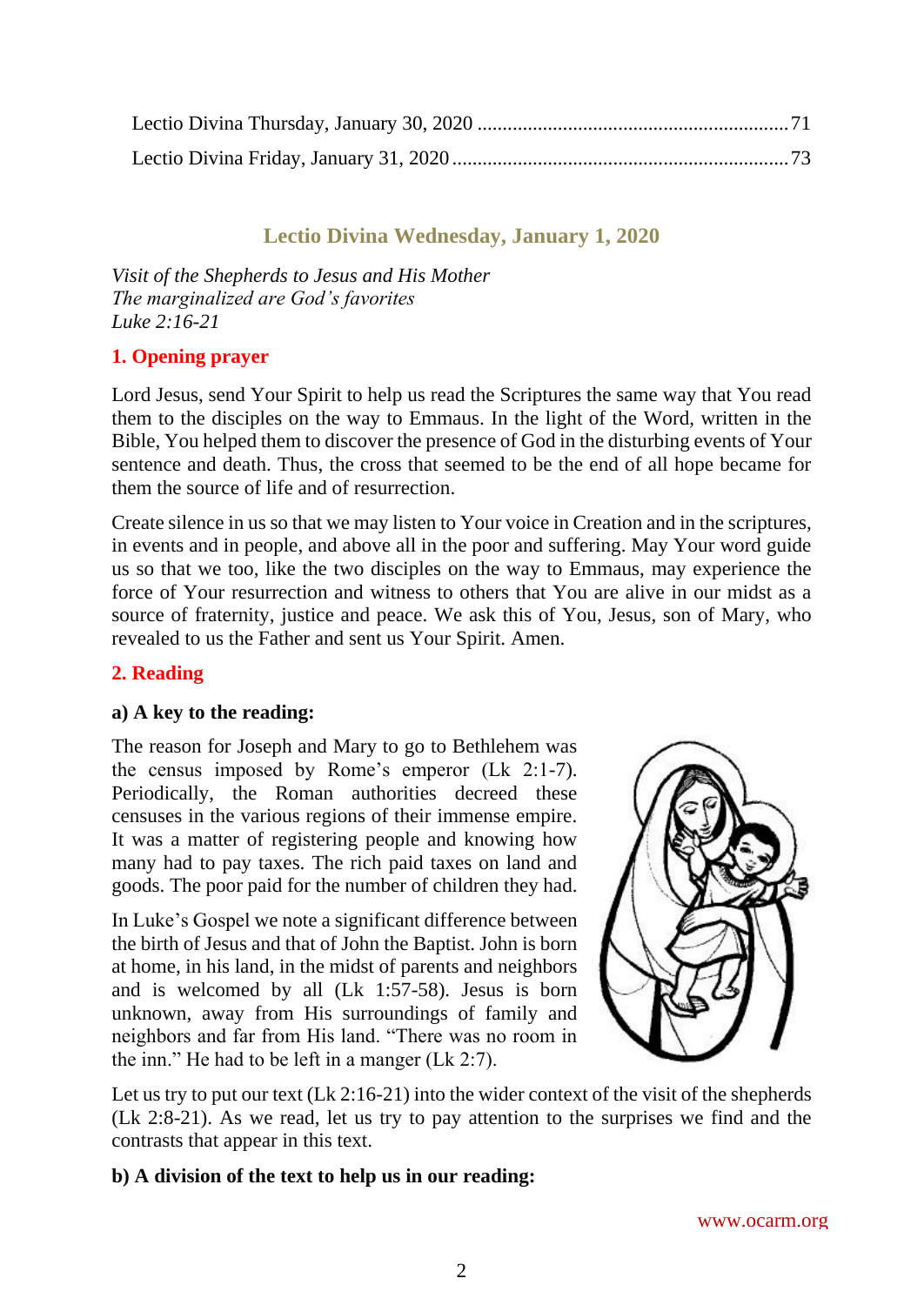Luke 2:8-9: The shepherds in the field, the first persons invited

Luke 2:10-12: The first announcement of the Good News is made to the shepherds Luke 2:13-14: The praise of the angels

Luke 2:15-18: The shepherds go to Bethlehem and tell of their vision of the angels Luke 2:19-20: Mary's attitude and that of the shepherds concerning these events Luke 2:21: The circumcision of the child Jesus

# **c) Text:**

In the countryside close by there were shepherds out in the fields keeping guard over their sheep during the watches of the night. An angel of the Lord stood over them and the glory of the Lord shone round them. They were terrified, but the angel said, 'Do not be afraid. Look, I bring you news of great joy, a joy to be shared by the whole people. Today in the town of David a Savior has been born to you; He is Christ the Lord. And here is a sign for you: you will find a baby wrapped in swaddling clothes and lying in a manger.' And all at once with the angel there was a great throng of the hosts of heaven, praising God with the words, 'Glory to God in the highest heaven, and on earth peace for those He favors.' Now it happened that when the angels had gone from them into heaven, the shepherds said to one another, 'Let us go to Bethlehem and see this event which the Lord has made known to us.' So they hurried away and found Mary and Joseph, and the baby lying in the manger. When they saw the child they repeated what they had been told about Him, and everyone who heard it was astonished at what the shepherds said to them. As for Mary, she treasured all these things and pondered them in her heart. And the shepherds went back glorifying and praising God for all they had heard and seen, just as they had been told. When the eighth day came and the child was to be circumcised, they gave Him the name Jesus, the name the angel had given Him before His conception.

# **3. A moment of prayerful silence**

so that the Word of God may penetrate and enlighten our life.

## **4. Some questions**

to help us in our personal reflection.

a) What did you like best in this text? Why?

b) What surprises and contrasts do you find in this text?

c) How does the text teach us that the little ones are great in heaven and the poorest on earth?

d) What is Mary's attitude and that of the shepherds concerning the mystery of God just revealed to them?

e) What is the message Luke wants to communicate to us through these details?

## **5. For those who wish to go deeper into the theme**

## **a) The context of then and of today:**

The text of the feast of the Mother of God (Lk 2:16-21) is part of the broader description of the birth of Jesus (Lk 2:1-7) and the visit of the shepherds (Lk 2:8-21). The angel had announced the birth of the savior and gave a sign of recognition: "You will find a baby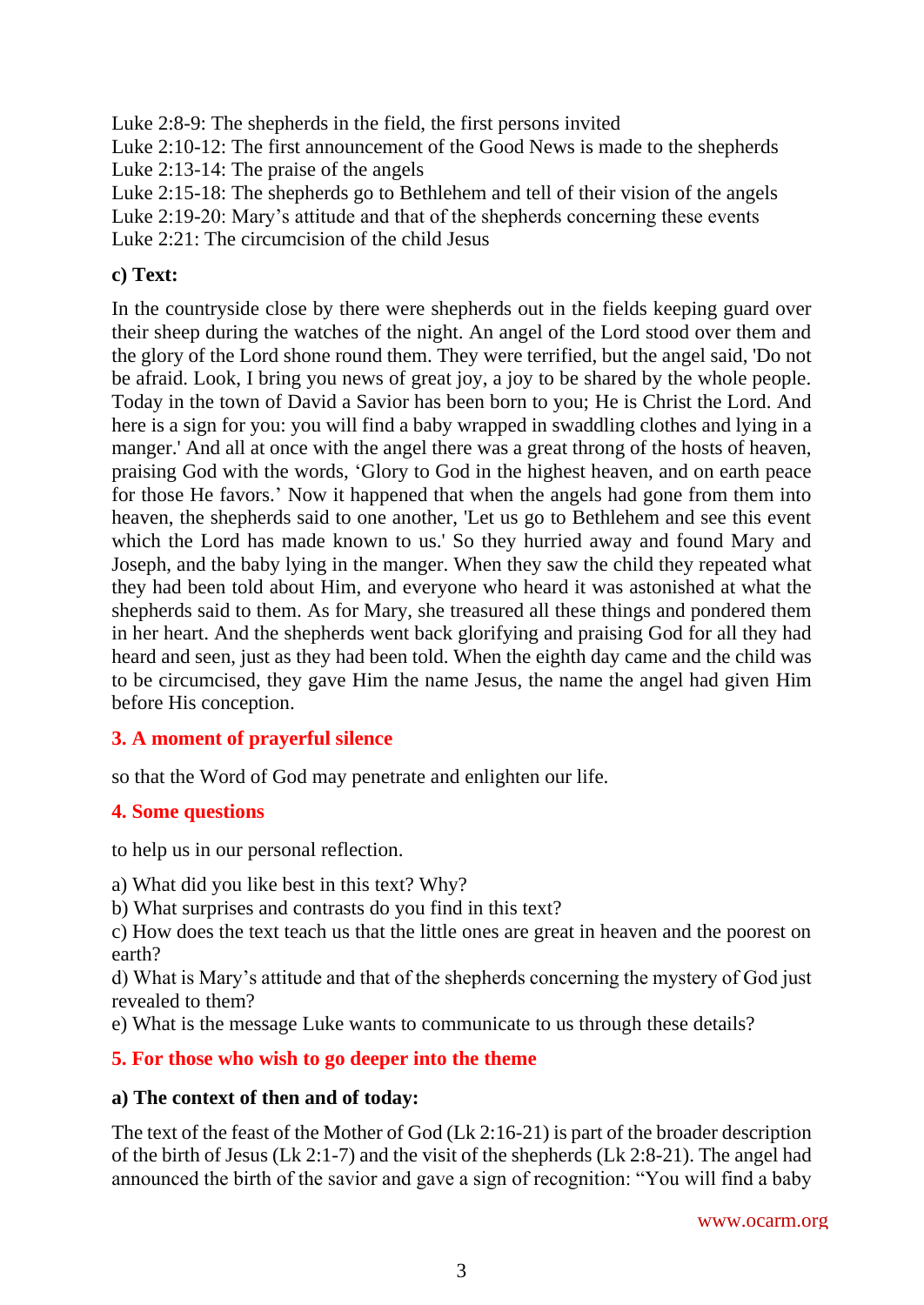wrapped in swaddling clothes and lying in a manger!" They were expecting the savior of a whole people and they were to recognize Him in a newborn child, poor, who lies close to two animals! What a great surprise!

God's plan is fulfilled in an unexpected way, full of surprise. This happens today too. A poor child is the savior of the people! Can you believe this?

# **b) A commentary on the text:**

Luke 2:8-9: The first invited people.

The shepherds were marginalized people and not appreciated. They lived together with the animals, separate from the rest of humanity. Because of their constant contact with animals, they were considered impure. No one would have ever invited them to visit a newly born baby. This is why the Angel of the Lord appears to pass on the great news of the birth of Jesus to them. Seeing the vision of the angels, they are full of fear.

Luke 2:10-12: The first announcement of the Good News

Luke 2:13-14: The praise of the angels: Glory to God in the highest heaven, and on earth peace for those He favors.

A multitude of angels appears descending from heaven. It is heaven that bends itself towards the earth. The parts of this verse summarize God's plan. The first part tells us what happens in the world up there: Glory to God in the highest heaven. The second part tells us what will happen in the world here below: On earth peace for those He favors! If people could experience what it means to be favored by God, everything would be different and peace would dwell on earth. And this would be to the greater glory of God who dwells in the highest!

Luke 2:15-18: The shepherds go to Bethlehem and tell of their vision of the angels. The Word of God is no longer a sound produced by the mouth. It is an event! The shepherds literally say, "Let us go to Bethlehem and see this event which the Lord has made known to us". In Hebrew, the expression DABAR means word or talk. The word of God is a creative force. It fulfills what it says. At creation God said, "Let there be light, and there was light!" (Gen 1:3). The word of the angel to the shepherds is the event of the birth of Jesus.

Luke 2:19-20: Mary's attitude and that of the shepherds concerning these events

Luke immediately adds that, "Mary treasured all these things and pondered them in her heart". These are two ways of hearing and welcoming the Word of God: (i) The shepherds get up to see the events and verify the sign given by the angel, and then they go back to their flocks glorifying and praising God for all that they had seen and heard; (ii) Mary, on the other hand, carefully keeps all these events in her mind and meditates on them in her heart. To meditate on things in one's heart means to reflect on them in the light of the Word of God, to understand their full significance.

Luke 2:21: The circumcision and Name of Jesus.

According to the norms of the law, the child Jesus is circumcised on the eighth day after His birth (cf. Gen 17:12). Circumcision was a sign of belonging to the people. It gave the person an identity. On this occasion each child received his name (cf. Lk 1:59-63). He receives the name of Jesus that had been given Him by the angel before His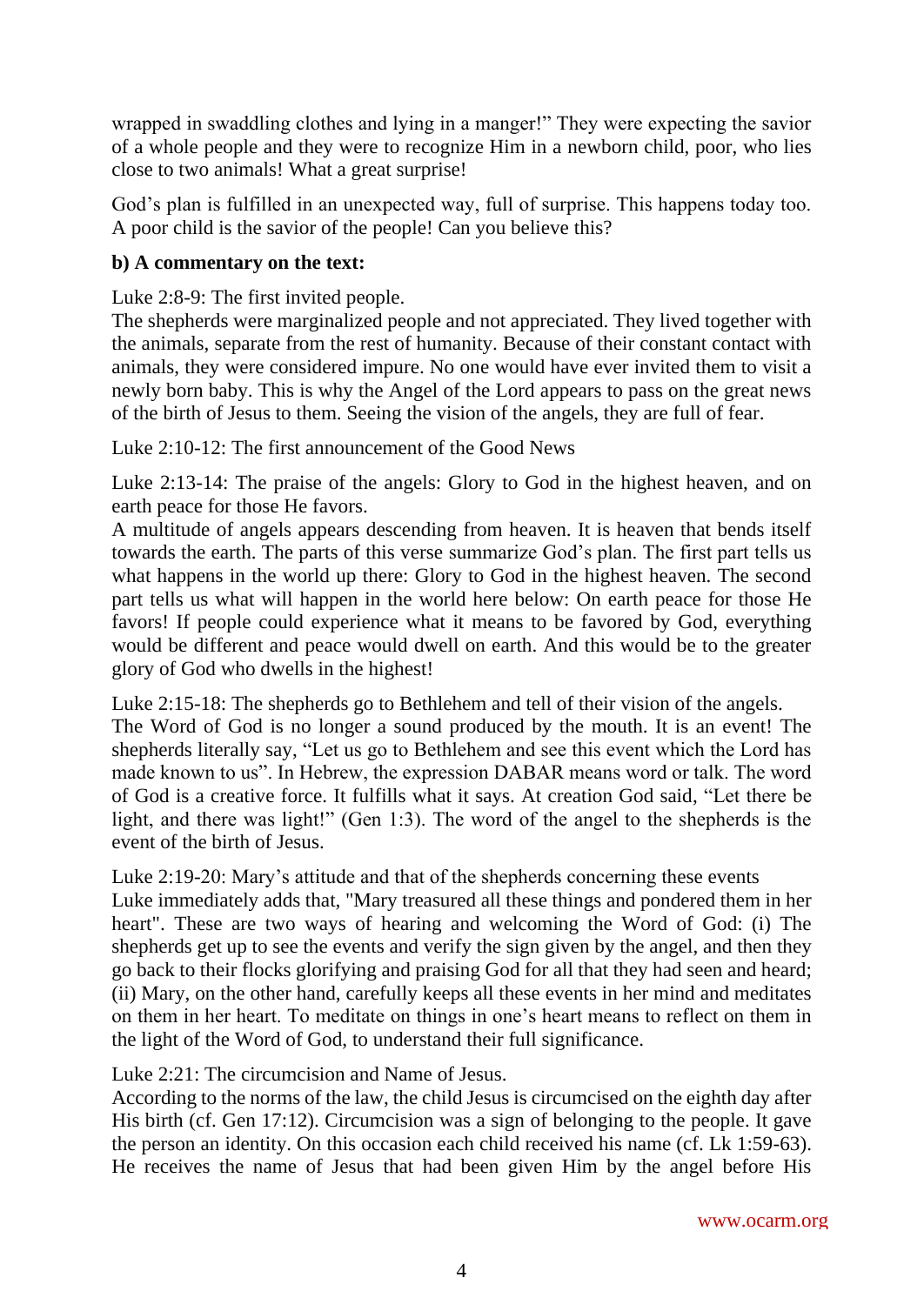conception. The angel had said to Joseph that the name of the child had to be Jesus, as "He is the one who is to save His people from their sins" (Mt 1:21). The name of Jesus is the transliteration of the name "Yeshua", or Joshua, and means Yahweh saves. Another name that will gradually be given to Jesus is Christ, which means Anointed or Messiah. Jesus is the awaited Messiah. A third name is that of Emmanuel, which means God with us (Mt 1:23).

# **c) Further information:**

# **Mary in Luke's Gospel**

i) The role of the first two chapters of Luke's Gospel:

These are two rather well known but less understood chapters. Luke writes them in imitation of the Old Testament. It is as though these two chapters were the last of the Old Testament so as to open the door for the coming of the New Testament. In these chapters, Luke creates an atmosphere of softness and praise. From beginning to end the mercy of God is sung: God, who comes to fulfill His promises. Luke shows us how Jesus fulfills the Old Testament and begins the New Testament. And He does so in favor of the poor, the anawim, who knew how to wait for His coming: Elisabeth, Zachary, Mary, Joseph, Simeon, Anna and the shepherds. That is why the first two chapters are history but not in the sense that we give to history today. They were more like a mirror for the Christians converted from paganism. They could discover who Jesus was and how He had come to fulfill the prophecies of the Old Testament, satisfying the deepest aspirations of the human heart. These chapters were also a mirror of the events that were taking place within the communities in Luke's time. The communities originating from paganism will be born from the communities of converted Jews. But these were different. The New did not correspond to what the Old Testament imagined and expected. It was "the sign of contradiction" (Lk 2:34), and caused tensions and was the source of much suffering. In Mary's reaction, Luke presents a model of how the communities could react to and persevere in the New.

## ii) A key to the reading:

In these two chapters Luke presents Mary as a model for the life of the community. The key is given to us in the episode where the woman in the crowd praises the mother of Jesus. Jesus modifies the praise and says: "More blessed still are those who hear the word of God and keep it!" (Lk 11:27-28). Herein lies the greatness of Mary. It is in the world where Mary knows how to relate to the Word of God that the communities contemplate. The better way of relating to the Word of God: welcoming it, incarnating it, living it, deepening it, reflecting on it, giving it birth and making it grow, allowing oneself to be overpowered by it even when one does not understand it or when one suffers because of it. This is the vision underlying the texts of chapters 1 and 2 of Luke's Gospel, which speak of Mary, the mother of Jesus.

iii) An application of the key to the texts:

1. Luke 1:26-38: The Annunciation: "Let it happen to me as you have said!"

Opening oneself so that the Word of God may be welcomed and incarnated.

2. Luke 1:39-45: The Visitation: "Blessed is she who believed!"

Recognizing the Word of God in the events of life.

3. Luke 1:46-56: The Magnificat: "The Almighty has done great things for me!"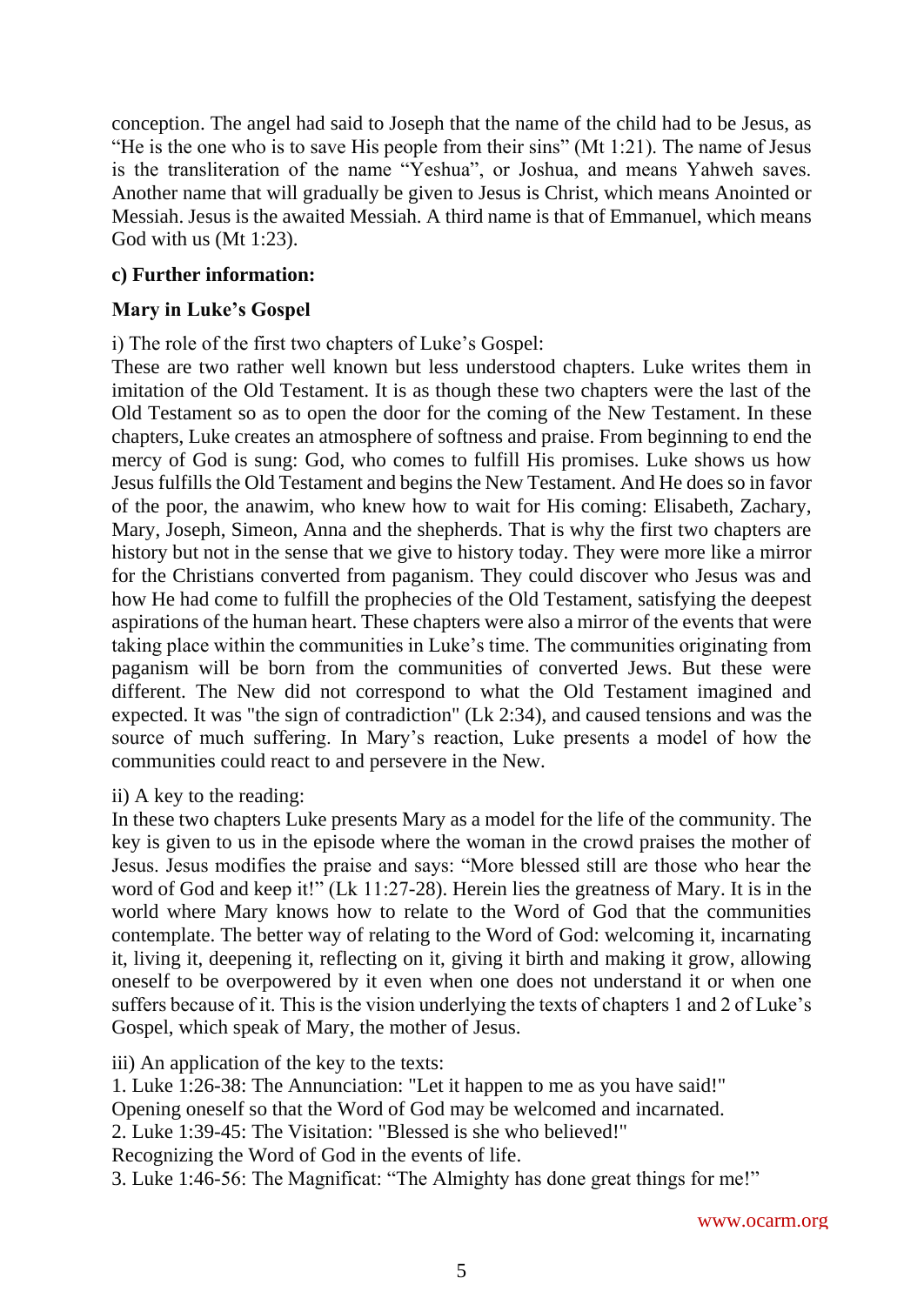A resistance hymn of hope.

4. Luke 2:1-20: The Birth: "She treasured all these things and pondered them in her heart."

The marginalized welcome the Word.

5. Luke 2:21-32: The Presentation: "My eyes have seen the salvation!"

God's promise is fulfilled.

6. Luke 2:33-38: Simeon and Anna: "A sword will pierce your soul"

Being a Christian means being a sign of contradiction.

7. Luke 2:39-52: At twelve years: "Did you not know that I must be in My Father's house?"

They did not understand the Word of God addressed to them!

iv) The contrasts that stand out in our text:

- 1. In the darkness of the night a light shines (2:8-9).
- 2. The world up there, heaven, seems to embrace our world here below (2:13).
- 3. The greatness of God manifests itself in the weakness of a child (2:7).
- 4. The glory of God is made present in a manger, close to animals (2:16).
- 5. Fear generated by the sudden apparition of an angel is changed into joy (2:9-10).
- 6. Those completely marginalized are the first to be invited (2:8).
- 7. The shepherds recognize God present in a child (2:20).

# **6. Praying with the Psalm 23 (22)**

"Yahweh is my shepherd!" Yahweh is my shepherd, I lack nothing. In grassy meadows He lets me lie. By tranquil streams He leads me to restore my spirit. He guides me in paths of saving justice as befits His name.

Even were I to walk in a ravine as dark as death I should fear no danger, for You are at my side. Your staff and Your crook are there to soothe me.

You prepare a table for me under the eyes of my enemies; You anoint my head with oil; my cup brims over. Kindness and faithful love pursue me every day of my life. I make my home in the house of Yahweh for all time to come.

## **7. Final Prayer**

Lord Jesus, we thank for the word that has enabled us to understand better the will of the Father. May Your Spirit enlighten our actions and grant us the strength to practice what Your Word has revealed to us. May we, like Mary, Your mother, not only listen to but also practice the Word, You who live and reign with the Father in the unity of the Holy Spirit forever and ever. Amen.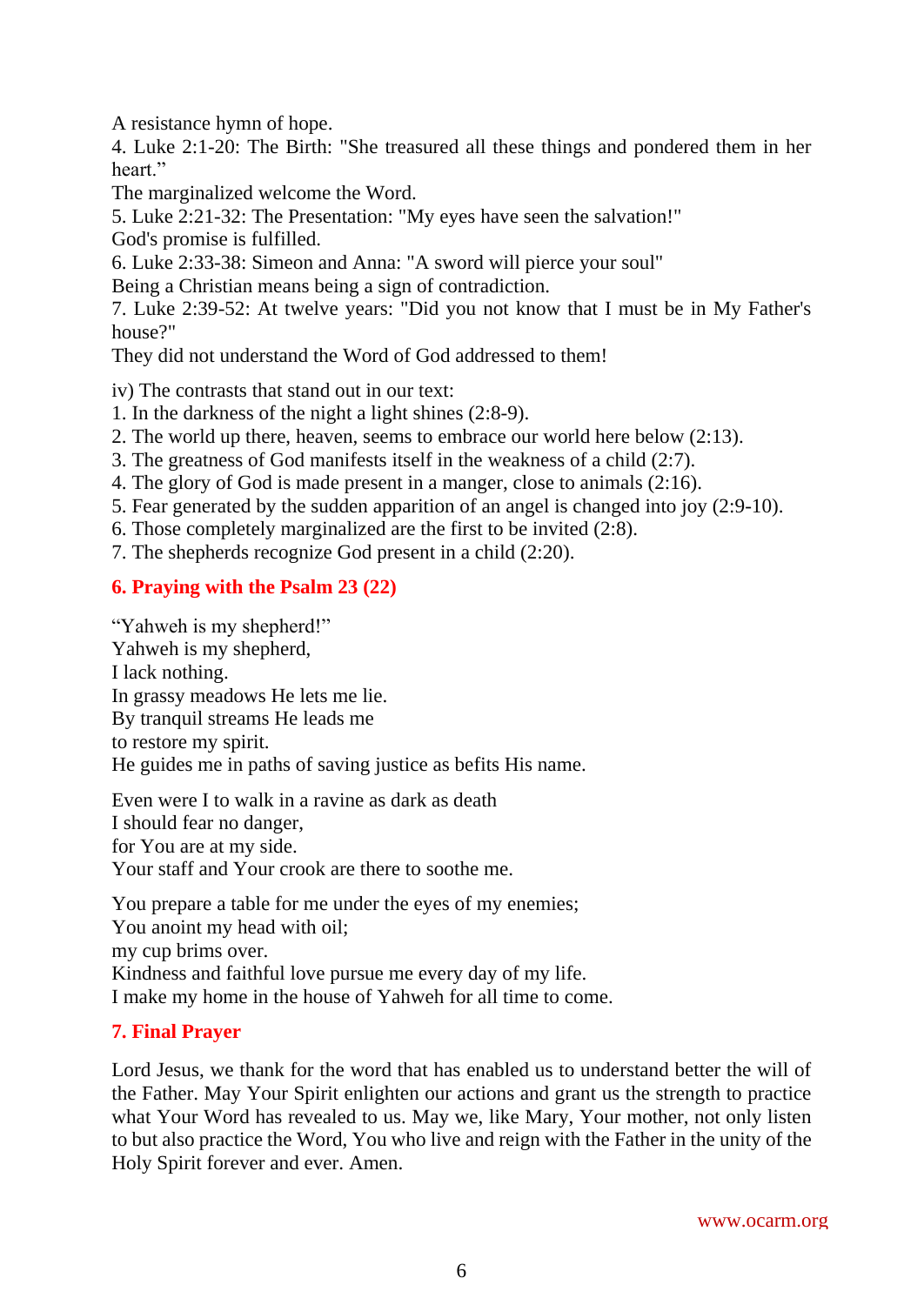The first thing the angel says is, "Do not be afraid!" The second is Joy to be shared by the whole people! The third is Today! Then the angel gives three names to indicate who Jesus is: savior, Christ and Lord! Savior is the one who frees all people from all ties! The authorities in those days liked to use the title savior. They attributed the title of Soter (Greek) to themselves. Christ means anointed or messiah. In the Old Testament this was the title given to kings and prophets. It was also the title of the future messiah who would fulfill the promises made by God to His people. This means that the newly born child, who lies in a manger, has come to fulfill the hopes of the people. Lord was the name given to God Himself! Here we have the three greatest titles imaginable. From this announcement of the birth of Jesus as savior, Christ and Lord, can you imagine anyone with a higher standing? If an angel says to you, "Be careful! I give you this sign of recognition: you will meet a child in a manger, in the midst of poor people!" Would you believe him? God's ways are not our ways!

# **Lectio Divina Thursday, January 2, 2020**

#### <span id="page-6-0"></span>*Christmas Time*

## **1) Opening prayer**

All-powerful Father, You sent Your son Jesus Christ to bring the new light of salvation to the world. May He enlighten us with His radiance, who lives and reigns with You and the Holy Spirit, one God, for ever and ever. Amen.

#### **2) Gospel Reading - John 1:19-28**

This is the testimony of John. When the Jews from Jerusalem sent priests and Levites to him to ask him, "Who are you?" He admitted and did not deny it, but admitted, "I am not the Christ." So they asked him, "What are you then? Are you Elijah?" And he said, "I am not." "Are you the Prophet?" He answered, "No." So they said to him, "Who are you, so we can give an answer to those who sent us? What do you have to say for yourself?" He said: "I am the voice of one crying out in the desert, 'Make straight the way of the Lord,' as Isaiah the prophet said." Some Pharisees were also sent. They asked him, "Why then do you baptize if you are not the Christ or Elijah or the Prophet?" John answered them, "I baptize with water; but there is one among you whom you do not recognize, the one who is coming after me, whose sandal strap I am not worthy to untie." This happened in Bethany across the Jordan, where John was baptizing.

#### **3) Reflection**

• Today's Gospel speaks about the witness of John the Baptist. The Jews sent "priests and Levites" to question him. In the same way, some years later, they sent people to control the activity of Jesus (Mk 3:22). There is a resemblance between the response of the people regarding Jesus and the questions which authorities address to John. Jesus asks the disciples: Whom do people say that I am?" They answered: "Elijah, John the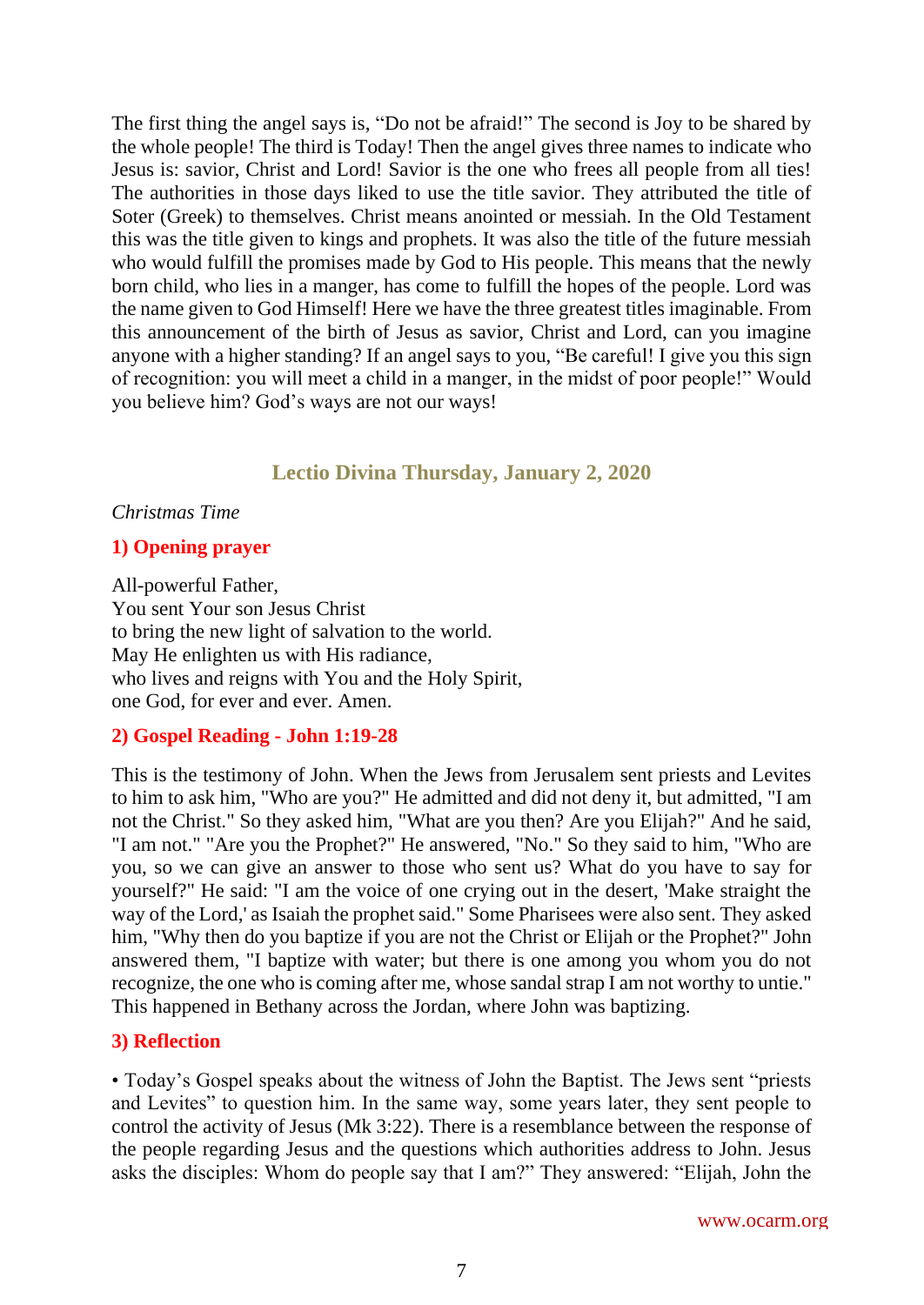Baptist, Jeremiah, one of the Prophets" (cf. Mk 8:27-28). The authorities address the same questions to Jesus: Are You the Messiah, or Elijah, the Prophet?" John responds by quoting the prophet Isaiah: "I am a voice of one who cries in the desert: Prepare a way for the Lord". The other three Gospels contain the same affirmation concerning John: he is not the Messiah, but he has come to prepare the coming of the Messiah (cf. Mk 1:3; Mt 3:3; Lk 3:4). The four Gospels give great attention to the activity and the witness of John the Baptist. Why do they insist so much in saying that John is not the Messiah?

• John the Baptist was put to death by Herod around the year 30. But up to the end of the first century, the time when the Fourth Gospel was written, John continued to be considered a leader among the Jews. After his death, the memory of John continued to have a strong influence in the living out of the faith of the people. He was considered a prophet (Mk 11:32). He was the first great prophet who appeared after centuries without prophets. Many considered him the Messiah. In the year 50 Paul passed through Ephesus, in Asia Minor, and found a group of people who had been baptized with the baptism of John (cf. Acts 19:1-4). Because of this, it was important to spread the witness of John the Baptist himself, saying that he was not the Messiah, and instead proclaim Jesus as the Messiah. John himself contributed to radiate better the Good News of Jesus.

• "How is it that you baptize if you are neither the Messiah, nor Elijah, nor the prophet? The John's response is another affirmation in which he shows that Jesus is the Messiah: " I baptize with water, but standing among you, unknown to you, is one who is coming after me; and I am not fit to undo the strap of His sandal". Further ahead (Jn 1:33) John refers to the prophecies which announced the coming of the Spirit in the Messianic times: "The one on whom you will see the Spirit descend and rest upon Him, is the one who is to baptize with the Holy Spirit" (cf. Is 11:1-9; Ez 36:25-27; Joel 3:1-2).

## **4) Personal questions**

• Have you had someone like John the Baptist who has prepared the way for you to receive Jesus?

• John was humble. He did not try to make himself greater than what he was in announcing Jesus. Have you been that way for someone in your life?

#### **5) Concluding prayer**

The whole wide world has seen the saving power of our God. Acclaim Yahweh, all the earth, burst into shouts of joy! (Ps 98:3-4)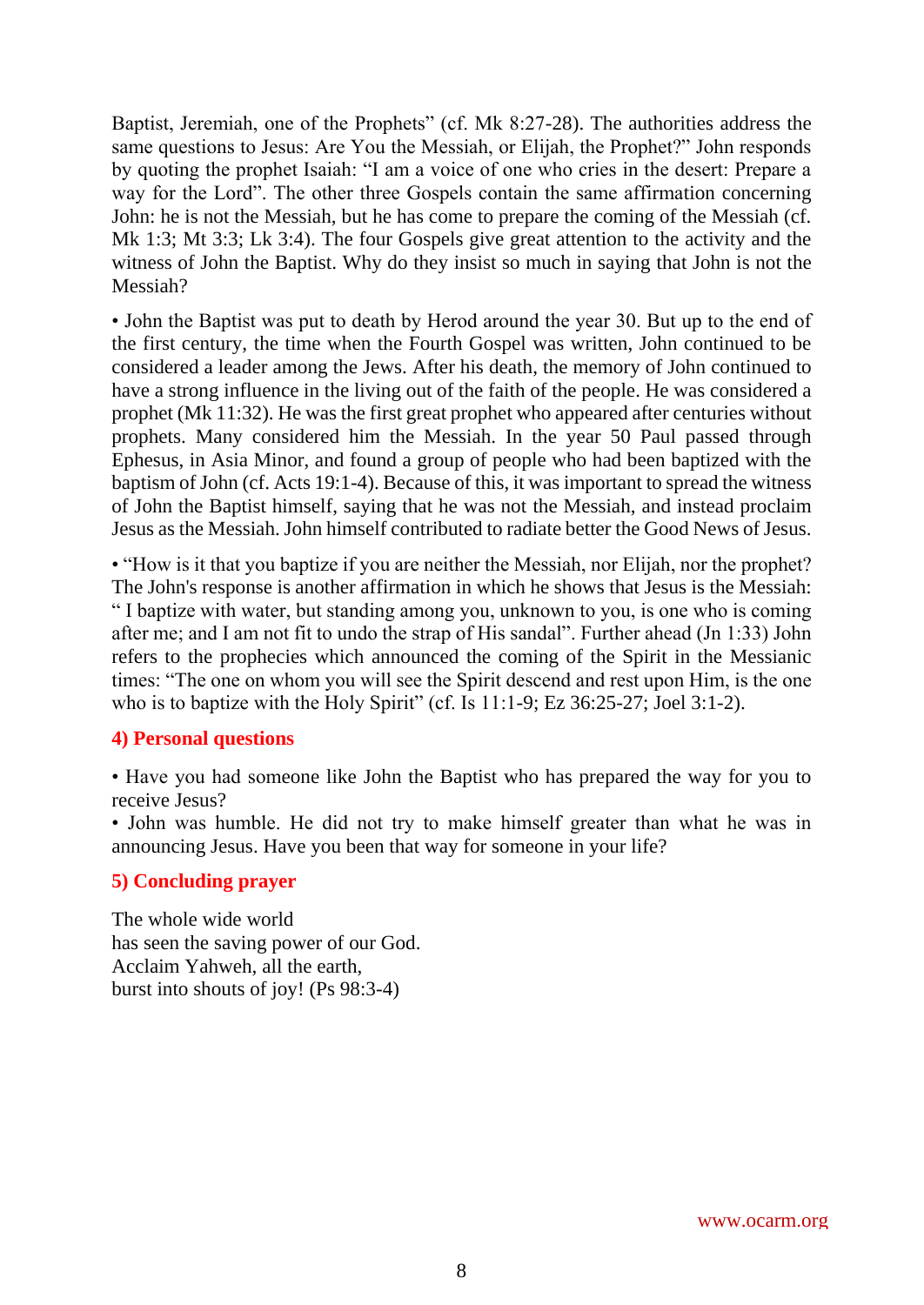# **Lectio Divina Friday, January 3, 2020**

#### <span id="page-8-0"></span>*Christmas Time*

#### **1) Opening prayer**

Father, You make known the salvation of mankind at the birth of Your Son. Make us strong in faith and bring us to the glory You promise. We ask this through our Lord Jesus Christ, Your Son, who lives and reigns with You and the Holy Spirit, one God, for ever and ever. Amen.

#### **2) Gospel Reading - John 1:29-34**

John the Baptist saw Jesus coming toward him and said, "Behold, the Lamb of God, who takes away the sin of the world. He is the one of whom I said, 'A man is coming after me who ranks ahead of me because he existed before me.' I did not know him, but the reason why I came baptizing with water was that he might be made known to Israel." John testified further, saying, "I saw the Spirit come down like a dove from the sky and remain upon him. I did not know him, but the one who sent me to baptize with water told me, 'On whomever you see the Spirit come down and remain, he is the one who will baptize with the Holy Spirit.' Now I have seen and testified that he is the Son of God."

#### **3) Reflection**

• In the Gospel of John, history and symbol join together. In today's text, the symbolism consists in recalling texts of the Old Testament which reveal hints to the identity of Jesus of Nazareth. In these few verses (Jn 1:29-34) we find the following expressions which contain a symbolical description: 1) Lamb of God; 2) Who takes away the sins of the world; 3) He existed before me; 4) The descent of the Spirit in the form of a dove; 5) Son of God.

• **Lamb of God.** This title brings to mind the Exodus and the night of the first Passover. The blood of the Paschal Lamb, with which the doors of the houses were signed, was a sign of liberation (Ex 12:13-14). Jesus is the new Paschal Lamb who liberates His people (1 Co 5:7; 1 P 1:19; Rev 5:6-9).

• **Who takes away the sins of the World.** This recalls a very beautiful phrase of the prophecy of Jeremiah: "There will be no further need for everyone to teach neighbor or brother: "You will know the Lord, they will all know me, from the least to the greatest, says the Lord; since I shall forgive their guilt and never more call their sin to mind" (Jer 31:34).

• **He existed before me.** This recalls several texts of the Books of Wisdom, in which God's Wisdom, which existed before all the other creatures and which was with God, fixed her dwelling among the people of God (Pro 8:22-31; Eccl 24:1-11).

• **The descent of the Spirit in the form of a dove.** It denotes creative action where it is said that the "Spirit of God sweeping over the waters" (Gen 1:2). The text of Genesis suggests the image of a bird which flies over its nest. An image of the new creation is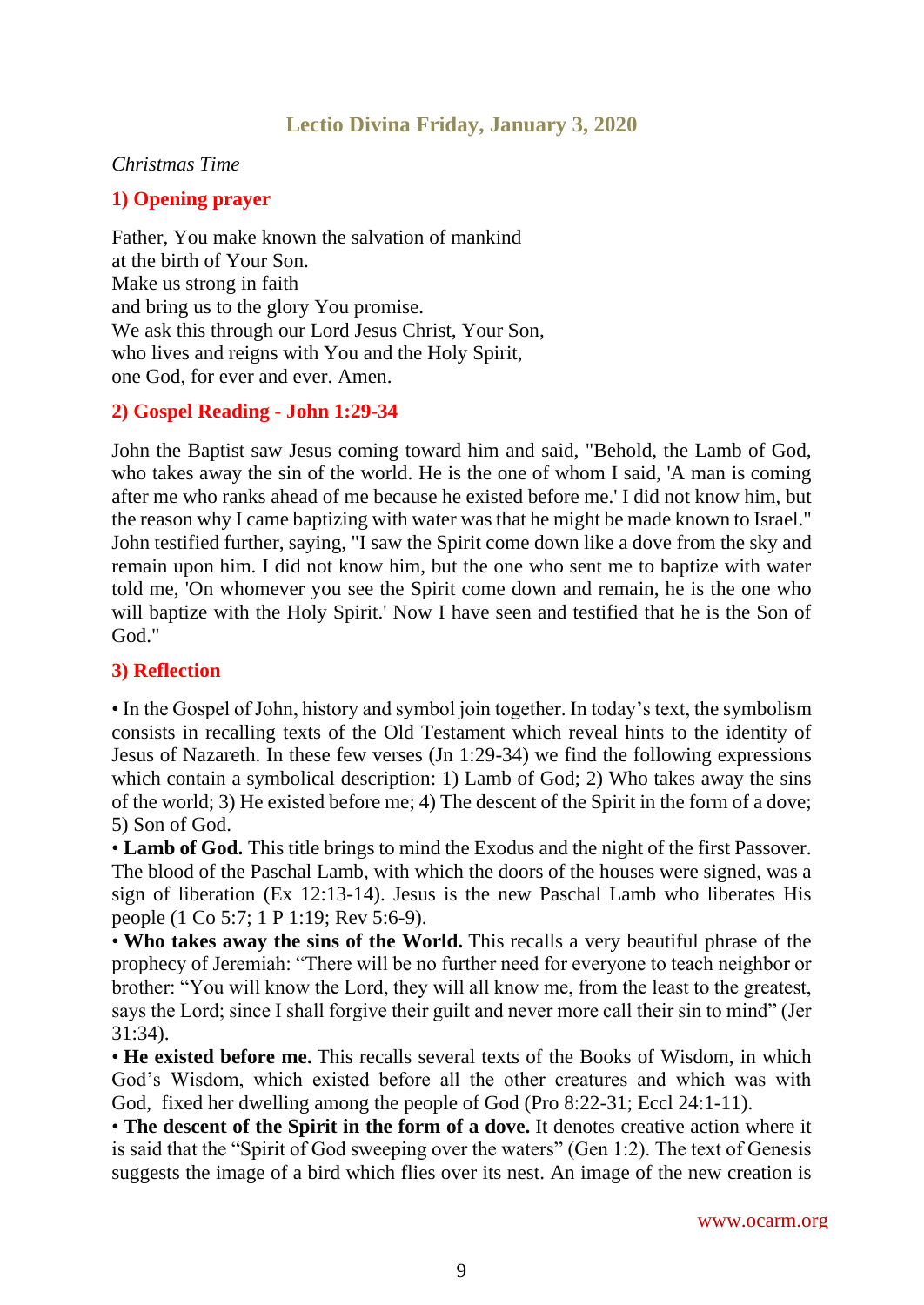thanks to the action of Jesus**.**

• **Son of God.** This is the title which summarizes all the others. The best comment on this title is the explanation from Jesus himself: "The Jews answered Him: 'We are stoning You not for doing a good work, but for blasphemy: though You are only a man, You claim to be God". Jesus answered: "Is it not written in your Law: I said: you are gods?" So the word 'gods' refers to those people to whom the word of God was addressed (and Scripture cannot be set aside). Yet to someone whom the Father has consecrated and sent into the world you say, "You are blaspheming because I said, I am Son of God? If I am not doing My Father's work there is no need to believe Me, but if I am doing it, then even if you refuse to believe in Me, at least believe in the work I do; then you will know for certain that the Father is in Me and I am in the Father" (Jn 10:33- 38).

## **4) Personal questions**

• Jesus offered himself completely for the whole of humanity. What can I offer to help my neighbor?

• We have also received the Holy Spirit. How conscious or aware am I that I am His temple?

# **5) Concluding prayer**

Sing a new song to Yahweh, for He has performed wonders, His saving power is in His right hand and His holy arm. (Ps 98:1)

# **Lectio Divina Saturday, January 4, 2020**

<span id="page-9-0"></span>*The call of the first disciples*

## **1) PRAYER**

Dear Father, You who are God Almighty and a merciful God, receive the prayer of your children, as the Savior that You have sent as a new light on the horizon of the world, rises again and shine on our entire lives.

## **2) READING**

## **From the Gospel of John (1:35-42)**

John was standing with two of his disciples, and as he watched Jesus walk by, he said, "Behold, the Lamb of God." The two disciples heard what he said and followed Jesus. Jesus turned and saw them following him and said to them, "What are you looking for?" They said to him, "Rabbi" (which translated means Teacher), "where are you staying?" He said to them, "Come, and you will see." So they went and saw where he was staying, and they stayed with him that day. It was about four in the afternoon. Andrew, the brother of Simon Peter, was one of the two who heard John and followed Jesus. He first found his own brother Simon and told him, "We have found the Messiah," which is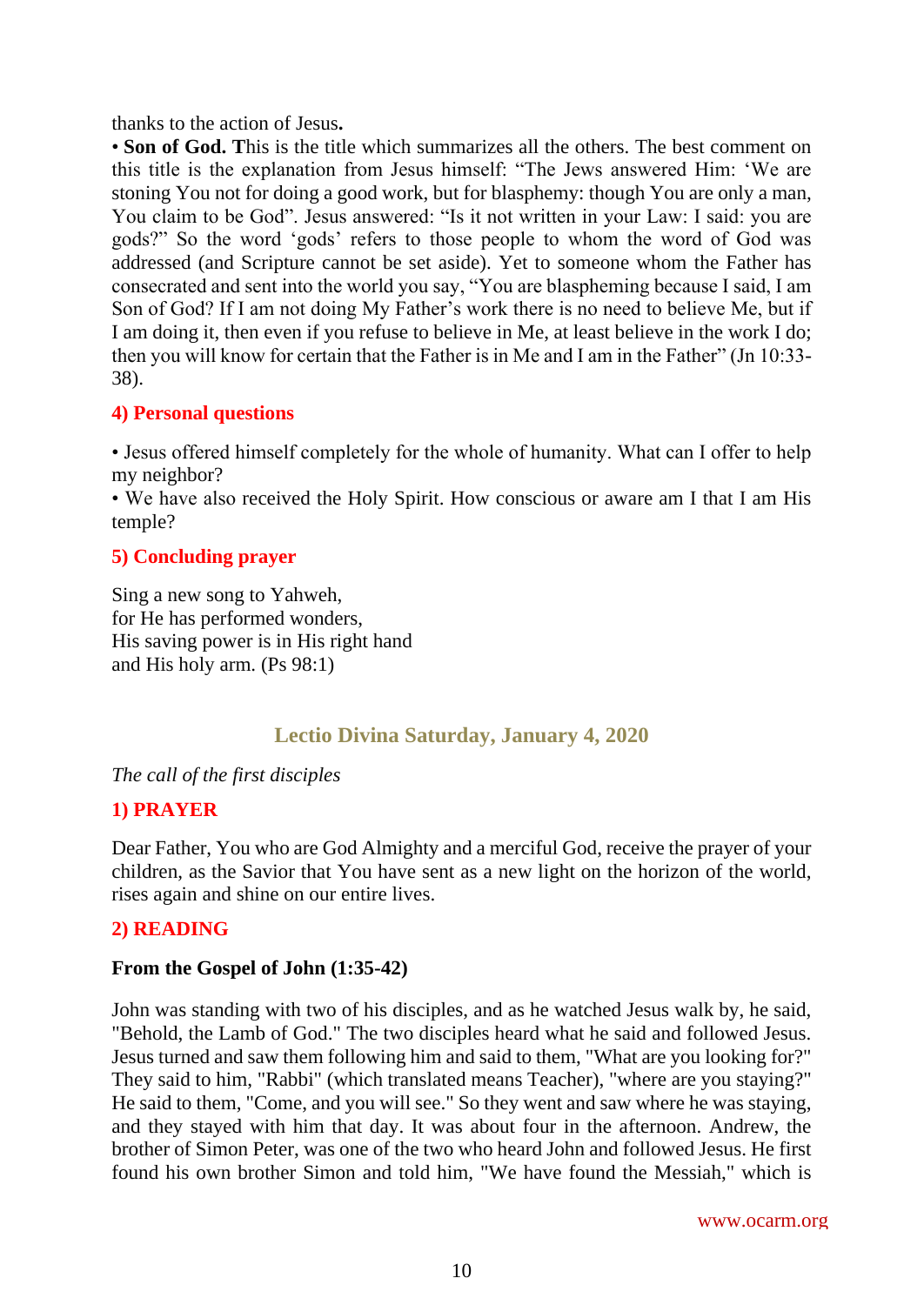translated Christ. Then he brought him to Jesus. Jesus looked at him and said, "You are Simon the son of John; you will be called Cephas," which is translated Peter.

# **3) MEDITATION**

In the first chapter of his Gospel John takes us through a sort time of travel. A week punctuated by the repetition (three times) of the expression "the day after" (vv. 29, 35 and 43). Our track puts us at the second of these moments, the central one and the most important one, characterized by physical and spiritual transition of the first disciples of John to Jesus.

Our scene is brought to life by a very intense exchange of looks: from John to Jesus (v. 35), from Jesus to the two disciples (v. 38), by the disciples of Jesus (vv. 38-39), and finally Jesus speaks as he is looking, to the person of Peter (v. 42).

The evangelist uses different verbs, but all are full of nuances. Not casual looks, but life changing looks instead. Jesus, the Lord looks at His disciples and us, so that, in our turn, we should learn to look at Him. The verb that closes the passage is beautiful; "to look" which means in this manner, "to look inside".

Jesus is walking along the sea, along the shores of our lives, and John acts as a photographer. He records it. He uses verbs which tell us that today, Jesus still is passing by us, and our lives can be visited and intersected by Him. Our world can welcome the imprints of His footsteps.

The center of the passage is centered on the movement of Jesus. He walks first, then turns and stops. His eyes and His heart change the life of the two disciples. Here Jesus is revealed as God incarnate, God came among us. He turned from the bosom of the Father and turned toward us.

It is beautiful to see how the Lord draws us in His movements, in His own life. In fact, He invites the two disciples to "come and see." You can not sit still, when meeting the Lord and His presence puts us in motion. It makes us get up from our old positions and makes us run. Collecting all the verbs referring to the disciples in this passage, we have: "followed Him" (v. 37); "followed Him" (v. 38); "they went ... they saw ... they stayed with Him" (v. 39).

The first part of the passage closes with the beautiful experience of the first two disciples who remain with Jesus They later come into His house and stay with Him. This is the path of salvation, of true happiness, which is offered to us when we accept to remain, to stand still, firm, determined, in love, without turning to and fro, toward one or the other master of the moment. Because, when there is Jesus, the Lord, and you are invited by Him, nothing is missing.

## **4) QUESTIONS**

The time passage of this part of the Gospel, with its "day after" shows us that the Lord is not distant, but He enters our days and years in our concrete existence. Am I willing to open myself to Him, to share my life with Him? I am ready to deliver into His hands my present and my future so that He can drive my "day after"?

The disciples make a wonderful spiritual journey, highlighted by the verbs "heard,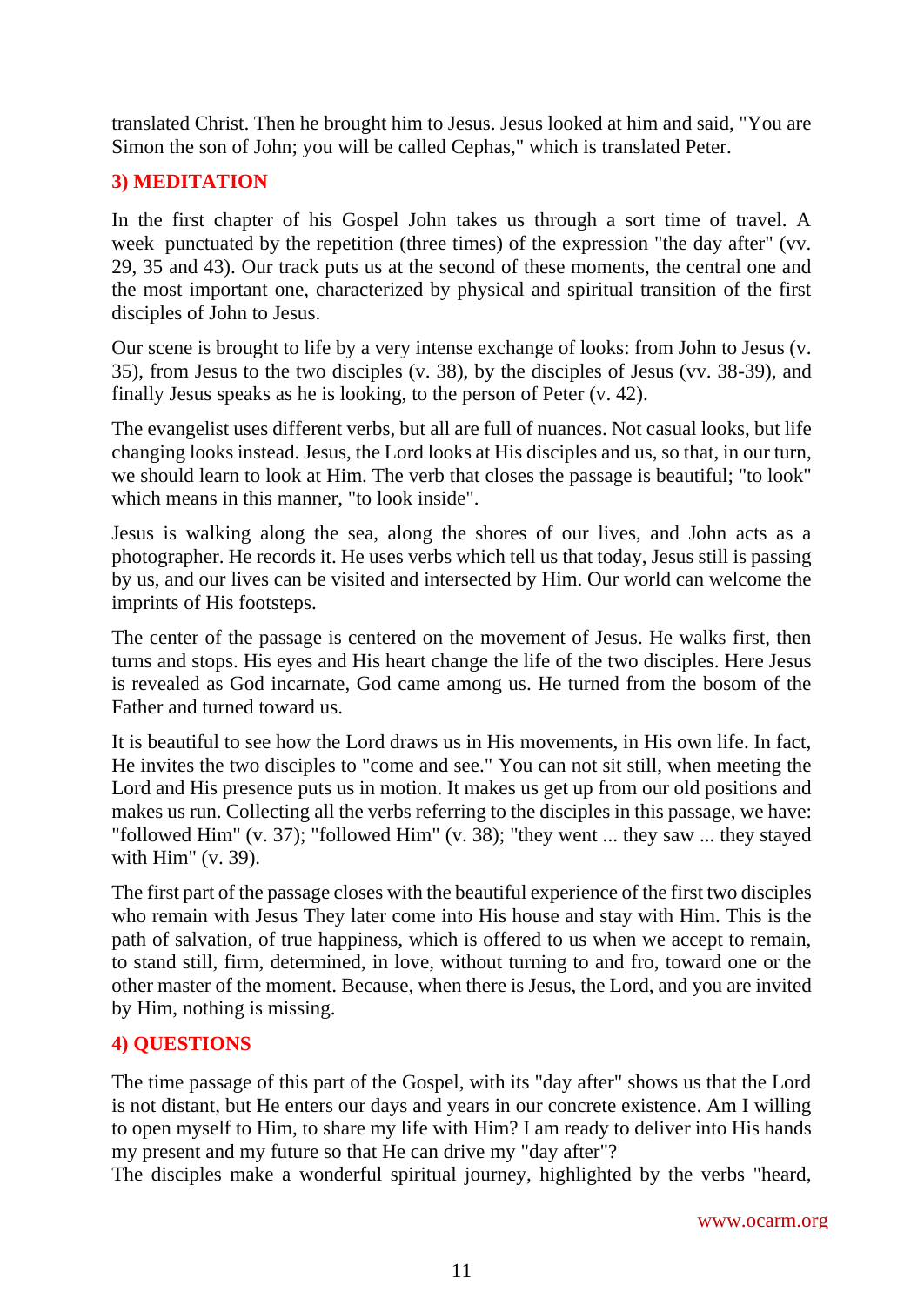followed, went, saw, and stayed." Do I want to start this beautiful adventure with Jesus too? Do I open my ears to hear, to listen deeply, so I can give my positive response to the love of the Father who wants to join me? Do I feel born in me the joy of starting a new journey and walking behind Jesus? Are my heart and eyes wide open to see what really happens in and around me and to recognize in any event the presence of the Lord? Peter receives a new name from Jesus and his life is completely transformed. Do I feel like that today, giving to the Father my name, my life and my whole person, so that He might give me a new birth as His son or daughter, calling me by name in His infinite love?

# **5) FINAL PRAYER**

The LORD is my shepherd; there is nothing I lack. In green pastures You let me graze; to safe waters You lead me; You restore my strength. You guide me along the right path for the sake of Your name. Even when I walk through a dark valley, I fear no harm for You are at my side.

(Psalm 23)

# **Lectio Divina Sunday, January 5, 2020**

<span id="page-11-0"></span>*The Magi's journey of faith The adoration of the child Jesus as King and Lord Matthew 2:1-12*

## **1. Opening prayer**

Merciful Father, You have called me to meet You in this word of the Gospel, because You wish that I may have life, You wish to give me Yourself. Send, I pray You, Your Holy Spirit upon me so that I may let myself be led along the holy way of this passage of Scripture.

May I, today, get out of my prison to set out on a journey to seek You. May I recognize the star that You have lit as a sign of Your love on my journey to follow it tirelessly, intensely, committing my whole life. May I, finally, enter Your house and there see the Lord; may I bend low humbly before You to adore You and offer my life to You, all that I am and all that I have. Lord, by Your grace, may I return by a new route, without ever passing through the old paths of sin.

## **2. Reading**

#### **a) Placing the passage in its context:**

This passage belongs to the first two chapters of Matthew's Gospel, which constitute a kind of prologue to the whole work. We are presented with the historical origin of the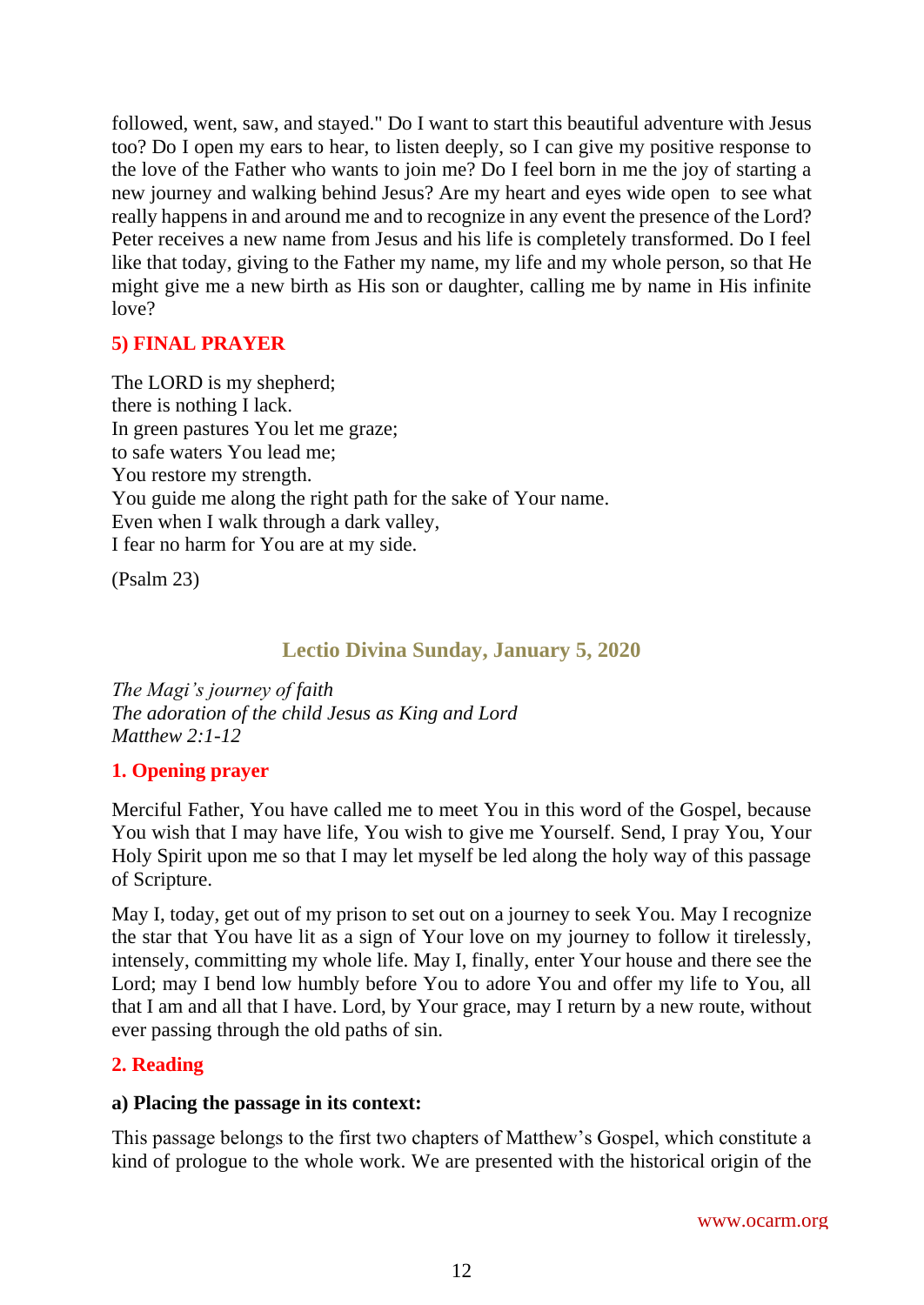Messiah as son of David, as well as His divine origin as Jesus Christ, God-with-us. Matthew immediately leads us into a very deep and engaging meditation, placing before us a choice about the people he introduces in his story: we either recognize and welcome the Lord who is just born, or we remain indifferent, even to wanting to eliminate Him and kill Him. This passage offers us the beautiful story of the journey of the Magi, who come from afar because they want to seek and welcome, love and adore the Lord Jesus. But their long journey and tireless search, and the conversion of their hearts, are facts that speak of us, facts already written on the scroll of our own sacred story.

## **b) An aid to the reading of the passage:**

The passage may be divided into two main parts, determined by the location where the scenes take place: the first part (2:1-9a) takes place in Jerusalem, and the second part is focused around Bethlehem (2:9b-12).

Mt 2:1-2: The passage begins with the place and time of the birth of Jesus: in Bethlehem of Judea, at the time of King Herod. Within this quite specific description, the Magi suddenly appear, coming from afar, and arriving in Jerusalem under the guidance of a star. It is they who announce the birth of the Lord King. They ask where they might find Him because they wish to adore Him.

Mt 2:3-6: On hearing the words of the Magi, king Herod, and with him all of Jerusalem, is disturbed and afraid. Rather than welcoming the Lord and joining Him, they seek to eliminate Him. Herod calls the authorities of the Jewish people and the experts in scripture. It is they, with the help of ancient prophecies, who reveal Bethlehem as the place to find the Messiah.

Mt 2:7-8: Herod calls the Magi in secret because he wants to use them for his own evil ends. His detailed interest is entirely directed towards the elimination of Christ.

Mt 2:9a: The Magi, urged by strength of faith and led by the star, leave again and go towards Bethlehem.

Mt 2:9b-11: The star reappears, moves with the Magi and leads them to the exact spot where the Lord Jesus is. Full of joy, they enter the house and prostrate themselves. They offer precious gifts because they recognize that He is king and Lord.

Mt 2:12: When they have contemplated and adored the Lord, the Magi receive a revelation from God. It is He who speaks to them. They are new men. They have in them a new heaven and a new earth. They are free of the deceits of Herod and therefore they go back to their lives by an entirely new way

## **c) The text:**

When Jesus was born in Bethlehem of Judea, in the days of King Herod, behold, magi from the east arrived in Jerusalem, saying, "Where is the newborn king of the Jews? We saw His star at its rising and have come to do Him homage." When King Herod heard this, he was greatly troubled, and all Jerusalem with him. Assembling all the chief priests and the scribes of the people, he inquired of them where the Christ was to be born. They said to him, "In Bethlehem of Judea, for thus it has been written through the prophet: And you, Bethlehem, land of Judah, are by no means least among the rulers of Judah; since from you shall come a ruler, who is to shepherd my people Israel." Then Herod called the magi secretly and ascertained from them the time of the star's appearance. He sent them to Bethlehem and said, "Go and search diligently for the child.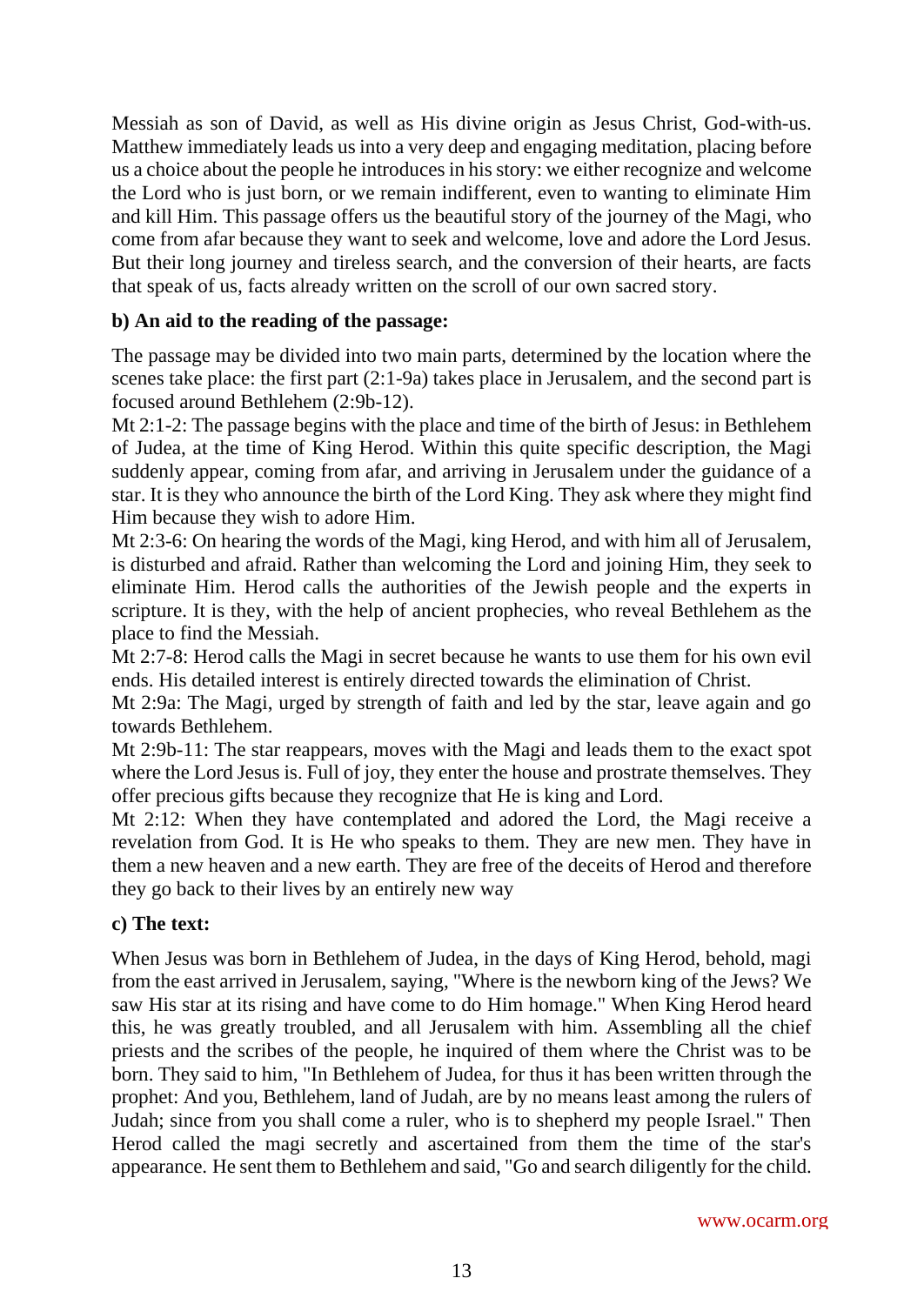When you have found Him, bring me word, that I too may go and do Him homage." After their audience with the king they set out. And behold, the star that they had seen at its rising preceded them, until it came and stopped over the place where the child was. They were overjoyed at seeing the star, and on entering the house they saw the child with Mary His mother. They prostrated themselves and did Him homage. Then they opened their treasures and offered Him gifts of gold, frankincense, and myrrh. And having been warned in a dream not to return to Herod, they departed for their country by another way.

# **3. A moment of prayerful silence**

I listen deeply to the silent voice of the Lord and let the breath of the Spirit come to me and infuse me. In this silence I seek the Lord and repeat in my heart: "Where are You, my God?"

## **4. A few questions**

a) I take the first words that come from the mouths of the Magi and make them my own: "*Where is the infant king of the Jews?*" Do I really feel attracted to the place where the Lord is because I desire to be with Him? Am I ready to leave the dark and old places of my habits and my comfort, to undertake a journey of faith in search of Jesus?

b) "*We have come to adore Him*". Here the Word of the Lord tests me and puts me through a crucible: do I really live in a relationship of love with God? Am I able to open my life in His presence and allow Him to enter into my very heartbeats?

c) "*From you will come a leader who will shepherd My people*". Am I capable of placing and giving my whole existence to the guidance of the Lord? To trust in Him, in His love, in His real presence, even though He remains invisible?

d) "*Going into the house they saw the child*". It is precisely because they accept to go into the house, to enter into communion, to give themselves fully and truly, that their eyes can see, contemplate, and recognize. Am I not aware of the fact that the more I stay outside, the more I am distant from the life of my brothers and sisters and the more I become sad and empty?

## **5. A key to the reading**

I look for some key words, some basic themes, that may guide and help me better penetrate the meaning of this passage of the Gospel, so that my life may be enlightened and changed by this Word of the Lord.

**\* The journey:** This passage seems to be given the theme of a journey, an exodus, a going out. The Magi, these mysterious characters, get moving, go far away from their land and go seeking the king, the Lord. Matthew presents this fact by means of some verbs that proceed along with the development of the event: "*came, we have come, sent* them, *go, set out, went* before them, *going into,* not to *go back, returned*." The physical journey of the Magi hides a much more important and meaningful journey: the journey of faith. This is the movement of the soul born from a desire to meet and know the Lord. At the same time it is God's invitation which calls and attracts us with His own power. It is He who gets us to stand up and sets us in motion and who offers us signs and does not cease to walk with us. Scripture gives us many important examples,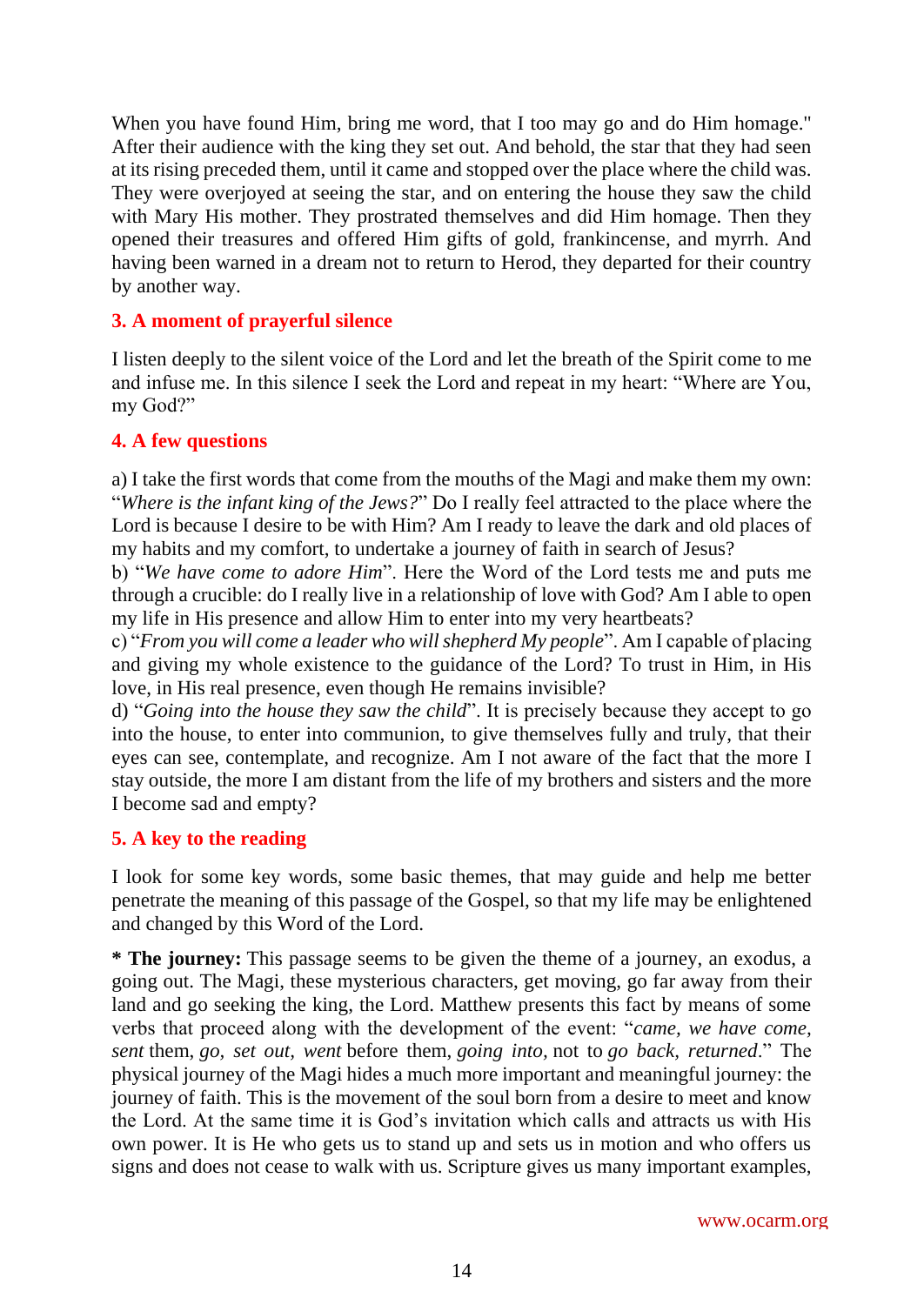and these help us enter into this path of grace and blessings. God said to Abraham: "Leave your country, your family and your father's house, for the land I will show you" (Gen 12:1). Jacob was also a pilgrim of faith and conversion. It is written about him: "Jacob left Beersheba and set out for Haran" (Gen 28:10), and: "Moving on, Jacob went to the land of the sons of the East" (Gen 29:1). Many years later, the Lord spoke to him and said: "Go back to the land of your forefathers and to your kindred; and I will be with you" (Gen 31:3). Moses was also a man on a journey. God Himself showed him the way, the exodus, in his heart, and made his whole life a long march of salvation for him and for his brothers and sisters. "So come, I send you to Pharaoh to bring the sons of Israel, My people, out of Egypt!" (Ex 3:10). As the new people of God, we are the children of the promise and of the new covenant and are called to go out, setting out on a journey in the footsteps of the Lord Jesus. The exodus never ceased. The liberation that comes from faith is always active. Let us look at Jesus, at His apostles, at Paul: not one of them stands still, not one of them hides. All these witnesses speak to us today by their deeds and they repeat, "Blessed is he who finds in You his strength and one who decides in his heart to go on the holy journey" (Ps 83:6).

\* **The star:** This is a very important and central element in this passage because the star has the role of guiding the Magi to their destination, enlightening their nights along the journey, indicating precisely the place of the presence of the Lord, and giving great joy to their hearts. Throughout the Bible, stars appear as signs of blessing and glory, almost as a personification of God, who does not abandon His people, and at the same time, is a personification of the people that does not forget its God and praises and blesses Him (cf. Ps 148:3; Bar 3:34). The word *star* appears for the first time in Scripture in Genesis 1:16. On the fourth day the story of creation tells us of the appearance in the heavens of the sun, the moon and stars, as signs and as light, to set order and give light. The Jewish term for "star" *kokhab* is very beautiful and full of meaning. In fact, the letters that make up the word reveal the immensity of the presence that these celestial elements bring with them. We find two letters kaf, which signify "hand" and which enclose the letter waw which means man. Thus, within the stars there are two hands, kaf and kaf, that lovingly hold within them waw, man. These are the hands of God that never cease to hold us, if only we entrust ourselves to them. Then appears the letter *bet*, which means house. Thus, the stars speak of our journey towards our house, our constant migration, from whence we have come, from the day of our creation and even from all eternity. Often God compares the descendants of Abraham to the stars in the heavens, almost as if each person is a star, born to give light in the night: "Look up to heaven and count the stars if you can" and then He adds: "Such will be your descendants" (Gen 15:5). Jesus is also a star, the star that takes its rise from Jacob (Num 24:17), which rises from on high and is the radiant morning star as the Apocalypse says (22:16). By taking on flesh the infinite love of God, which bends itself down towards us, His children, opens the palms of His hands to gather and welcome us. Only such love can give our infinite weakness the capacity and courage, the perseverance and joy of accepting to leave and to go on the long and arduous journey of faith which takes us to Bethlehem, to the place where God appears to us.

**\* The adoration:** The act of adoration is as old as humankind itself, because since the beginning, the relationship with the divine has been accompanied by this demand of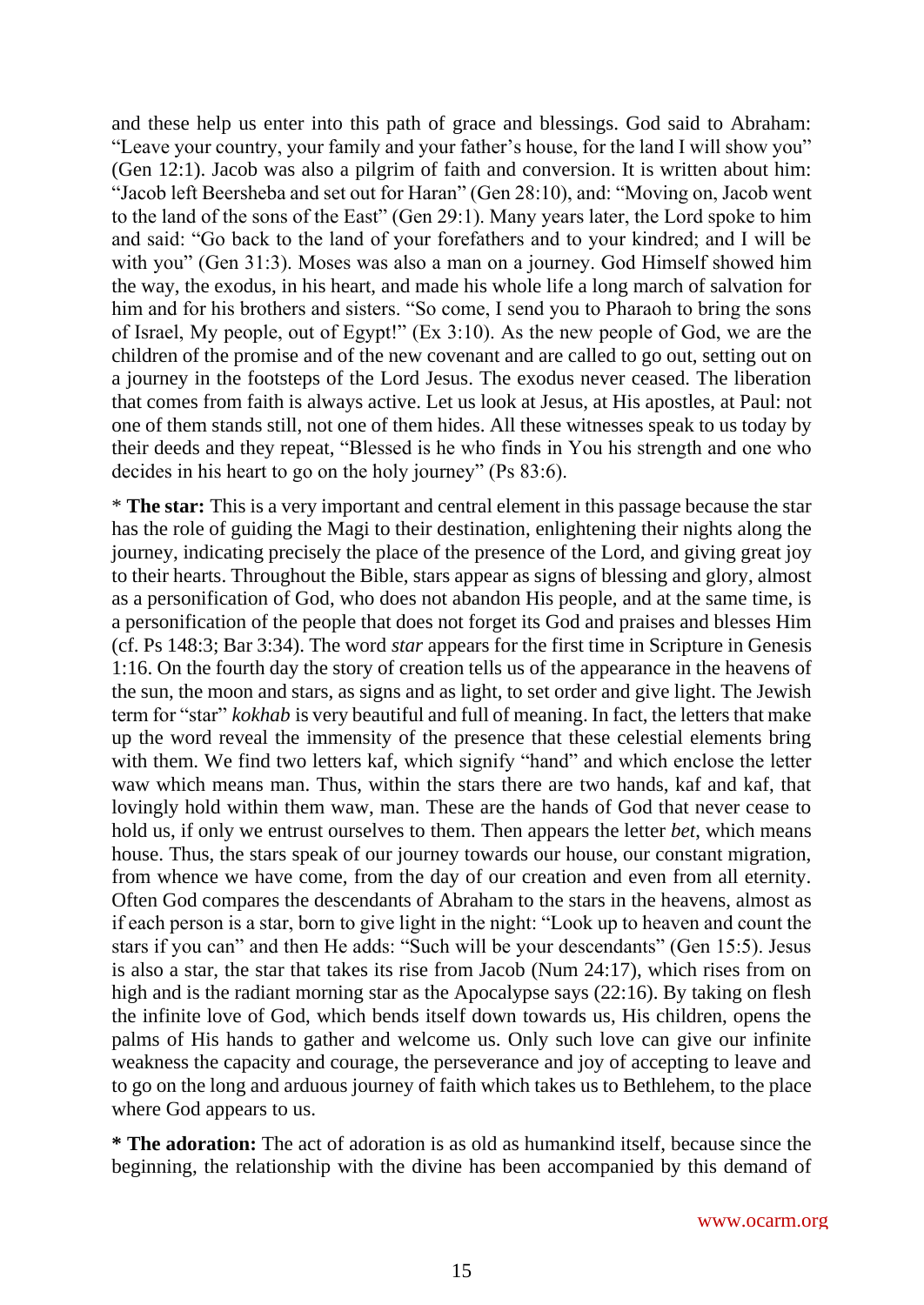love, humility, and self-offering. Before the greatness of God, we little people feel and discover that we are nothing, a speck of dust, a drop from a bucket. In the Old Testament, the act of adoration appears as an act of deep love towards the Lord, an act that demands the involvement of the whole person. It involves the mind, the will to choose, love full of desire and a body that bows and prostrates itself even to the ground. It is said in several places that the act of adoration is accompanied by a prostration with the face touching the ground. The face of man, his gaze, his breath returns to the dust whence he has his origin and there he recognizes himself as creature of God, as a breath of God's nostrils. "Come in, let us bow, prostrate ourselves, and kneel in front of Yahweh our maker" (Ps 94:6). This is the invitation of Scripture to us every day which shows us the way to walk so that we may again and again come to the truth and therefore live fully.

The New Testament goes even deeper in its spiritual reflection on this fact and seems to want to accompany us on a pedagogical journey of conversion and maturity in our interior life. In the Gospels we see the disciples, men and women, adoring the Lord Jesus after His resurrection (Mt 28:9; Lk 24:52) because they recognize Him as God. Jesus' words in His dialogue with the Samaritan woman give us a deep insight into the truth of this act, which after all, involves the whole of life and is an attitude of the heart. Adoration is for God the Father and does not happen here or there but in Spirit and in truth, which is in the Spirit and the Son, Jesus. We must not deceive ourselves. It is not by moving from one place to another, nor by seeking this or that spiritual person, that we can adore our God. The movement, the journey, is an interior one and takes place in our deepest being and is a complete surrender of ourselves, our life, and our whole being, to the wings of the Holy Spirit and into the arms of Jesus which are wide open on the cross and ever ready to attract all things to Himself. St. Peter says clearly: "Simply reverence the Lord Christ in your hearts" (1 Pet 3:15). The act of bowing to the ground, of prostrating ourselves before the Lord comes from the heart. If we let ourselves be touched and reach into our hearts, if we allow the Lord to enter our hearts, that sacred space, then He will change us completely, transforming the whole of our person to make of us new men and women.

#### **6. A moment of prayer: Psalm 84**

*A hymn concerning the trust of man on his journey to the house of God*

#### **Res. I have seen Your star, Lord, and I have come to adore You!**

How lovely are Your dwelling-places, YHWH Sabaoth. My whole being yearns and pines for Yahweh's courts, My heart and my body cry out for joy to the living God. Even the sparrow has found a home, the swallow a nest to place its young: Your altars, YHWH Sabaoth, my King and my God. How blessed are those who live in Your house; they shall praise You continually. Blessed those who find their strength in You, whose hearts are set on pilgrimage.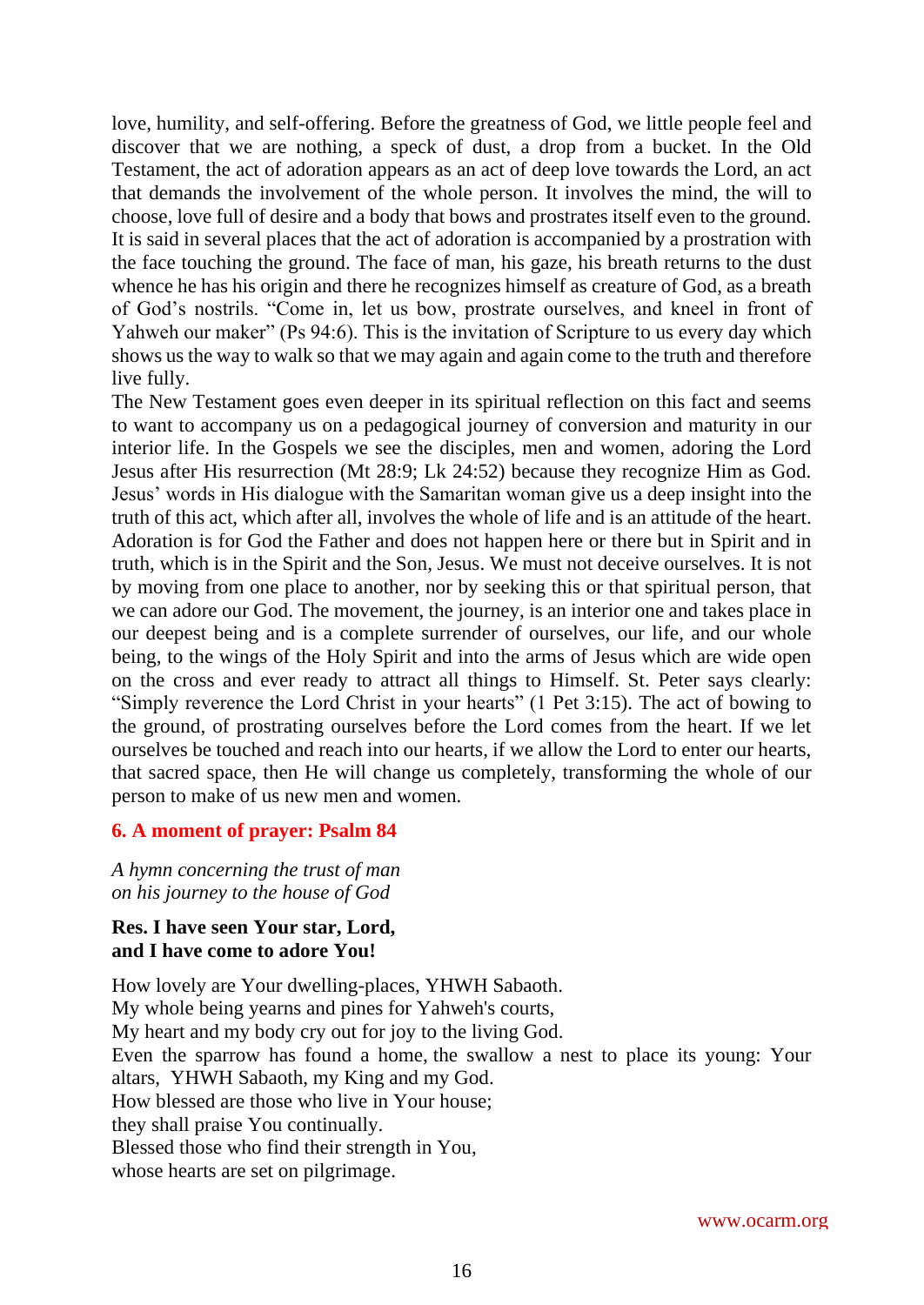As they pass through the Valley of the Balsam, they make there a water-hole, and -- a further blessing -- early rain fills it. They make their way from height to height, God shows himself to them in Zion. YHWH Sabaoth, hear my prayer, listen, God of Jacob. God, our shield, look, and see the face of Your anointed. Better one day in Your courts than a thousand at my own devices, to stand on the threshold of God's house than to live in the tents of the wicked. For Yahweh God is a rampart and shield, He gives grace and glory; Yahweh refuses nothing good to those whose life is blameless. YHWH Sabaoth, blessed is he who trusts in You.

#### **7. Closing prayer**

Lord, my Father, I have really seen Your star. I have opened my eyes to Your presence of love and salvation and I have received the light of life. I have contemplated the night changed into light, pain into joy and solitude into communion; yes, all this happened before You, in Your Word. You have led me through the desert; You have led me to Your house and opened the door for me to enter. There I saw You, Your Son Jesus, savior of my life; there I prayed and adored, I cried and found Your smile, I kept silence and learned to speak. In Your house, merciful Father, I have found life once more! And now I am going back. I have resumed my journey, but the way is not the one I took before and my life is not what it was before. Your Word has left me with a new heart, capable of opening itself to love, to listen, to welcome and become home to so many brothers and sisters whom You have placed in my way. I was not aware, Lord, but You have made me into a child again. You have given birth to me with Jesus. Thank You, Father, my Father!

# **Lectio Divina Monday, January 6, 2020**

#### <span id="page-16-0"></span>*Christmas Time*

## **1) Opening prayer**

Lord, let the light of Your glory shine within us, and lead us through the darkness of this world to the radiant joy of our eternal home. We ask this through our Lord Jesus Christ, Your Son, who lives and reigns with You and the Holy Spirit, one God, for ever and ever. Amen.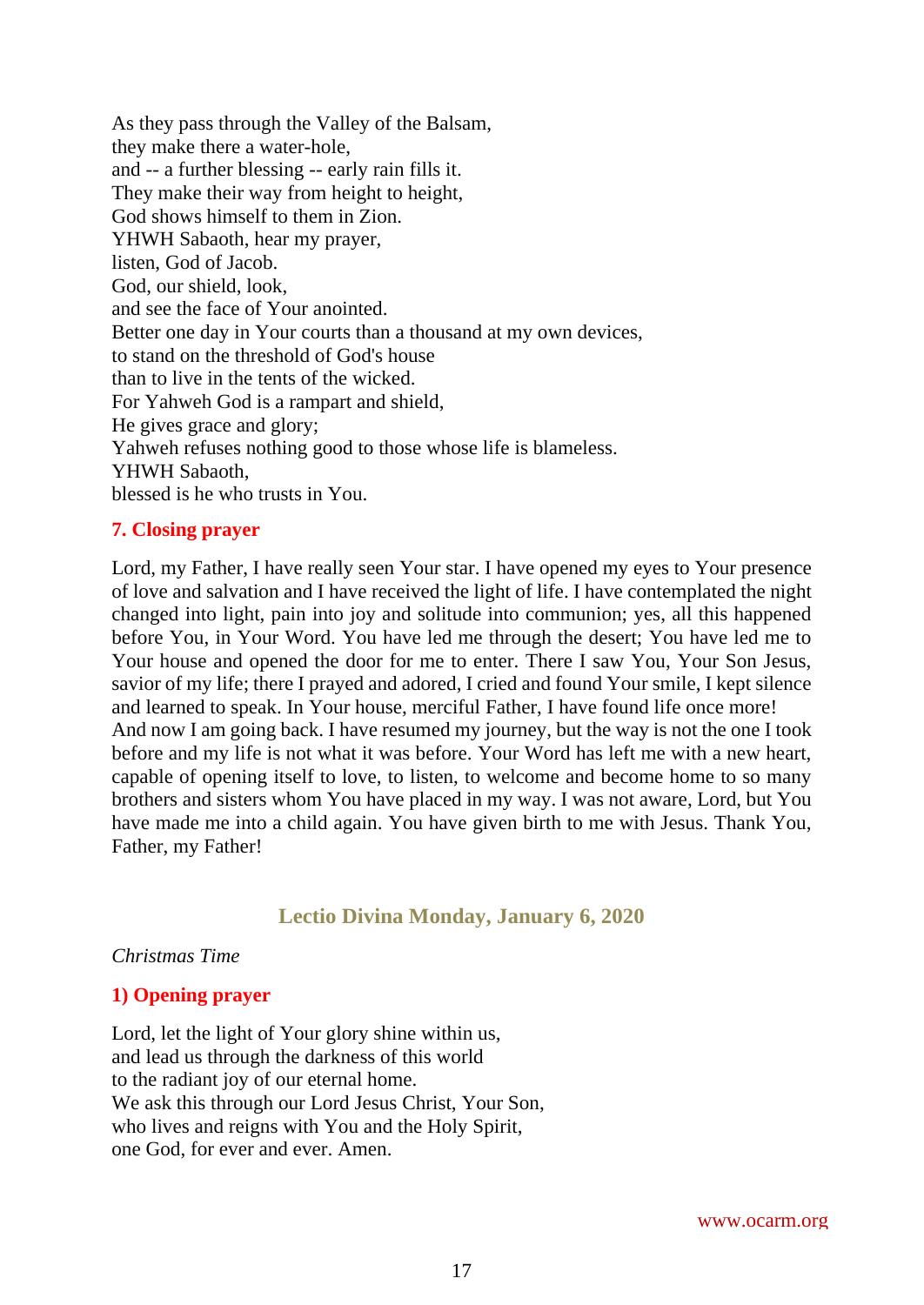#### **2) Gospel Reading - Matthew 4:12-17, 23-25**

When Jesus heard that John had been arrested, he withdrew to Galilee. He left Nazareth and went to live in Capernaum by the sea, in the region of Zebulun and Naphtali, that what had been said through Isaiah the prophet might be fulfilled: Land of Zebulun and land of Naphtali, the way to the sea, beyond the Jordan, Galilee of the Gentiles, the people who sit in darkness have seen a great light, on those dwelling in a land overshadowed by death light has arisen. From that time on, Jesus began to preach and say, "Repent, for the Kingdom of heaven is at hand." He went around all of Galilee, teaching in their synagogues, proclaiming the Gospel of the Kingdom, and curing every disease and illness among the people. His fame spread to all of Syria, and they brought to him all who were sick with various diseases and racked with pain, those who were possessed, lunatics, and paralytics, and he cured them. And great crowds from Galilee, the Decapolis, Jerusalem, and Judea, and from beyond the Jordan followed him.

#### **3) Reflection**

• Some brief information on the objective of the Gospel of Matthew: The Gospel of Matthew was written during the second half of the first century in order to encourage the small and fragile community of converted Jews who lived in the region of Galilee and Syria. They suffered persecution and threats on the part of the Jewish brothers because they had accepted Jesus as the Messiah and for having received the pagans. In order to strengthen them in their faith, the Gospel of Matthew insists on saying that Jesus is really the Messiah and that the salvation which Jesus comes to bring is not only for the Jews, but for all of humanity. At the beginning of his Gospel, in the genealogy, Matthew already indicates this universal vocation of Jesus, because being "son of Abraham" (Mt 1:1, 17) He will be a source of blessings for all the nations of the world" (cf. Gen 12:3). In the visit of the Magi, who came from the East, he suggests once again that salvation is addressed to the pagans (Mt 2:1-12). In the text of today's Gospel, he shows that the light which shines in the "Galilee of the Gentiles" shines also outside the frontiers of Israel, in the Decapolis and beyond the Jordan (Mt 4:12-25). Further on, in the Sermon on the Mount, Jesus will say that the vocation of the Christian community is that of being "salt of the earth and light of the world" (Mt 5:13-14) and He asks people to love their enemies (Mt 5:43-48). Jesus is the servant of God who announces the rights of the nations (Mt 12:18). Helped by the Canaanite woman, Jesus Himself overcomes the barriers of race (Mt 15:21-28). He also overcomes the laws of purity which prevented the Gospel from being opened to the pagans (Mt 15:1-20). And finally, when Jesus sends His disciples to all nations, the universality of salvation is even clearer (Mt 28:19-20). In the same way, the communities are called to open themselves to all, without excluding anyone, because all are called to live as sons and daughters of God.

• Today's Gospel describes how this universal mission is an initiative. The news of the imprisonment of John the Baptist impels Jesus to begin His preaching. John had said, "Repent, because the Kingdom of God is at hand!" (Mt 3:2). This was the reason why he was imprisoned by Herod. When Jesus knew that John had been imprisoned, He returned to Galilee proclaiming the same message: "Repent, because the Kingdom of God is at hand!" (Mt 4:17). In other words, from the beginning, the preaching of the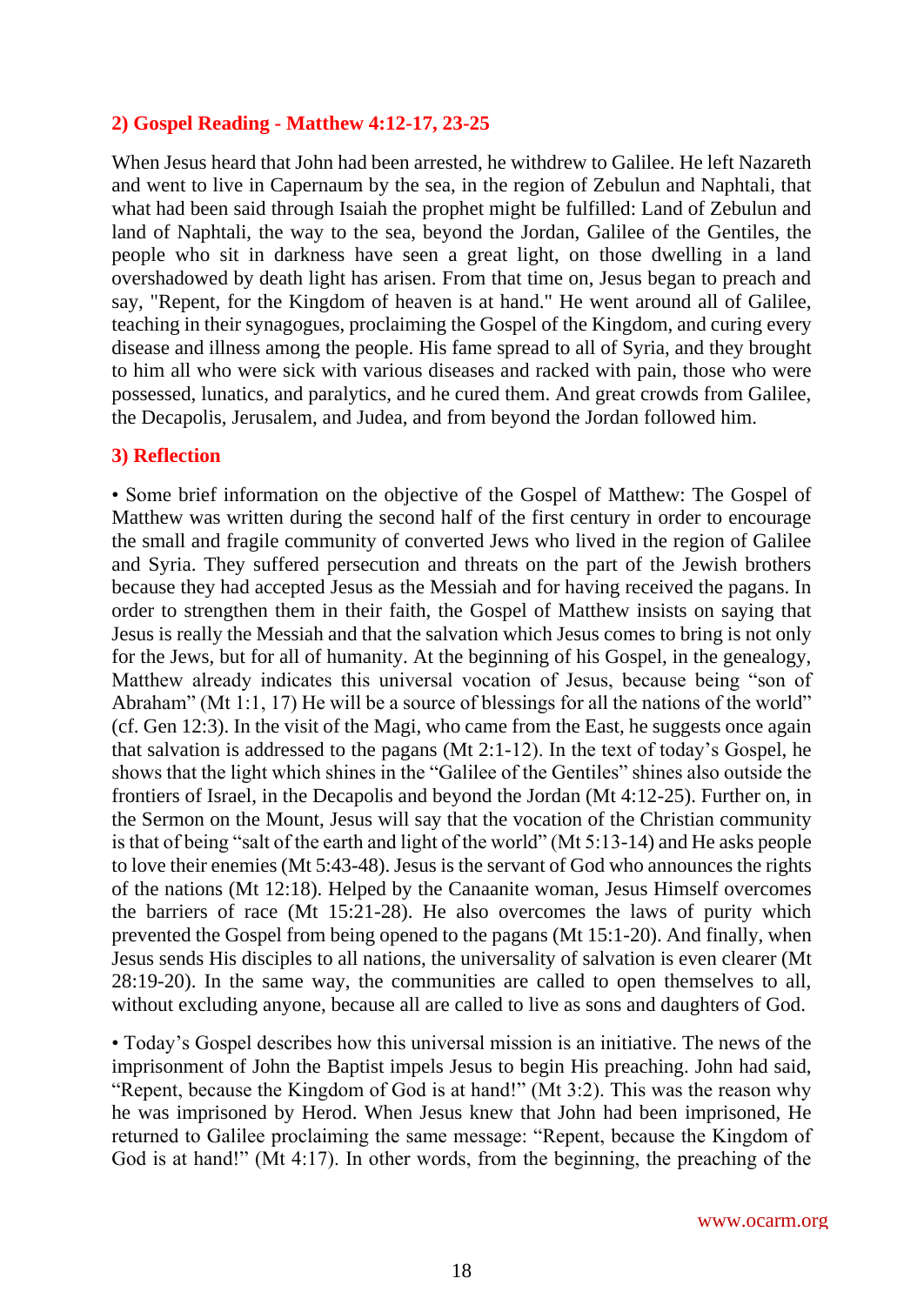Gospel involved risks, but Jesus did not allow Himself to be frightened. In this way, Matthew encourages the communities which were running the same risks of persecution. He quotes from Isaiah: "The people who lived in darkness have seen a great light!" Like Jesus, the communities are also called to be "the light of nations!"

• Jesus began the announcement of the Good News by going through the whole of Galilee. He does not stop, waiting for the people to arrive, but He goes to the people. He Himself participates in the meetings, and in the synagogues, to announce His message. The people bring the sick and the possessed, and Jesus accepts all and cures them. This service to the sick forms part of the Good News and reveals to the people the presence of the Kingdom.

• Thus, the fame of Jesus is spread throughout all the region, going beyond the frontier of Galilee, penetrates Judah, reaches Jerusalem, goes beyond the Jordan and reaches Syria and the Decapolis. In this region there are also some communities for whom Matthew was writing his Gospel. Now they know that in spite of all the difficulties and the risks, there is already the light which shines in the darkness.

## **4) Personal questions**

• Are you also light for others?

• Today many close themselves up in the Catholic religion. How can we live the universality of salvation?

• "Repent" is a common phrase heard in Christian discussions. What does this really mean? Take some time to examine the meaning of "repent" and its forms, and what it means personally.

## **5) Concluding prayer**

I will proclaim the decree of Yahweh: He said to me, "You are My son, today have I fathered you." (Ps 2:7)

## **Lectio Divina Tuesday, January 7, 2020**

<span id="page-18-0"></span>*Christmas Time*

## **1) Opening prayer**

Father, Your Son became like us when He revealed Himself in our nature; help us to become more like Him, who lives and reigns with You and the Holy Spirit, one God, for ever and ever. Amen.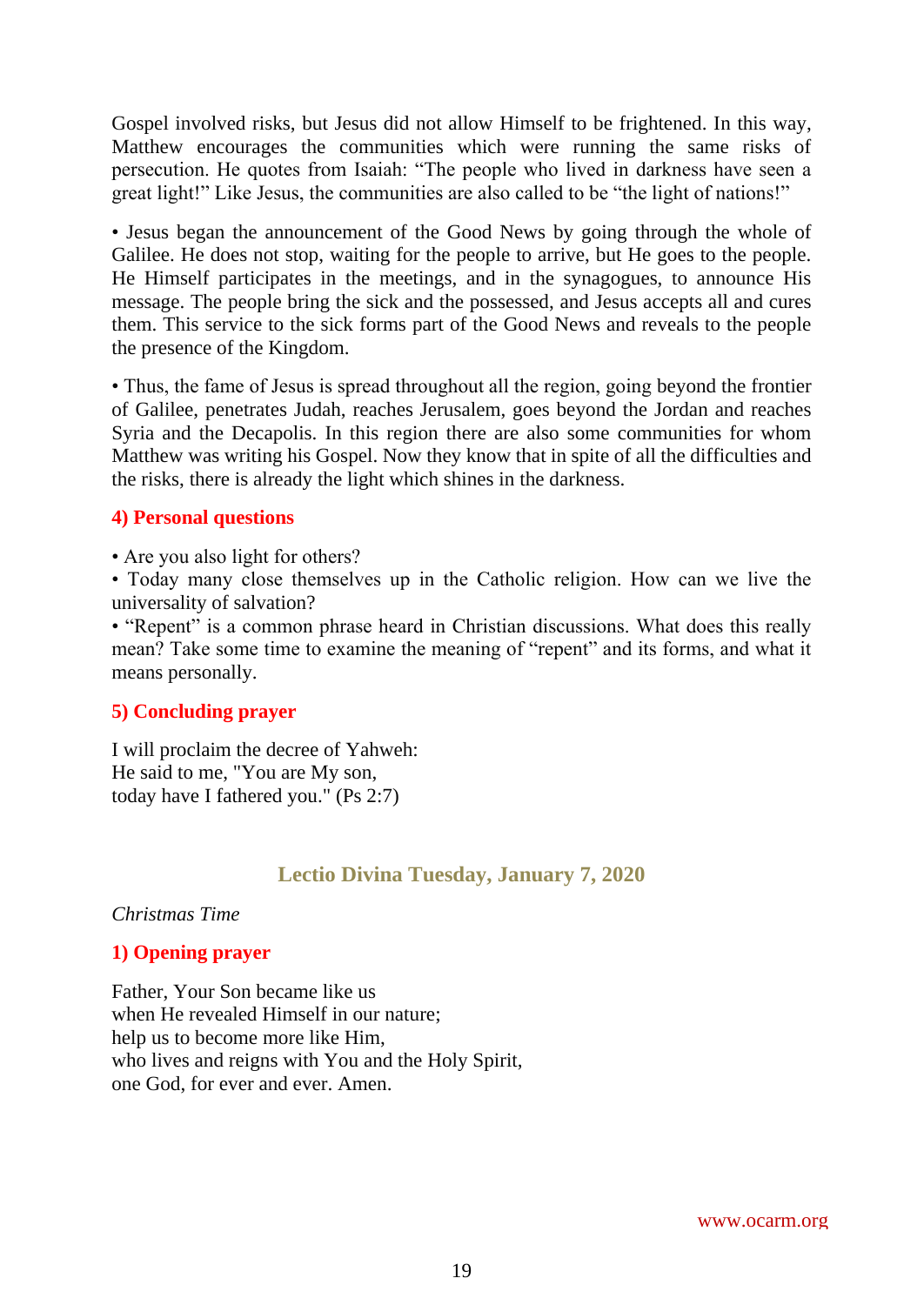## **2) Gospel Reading - Mark 6:34-44**

When Jesus saw the vast crowd, his heart was moved with pity for them, for they were like sheep without a shepherd; and he began to teach them many things. By now it was already late and his disciples approached him and said, "This is a deserted place and it is already very late. Dismiss them so that they can go to the surrounding farms and villages and buy themselves something to eat." He said to them in reply, "Give them some food yourselves." But they said to him, "Are we to buy two hundred days' wages worth of food and give it to them to eat?" He asked them, "How many loaves do you have? Go and see." And when they had found out they said, "Five loaves and two fish." So he gave orders to have them sit down in groups on the green grass. The people took their places in rows by hundreds and by fifties. Then, taking the five loaves and the two fish and looking up to heaven, he said the blessing, broke the loaves, and gave them to his disciples to set before the people; he also divided the two fish among them all. They all ate and were satisfied. And they picked up twelve wicker baskets full of fragments and what was left of the fish. Those who ate of the loaves were five thousand men.

#### **3) Reflection**

• It is always good to look at the context in which the text of the Gospel is found because it enlightens us to discover the meaning more fully. A bit before (Mk 6:17-19), Mark narrates the banquet of death, organized by Herod with the great people of Galilee, in the palace of the capital city, during which John the Baptist was killed. In today's text, he describes the banquet of life promoted by Jesus with the hungry crowds of Galilee there in the desert. The contrast of this context is great and enlightens the text.

• In Mark's Gospel, the multiplication of the loaves is very important. It is mentioned twice: here and in Mk 8:1-9. And Jesus Himself questions the disciples on the multiplication of the loaves (Mk 8:14-21). This is why it is worthwhile to observe and to reflect, so as to discover what exactly is the importance of the multiplication of the loaves.

• Jesus had invited the disciples to rest a bit in a place in the desert (Mk 6:31). The crowds noticed that Jesus had gone to the other side of the lake, and they followed Him and arrived there before He did (Mk 6:33). When Jesus, getting down from the boat, sees that large crowd waiting for Him, He becomes sad "because they were like sheep without a shepherd". This phrase recalls the psalm of the Good Shepherd (Ps 23). Faced with these people without a shepherd, Jesus forgets to rest and begins to teach. He begins to be a shepherd. With His words, He guides the crowds in the desert of life; and in this way the crowd could sing, "The Lord is my Shepherd! There is nothing I shall want!" (Ps 23:1).

• Time went by and it began to be late and dark. The disciples were concerned and asked Jesus to send the people away. They affirm that there in the desert it is not possible to find anything to eat for so many people. Jesus says, "Give them some food yourselves." But they were afraid: "Do you want us to go and buy bread for 200 denarii?" (that is, the salary of 200 days!). The disciples seek a solution outside the crowds, for the crowds. Jesus does not seek the solution outside, but rather within the crowd and for the crowd and He asks, "How many loaves do you have? Go and see." The answer is, "Five loaves and two fish!" It is very little for so many people! Jesus orders the crowd to sit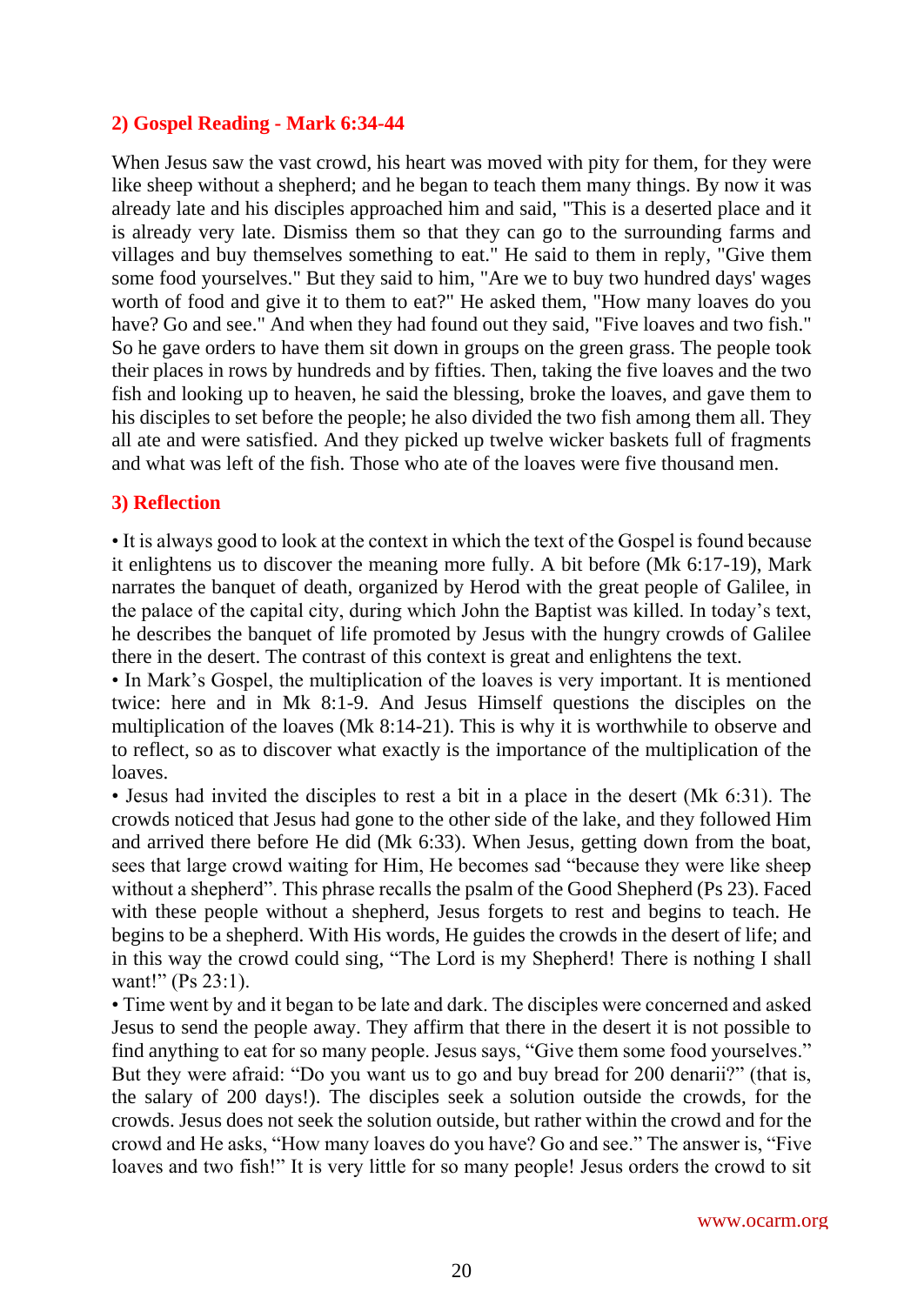down in groups and asks the disciples to distribute the bread and the fish. Everybody ate enough to be satisfied!

• It is important to observe how Mark describes this fact: Jesus took the five loaves and the two fish, raised His eyes to Heaven, pronounced the blessing, broke the bread and gave it to the disciples to distribute it. This way of speaking makes the communities think about what? No doubt, this made them think about the Eucharist. Because these same words will be used (even now) in the celebration of the Supper of the Lord. Thus Mark suggests that the Eucharist has to lead us to share. It is the Bread of Life which gives us courage and leads us to face the problems of people in a different way, not from outside, but from inside.

• In the way of describing the facts, Mark recalls the bible in order to illuminate the meaning of the facts. To feed the hungry crowds in the desert, Moses was the first one to do it (cf. Ex 16:1-36). And to ask the people to organize themselves and sit down in groups of 50 or 100 reminds us of the census of the people in the desert after they left Egypt (cf. Num 1-4). In this way, Mark suggests that Jesus is the new Messiah. The people of the communities knew the Old Testament, and for one who understands well, a few words suffice. In this way they discovered the mystery which surrounded the person of Jesus.

# **Thoughts to put into practice**

When we think of feeding the world, or of all the need in the world, it can be overwhelming and might either give us a reason to put it off until we have a solution, or throw up our hands in the face of such an enormous task. Mother Teresa (St Teresa of Calcutta) offered advice throughout her life on this. It is necessary to first love those in your family. Love begins at home.

Some families have someone who is suffering or lonely, yet we don't even have time to smile at them. "If you really want to be God's love in the world of today, begin to be God's love in your own home first." You must be hope of eternal happiness to your husband, your wife, your child, your grandparents, parents, and whoever is connected to you. Even among co-workers in the office or at the job, can they see Jesus in you? So many people go to their office meetings to defend their interests, rather than serve for instance.

She once visited what would be a care home for the elderly. It had everything they needed and was quite beautiful, yet she noticed everybody was sad and looking towards the door. When she asked a sister why, she was told they spend their time expecting, hoping, that a son or daughter will come to visit them. They hurt because they are forgotten.

Another time, a rich man visited from another country and asked her if she wanted him to give up his big house and nice car. She said "no" - but go back and see some of the lonely people where you live. Take them in your nice car and invite them in and entertain them in your big house for a short time. Make your house a center for love! "And when you buy some clothes, buy one for a little less and use the extra money to buy something for someone else."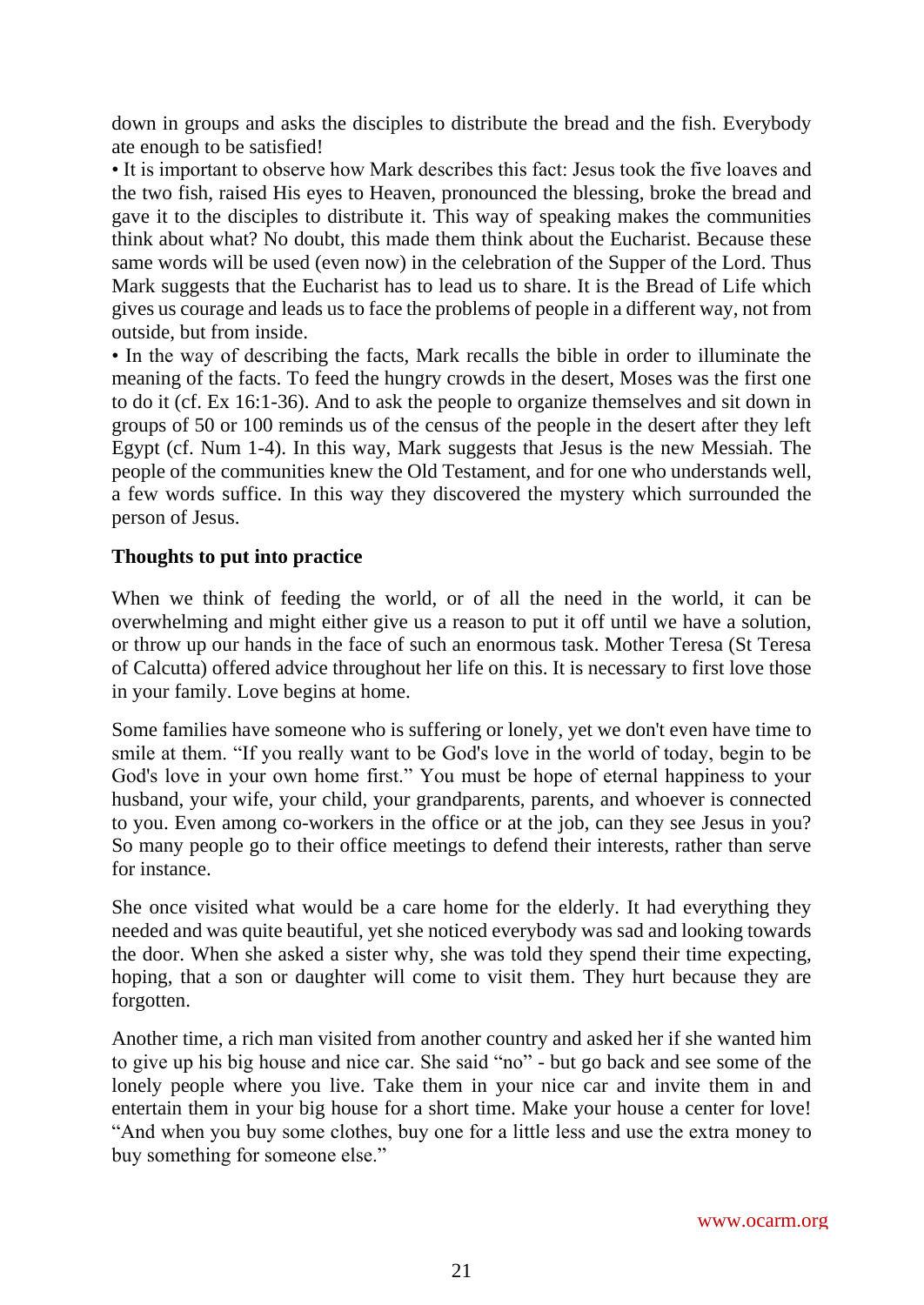These are ways to start.

#### **4) Personal questions**

• Jesus forgets to rest in order to serve the people. What example does this set for myself?

• If we shared what we have today, there would be no hunger in the world. What can I do?

• Am I personally involved in serving and loving others, or is my effort just symbolic gesture from me?

## **5) Concluding prayer**

In His days uprightness shall flourish, and peace in plenty till the moon is no more. His empire shall stretch from sea to sea, from the river to the limits of the earth. (Ps 72:7-8)

# **Lectio Divina Wednesday, January 8, 2020**

<span id="page-21-0"></span>*Christmas Time*

## **1) Opening prayer**

God, light of all nations, give us the joy of lasting peace, and fill us with Your radiance as You filled the hearts of our fathers. We ask this through our Lord Jesus Christ, Your Son, who lives and reigns with You and the Holy Spirit, one God, for ever and ever. Amen.

# **2) Gospel Reading - Mark 6:45-52**

After the five thousand had eaten and were satisfied, Jesus made his disciples get into the boat and precede him to the other side toward Bethsaida, while he dismissed the crowd. And when he had taken leave of them, he went off to the mountain to pray. When it was evening, the boat was far out on the sea and he was alone on shore. Then he saw that they were tossed about while rowing, for the wind was against them. About the fourth watch of the night, he came toward them walking on the sea. He meant to pass by them. But when they saw him walking on the sea, they thought it was a ghost and cried out. They had all seen him and were terrified. But at once he spoke with them, "Take courage, it is I, do not be afraid!" He got into the boat with them and the wind died down. They were completely astounded. They had not understood the incident of the loaves. On the contrary, their hearts were hardened.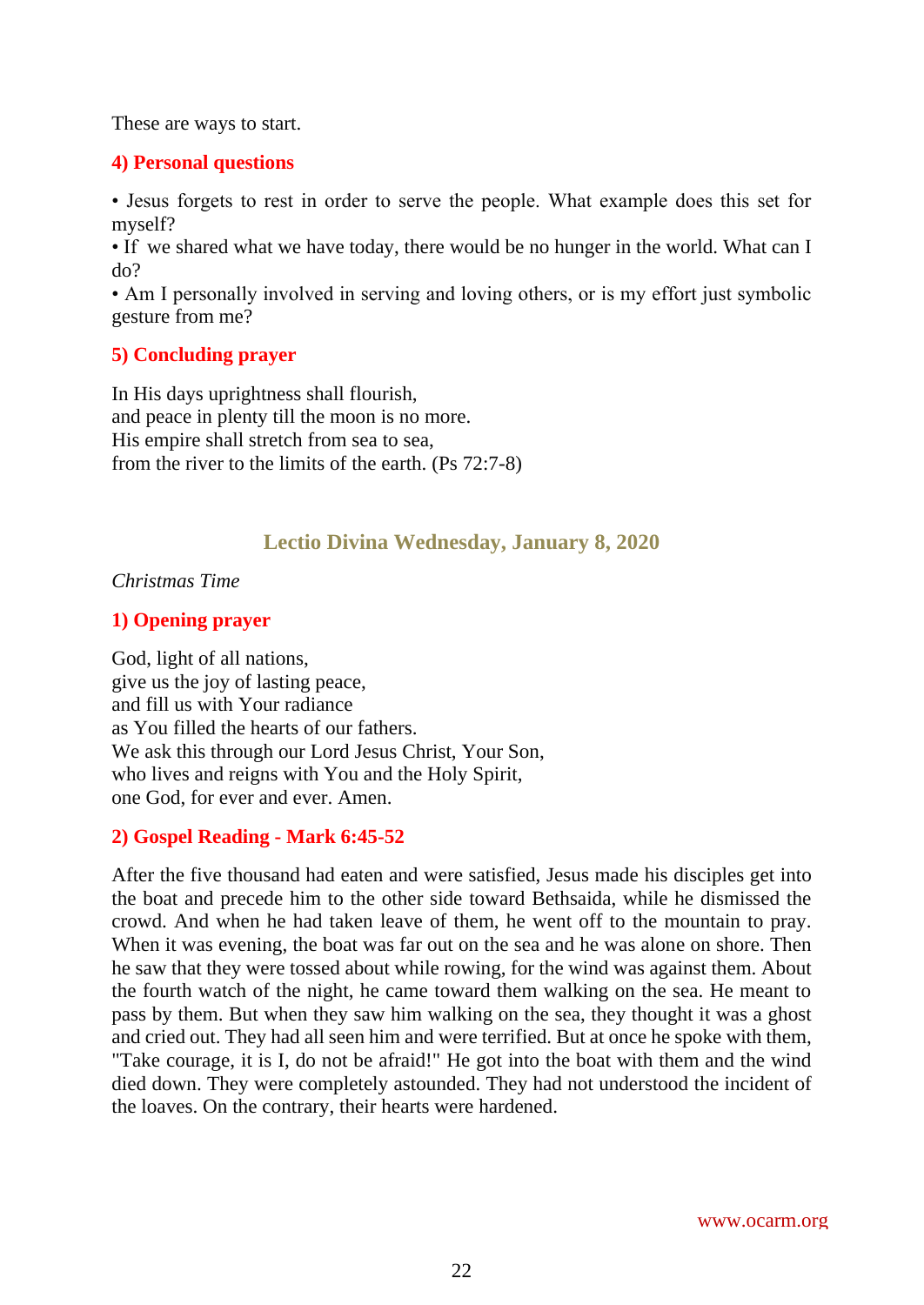#### **3) Reflection**

• After the multiplication of the loaves (yesterday's Gospel), Jesus ordered the disciples to go into the boat. Why? Mark does not explain this. The Gospel of John says the following. According to the hope people had at that time, the Messiah would repeat the gesture of Moses and would feed the multitude in the desert. This is why, before the multiplication of the loaves, the people concluded that Jesus must be the expected Messiah, announced by Moses (cf. Dt 18:15-18) and they wanted to make Him a King (cf. Jn 6:14-15). This decision of the people was a temptation for Jesus as well as for the disciples. For this reason, Jesus obliged the disciples to take the boat and leave. He wanted to avoid the risk of them being contaminated with the dominant ideology, because the "leaven of Herod and of the Pharisees" was very strong (Mk 8:15). Jesus Himself faces the temptation through prayer.

• Mark describes the events with great art. On one side, Jesus goes up to the mountain to pray. On the other, the disciples go toward the sea and get into the boat. It almost seems like a symbolical picture which foreshadows the future: it is as if Jesus went up to Heaven, leaving the disciples alone in the midst of the contradictions of life, in the fragile boat of the community. It was night. They are in the high seas, all together in the small boat, trying to advance, rowing, but the wind was strong and against them. They were tired. It was night, between three and six o'clock in the morning. The communities of the time of Mark were like the disciples. In the night! Contrary wind! They caught no fish, in spite of the efforts made! Jesus seemed to be absent! This is very symbolic of the times. But He was present and came close to them, and they, like the disciples on the way to Emmaus, did not recognize Him (Lk 24:16).

• At the time of Mark, around the year 70, the small boat of the communities had to face the contrary wind on the part of some converted Jews who wished to reduce the mystery of Jesus to the prophecies and figures of the Old Testament, as well as some converted pagans who thought it was possible to have a certain alliance between faith in Jesus and the empire. Mark tries to help the Christians to respect the mystery of Jesus and not to want to reduce Jesus to their own desires and ideas.

• Jesus arrives walking on the water of the sea of life. They scream, taken up by fear, because they think that it is a ghost. As it happens in the passage of the disciples on the way to Emmaus, Jesus pretends that He wants to continue to walk (Lk 24:28). But they cry out and this causes Him to change the way. He gets close to them and says, "Courage, it is I, do not be afraid!" Here, once again, for one who knows the story of the Old Testament, this recalls some very important facts: (a) Remember that the people, protected by God, crossed the Red Sea without fear; (b) Remember that God, calling Moses, declared his name several times, saying, "I am He who is!" (cf. Ex 3:15); (c) Remember also the Book of Isaiah which represents the return from the exile as a new Exodus, where God appears, repeating numerous times, "I am He who is!" (cf. Is 42:8; 43:5,11,13; 44:6,25; 45:5-7). This way of recalling the Old Testament, of using the bible, helped the communities to recognize the presence of God in Jesus and in the facts of life. Do not be afraid!

• Jesus got into the boat and the wind ceased. But the disciples' fear, instead of disappearing, increases. Mark the Evangelist criticizes them and says, "They had not understood what the miracle of the loaves meant, and their minds were closed" (6:52). The affirmation that their minds were closed reminds us of the heart of Pharaoh which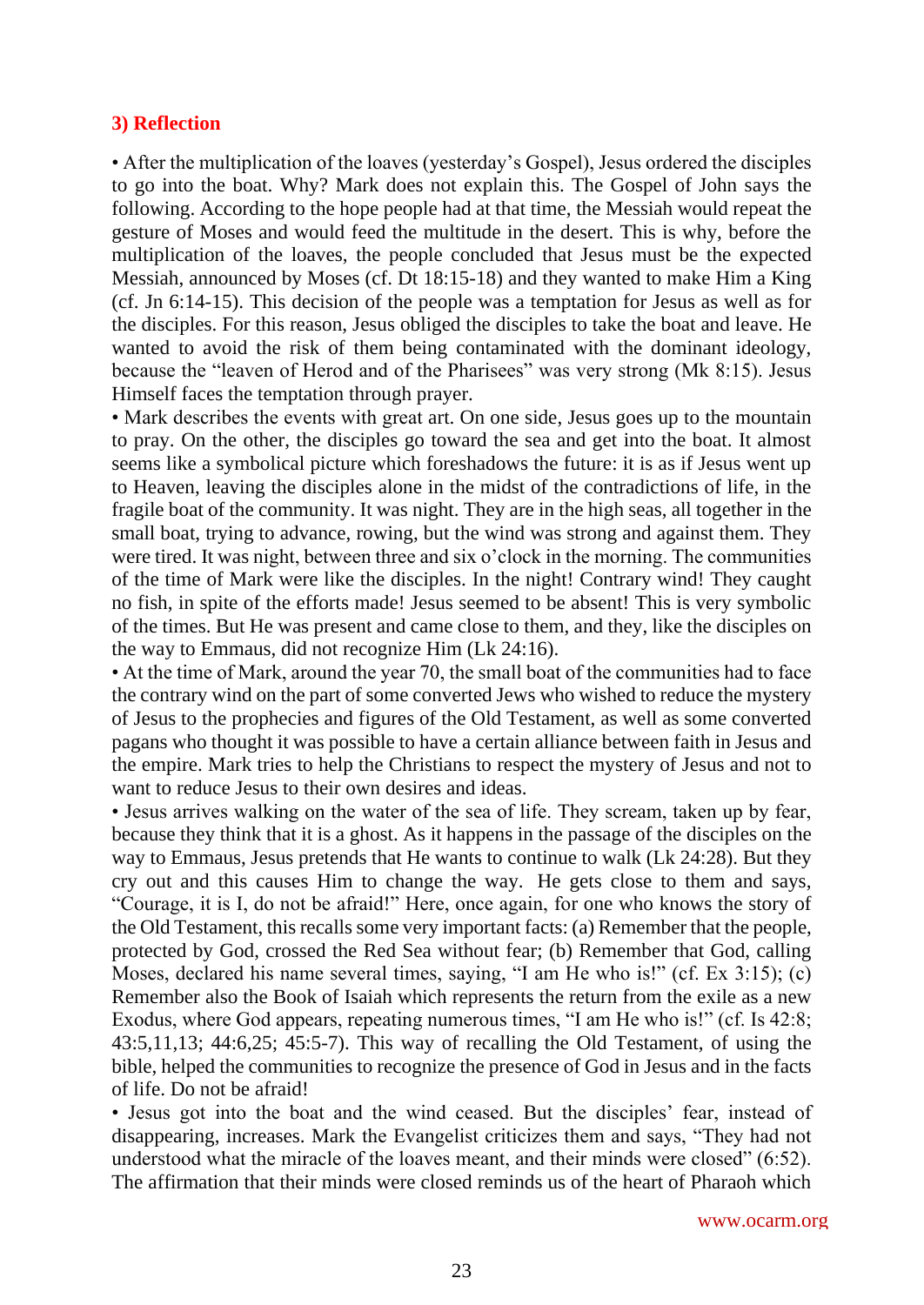was hardened (Ex 7:3,13,22) and of the people in the desert (Ps 95:8) who did not want to listen to Moses and thought only of returning to Egypt (Num 20:2-10), where there was plenty of bread and meat to satisfy them (Ex 16:3).

#### **4) Personal questions**

• Night, stormy sea, contrary wind... Have you ever felt like this? What have you done to overcome it?

• Have you been afraid so many times because you have not known how to recognize Jesus present and acting in your life?

• How does this passage apply to me personally and to the Church today, with all the world problems and challenges?

## **5) Concluding prayer**

He has pity on the weak and the needy, and saves the needy from death. From oppression and violence He redeems their lives, their blood is precious in His sight. (Ps 72:13-14)

# **Lectio Divina Thursday, January 9, 2020**

## <span id="page-23-0"></span>**1) Opening prayer**

God our Father, through Christ Your Son the hope of eternal life dawned on our world. Give to us the light of faith that we may always acknowledge Him as our Redeemer and come to the glory of His kingdom, where He lives and reigns with You and the Holy Spirit, one God, for ever and ever. Amen.

## **2) Gospel Reading - Luke 4:14-22a**

Jesus returned to Galilee in the power of the Spirit, and news of him spread throughout the whole region. He taught in their synagogues and was praised by all. He came to Nazareth, where he had grown up, and went according to his custom into the synagogue on the sabbath day. He stood up to read and was handed a scroll of the prophet Isaiah. He unrolled the scroll and found the passage where it was written: The Spirit of the Lord is upon me, because he has anointed me to bring glad tidings to the poor. He has sent me to proclaim liberty to captives and recovery of sight to the blind, to let the oppressed go free, and to proclaim a year acceptable to the Lord. Rolling up the scroll, he handed it back to the attendant and sat down, and the eyes of all in the synagogue looked intently at him. He said to them, "Today this Scripture passage is fulfilled in your hearing." And all spoke highly of him and were amazed at the gracious words that came from his mouth.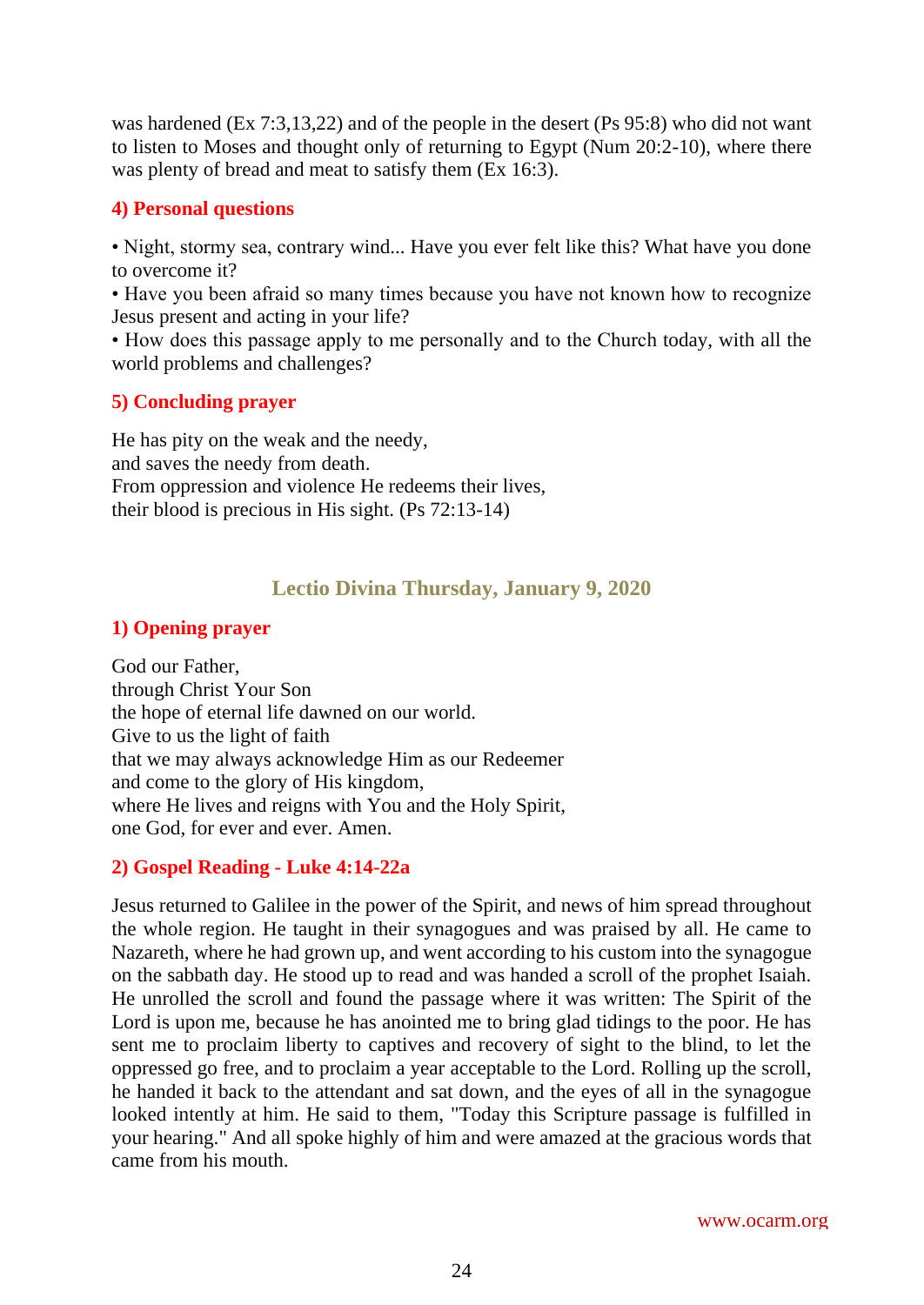#### **3) Reflection**

• Animated by the Spirit, Jesus returns toward Galilee and begins to announce the Good News of the Kingdom of God. Being in the community and teaching in the synagogues, He reaches Nazareth where He grew up. He was returning to the community where, since the time He was small, had participated in the celebration - for thirty years. The following Saturday, according to His custom, He went to the synagogue to be with the people and to participate in the celebrations.

• Jesus rises to read. He chooses a text from Isaiah which speaks about the poor, of prisoners, of the blind and the oppressed. The text reflects the situation of the people of Galilee in the time of Jesus. In the name of God, Jesus takes a stand to defend the life of His people, and with the words of Isaiah, He defines His mission: to proclaim the Good News to the poor, to proclaim freedom to prisoners, to restore sight to the blind, and freedom to the oppressed. Going back to the ancient tradition of the prophets, He proclaims "a year of grace of the Lord". He proclaims a jubilee year. Jesus wants to reconstruct the community, the clan, in such a way that once again it may be the expression of their faith in God! And then, as God is Father of all, we should all be brothers and sisters of one another.

• In ancient Israel, the great family, the clan or *community,* was the basis of living together. It was the protection of families and of the people, the guarantee of the possession of the land, the principal channel of tradition, and the defense of the people. It was a concrete way of embodying the love of God in the love for neighbor. To defend the clan, the community, was the same as defending the Covenant with God. In Galilee at the time of Jesus, there was a two-fold segregation, that of the politics of Herod Antipas (4 BC to 39 AD) and the segregation of the official religion. This became the system of exploitation and of repression of the politics of Herod Antipas supported by the Roman Empire. Many people were homeless, excluded, and without work (Lk 14:21; Mt 20:3, 5-6). The result was that the clan, the *community,* was weakened. The families and the people remained without any help, without any defense. The official religion maintained by the religious authorities of the time, instead of strengthening the community in a way in which it could receive and accept the excluded, strengthened this segregation even more. The law of God was used to legitimize the exclusion of many people: women, children, Samaritans, foreigners, lepers, the possessed, publicans, the sick, the mutilated, the handicapped. It was all the opposite of the fraternity which God had dreamt for all! This was the political and economic situation, as well as the religious ideology. Everything conspired to weaken the local community and hinder the manifestation of the Kingdom of God. Jesus' program, based on the prophecy of Isaiah, offered an alternative.

• After finishing the reading, Jesus updated the text applying it to the life of the people, saying, *"Today,* this reading, which you have heard with your own ears, has been fulfilled!" His way of joining the bible to the life of the people produced a two-fold reaction. Some remained surprised and amazed. Others had a negative reaction. Some were scandalized and wanted to have nothing more to do with Him. They said, "Is He not the son of Joseph?" (Lk 4:22). Why were they scandalized? They were because Jesus says to accept and receive the poor, the blind, the oppressed. But they did not accept His proposal. And thus, when He presented His project to accept the excluded, He Himself was excluded!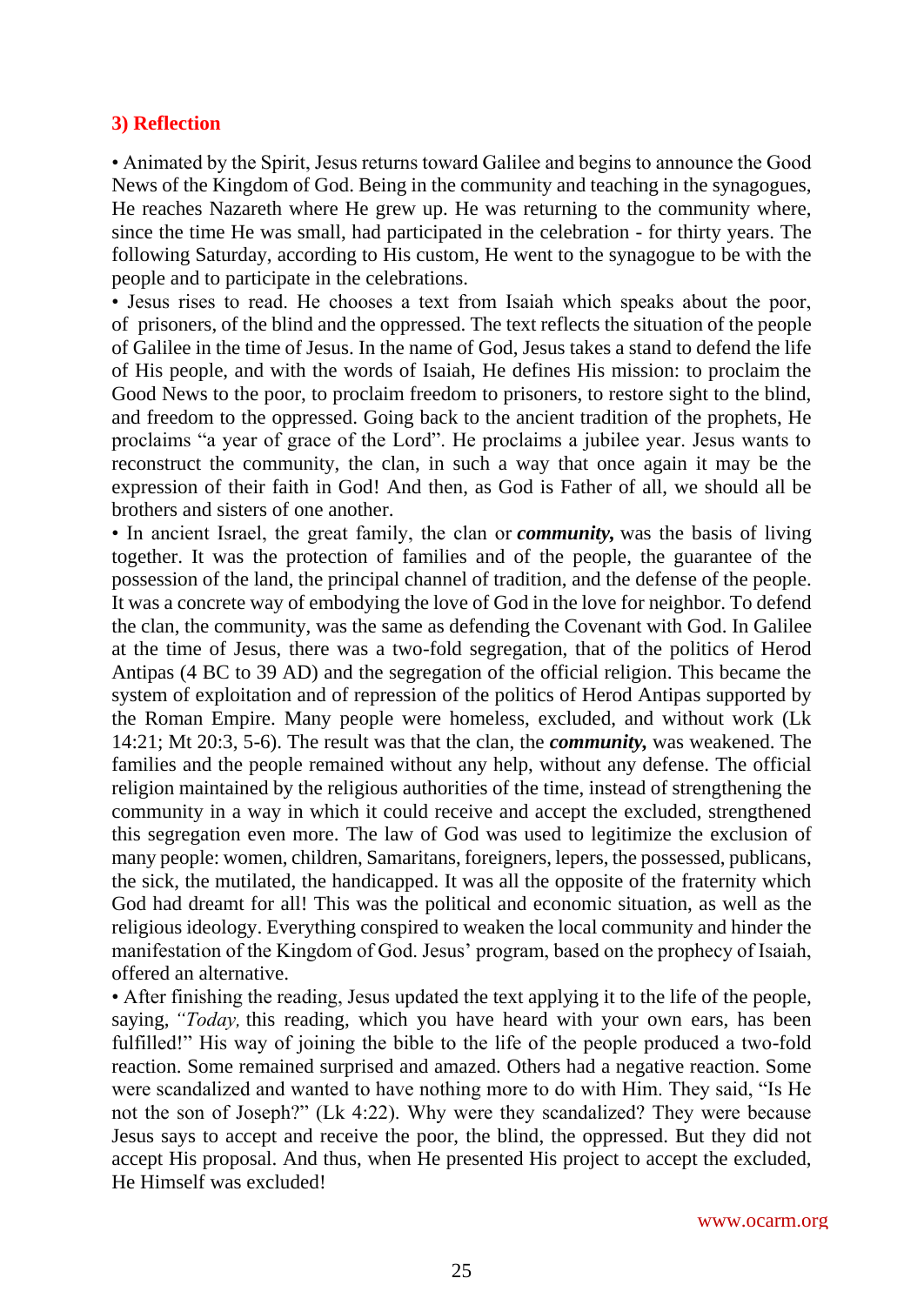## **4) Personal questions**

• Jesus joined faith in God with the social situation of His people. How do I live my faith in God?

• Where I live, are there any blind, prisoners, or oppressed? How do I treat them?

• How do I treat immigrants and foreigners? Is it with inclusion and love, or not? Do I also use "the law" to segregate people?

## **5) Concluding prayer**

May His name be blessed for ever, and endure in the sight of the sun. In Him shall be blessed every race in the world, and all nations call Him blessed. (Ps 72:17)

# **Lectio Divina Friday, January 10, 2020**

# <span id="page-25-0"></span>**1) Opening prayer**

All-powerful Father, You have made known the birth of the Savior by the light of a star. May He continue to guide us with the light, for He lives and reigns with You and the Holy Spirit, one God, for ever and ever. Amen.

# **2) Gospel Reading - Luke 5:12-16**

It happened that there was a man full of leprosy in one of the towns where Jesus was; and when he saw Jesus, he fell prostrate, pleaded with him, and said, "Lord, if you wish, you can make me clean." Jesus stretched out his hand, touched him, and said, "I do will it. Be made clean." And the leprosy left him immediately. Then he ordered him not to tell anyone, but "Go, show yourself to the priest and offer for your cleansing what Moses prescribed; that will be proof for them." The report about him spread all the more, and great crowds assembled to listen to him and to be cured of their ailments, but he would withdraw to deserted places to pray.

# **3) Reflection**

• A leper came close to Jesus. He had to live far away from others, because whoever touched him remained impure! But that leper had great courage. He transgressed the norms of religion so as to be able to get close to Jesus. He said, "*Sir, if You want, You can heal me!*"That is to say, "It is not necessary for You to touch me." It is sufficient for the Lord to want it, and He cured him! The sentence reveals two evils: a) the *evil* of leprosy which renders him impure; b) the evil of isolation, to which he was condemned by society and by religion. This also reveals the man's great faith in the power of Jesus. Jesus, profoundly moved, heals him from both evils! In the first place, to cure the isolation, He touches the leper. It is as if He said, "For Me you are not excluded. I accept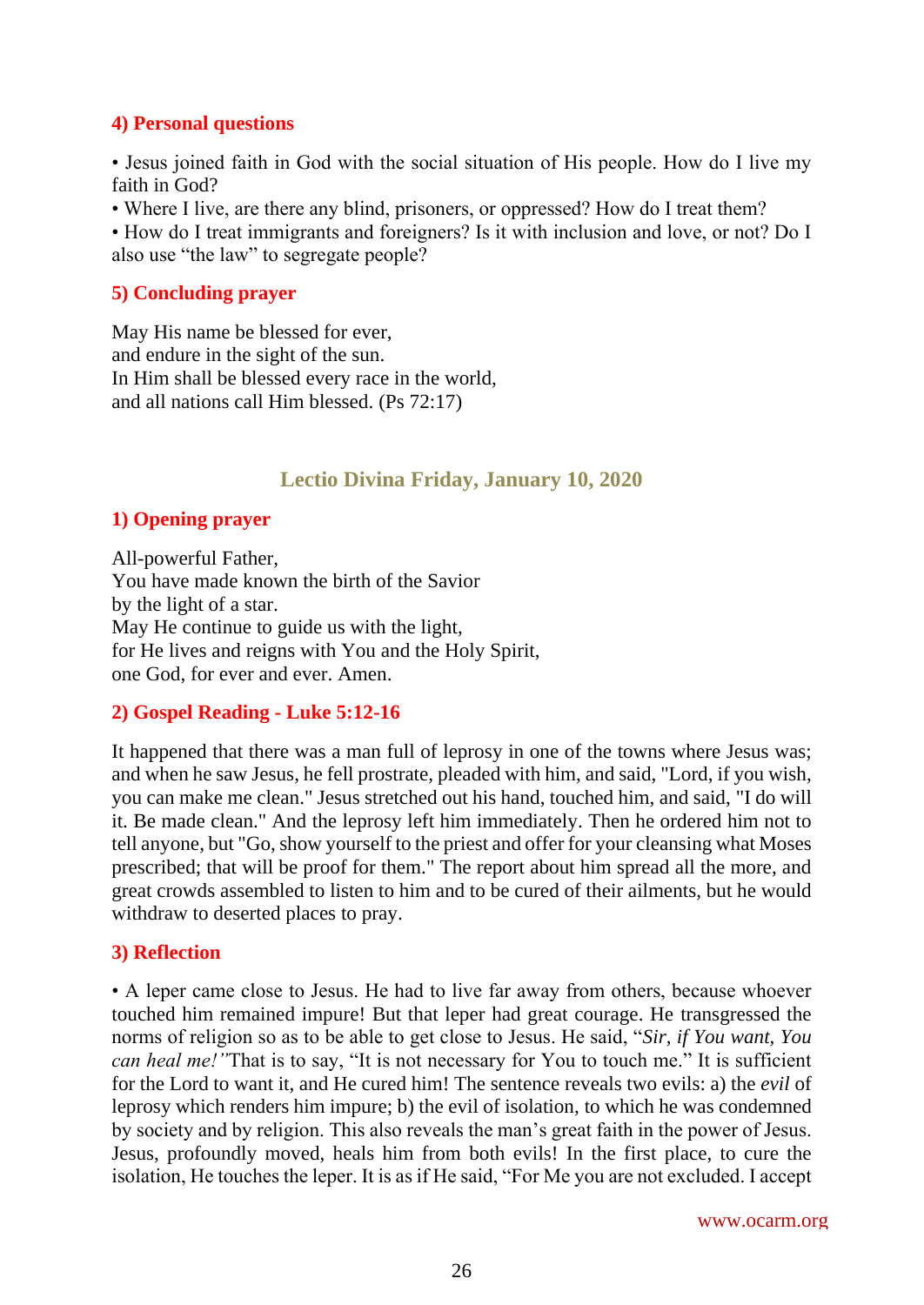you as a brother!" And then He cures the leper saying, *"I do will it. Be made clean."*

• The leper, in order to be able to enter in contact with Jesus, had transgressed the norms of the law. Jesus also, in order to be able to help that excluded man and reveal to him a new face of God, transgresses the norms of His religion and touches the leper. At that time, whoever touched a leper became impure according to the religious authority and by the law of the time.

• Jesus, not only cures, but also wants the cured person to be able to live with others. He once again inserts the person in society so that he can live together with others. At that time for a leper to be accepted again in the community, he needed a certificate from a priest, that he had been cured. It is the same today. The sick person leaves the hospital having a document signed by the doctor. Jesus obliges the person to go and look for the document, so that he can live normally with the others. He obliges the authority to recognize that this man has been cured.

• Jesus forbids the leper to speak about the healing. The Gospel of Mark informs us that this prohibition was not effective and went unheeded. The leper went away, but then started freely proclaiming and telling the story everywhere, so that Jesus could no longer go openly into any town, but stayed outside in deserted places (Mk 1:45) Why? Jesus had touched a leper. For this reason, according to the opinion of the religion of the time, now He Himself was impure and should be far away from everybody. He could no longer enter into the cities. Mark says that the people did not care at all about these official norms, in fact, *people came to Him from all parts* (Mk 1:45).

• The two-fold message which Luke and Mark give the community of their time and to all of us is the following: a) to announce the Good News means to give witness of the concrete experience that one has of Jesus. What does the leper announce? He tells the others the good that Jesus has done to him. That is all! All this! This is the witness which impels others to accept the Good News of God, that brought by Jesus. b) In order to take the Good News to people, it is necessary to not be afraid to transgress the religious norms which are contrary to God's project and which render communication, dialogue and the lived experience of love difficult, even if this implies difficulty for the people, as happened with Jesus.

#### **4) Personal questions**

• In order to help the neighbor, Jesus transgresses the law of purity. In the Church today, are there any laws which render difficult or prevent the practice of love toward neighbor?

• In order to be cured, the leper had the courage to challenge the public opinion of his time. Do I have such courage?

• Do I treat the homeless on the street as a leper? Think of all the times. Do I reach out and hold a hand, or give a hug, or do I cross the street or pretend they aren't there?

• Jesus gave what the leper needed, not a donation or some money. When I am asked for help, do I take the time to give the help that is needed to "cure" the problem, or do I offer some token donation (if at all) and just keep walking?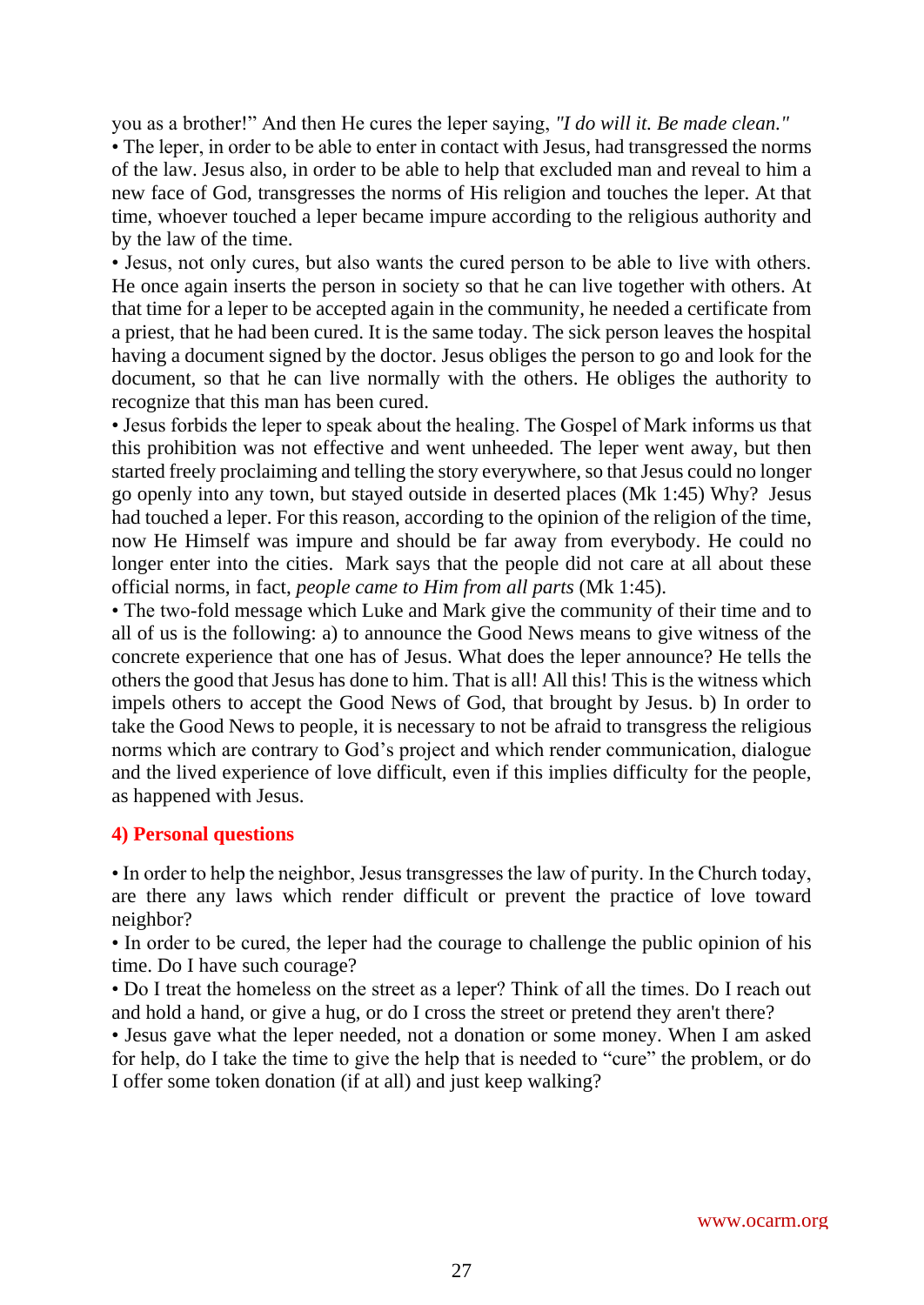## **5) Concluding prayer**

Praise Yahweh, Jerusalem, Zion, praise your God. For He gives strength to the bars of your gates, He blesses your children within you. (Ps 147:12-13)

# **Lectio Divina Saturday, January 11, 2020**

## <span id="page-27-0"></span>**1) Opening prayer**

God our Father, through Your Son You made us a new creation. He shared our nature and became one of us; with His help, may we become more like Him. who lives and reigns with You and the Holy Spirit, one God, for ever and ever. Amen.

# **2) Gospel Reading - John 3:22-30**

Jesus and his disciples went into the region of Judea, where he spent some time with them baptizing. John was also baptizing in Aenon near Salim, because there was an abundance of water there, and people came to be baptized, for John had not yet been imprisoned. Now a dispute arose between the disciples of John and a Jew about ceremonial washings. So they came to John and said to him, "Rabbi, the one who was with you across the Jordan, to whom you testified, here he is baptizing and everyone is coming to him." John answered and said, "No one can receive anything except what has been given from heaven. You yourselves can testify that I said that I am not the Christ, but that I was sent before him. The one who has the bride is the bridegroom; the best man, who stands and listens for him, rejoices greatly at the bridegroom's voice. So this joy of mine has been made complete. He must increase; I must decrease."

## **3) Reflection**

• Both John the Baptist and Jesus indicated a new way to the crowds. But Jesus, after having adhered to the movement of John the Baptist, and after having been baptized by him, advanced a step ahead and created His own movement. He baptized people in the Jordan River when John the Baptist was also doing it. Both of them attracted the poor and abandoned people of Palestine by announcing the Good News of the Kingdom of God.

• Jesus, the new preacher, had a certain advantage over John the Baptist. He baptized more people and attracted more disciples. Thus, a tension arose between the disciples of John and those of Jesus, concerning the "purification," that is, concerning the value of baptism. The disciples of John the Baptist experienced a certain envy and went to John to speak to him and informed him about the movement of Jesus.

• John's response to his disciples is a beautiful response, which reveals his great spirit. John helps his disciples to see things more objectively. He uses three arguments: a) Nobody receives anything which is not given by God. If Jesus does such beautiful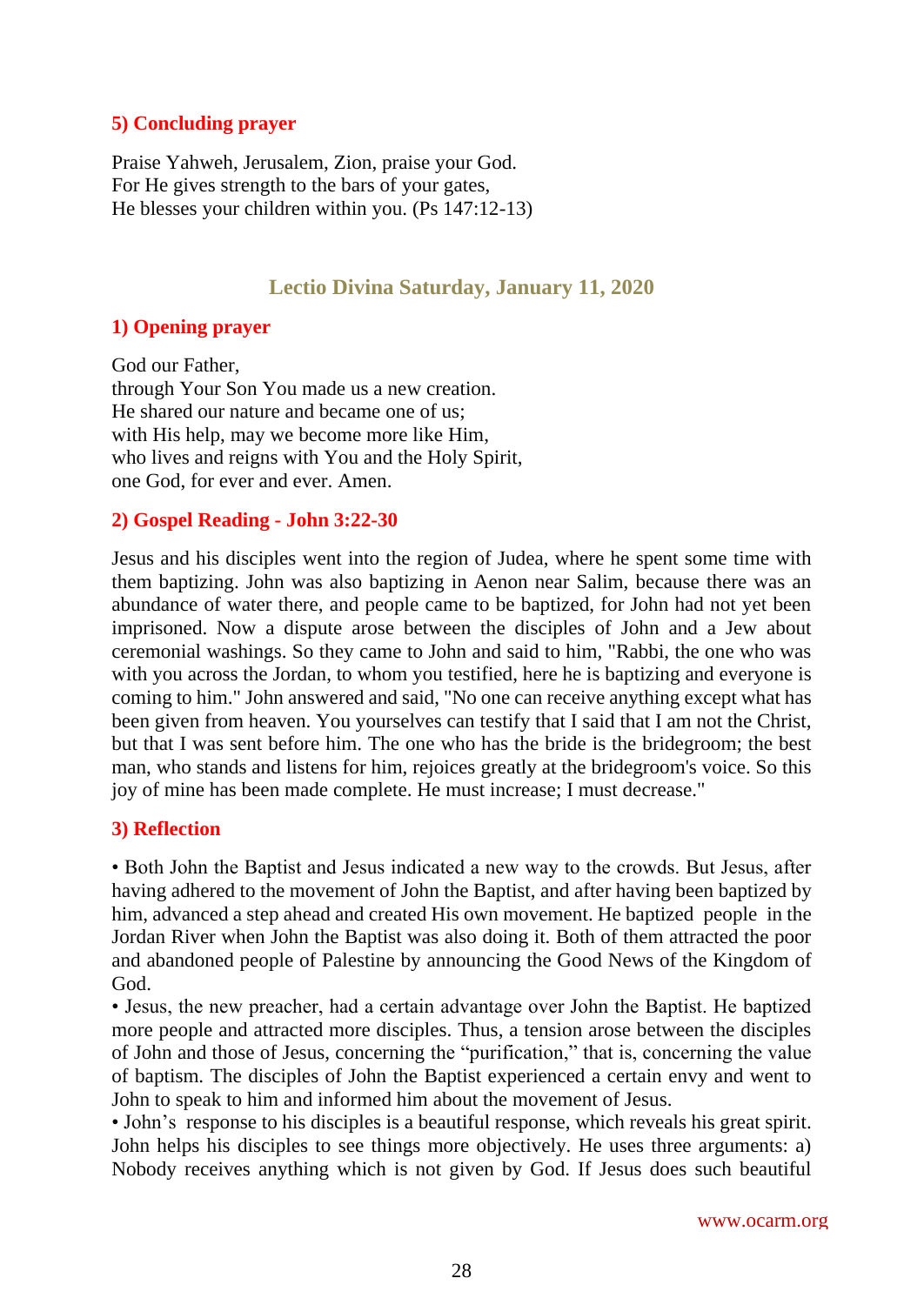things, it is because he receives them from God (Jn 3:27). Instead of having envy, the disciples should feel joy. b) John reaffirms once again that he, John, is not the Messiah but only the precursor (Jn 3:28). c) In the end, he uses a comparison taken from the wedding feast. At that time, in Palestine, on the day of the wedding, in the house of the bride, the so called "friends of the bridegroom" waited for the arrival of the bridegroom to present him to the bride. In this case, Jesus is the bridegroom, the crowd is the bride, John the friend of the bridegroom. John the Baptist says that, in the voice of Jesus, he recognizes the voice of the bridegroom and can present him to the bride, to the crowds. At this moment, the bridegroom, the people, leave the friend of the bridegroom and follow Jesus, because they recognize in Him the voice of their bridegroom! And for this reason the joy of John is great, "complete joy". John wants nothing for himself! His mission is to present the bridegroom to the bride! The last sentence summarizes everything: "He must increase, I must decrease!" This statement is also the program for anyone who follows Jesus.

• At the end of the first century, in Palestine as well as in Asia Minor, where there were some communities of Jews, there were also people who had been in contact with John the Baptist or who had been baptized by him (Acts 19:3). Seen from outside, the movement of John the Baptist and that of Jesus were very similar to one another. Both of them announced the coming of the Kingdom (cf. Mt 3:1-2; 4:17). There must have been some confusion between the followers of John and those of Jesus. And because of this, the witness of John about Jesus was very important. The four Gospels are concerned about transmitting the words of John the Baptist saying that he is not the Messiah. For the Christian communities, the Christian response, John's response, "*He must increase but I must decrease"* was valid not only for the disciples of John at the time of Jesus, but also for the disciples of the Batiste or Cambric community of the end of the first century.

#### **4) Personal questions**

• "He must increase, I must decrease". This is John's agenda. Is this also my agenda?

• What is important is that the bride finds the bridegroom. We are only spokespersons, nothing more. Am I this?

• Here John shows the essence of humility, which has many forms. In what ways do I exemplify humility?

#### **5) Concluding prayer**

They shall dance in praise of His name, play to Him on tambourines and harp! For Yahweh loves His people, He will crown the humble with salvation. (Ps 149:3-4)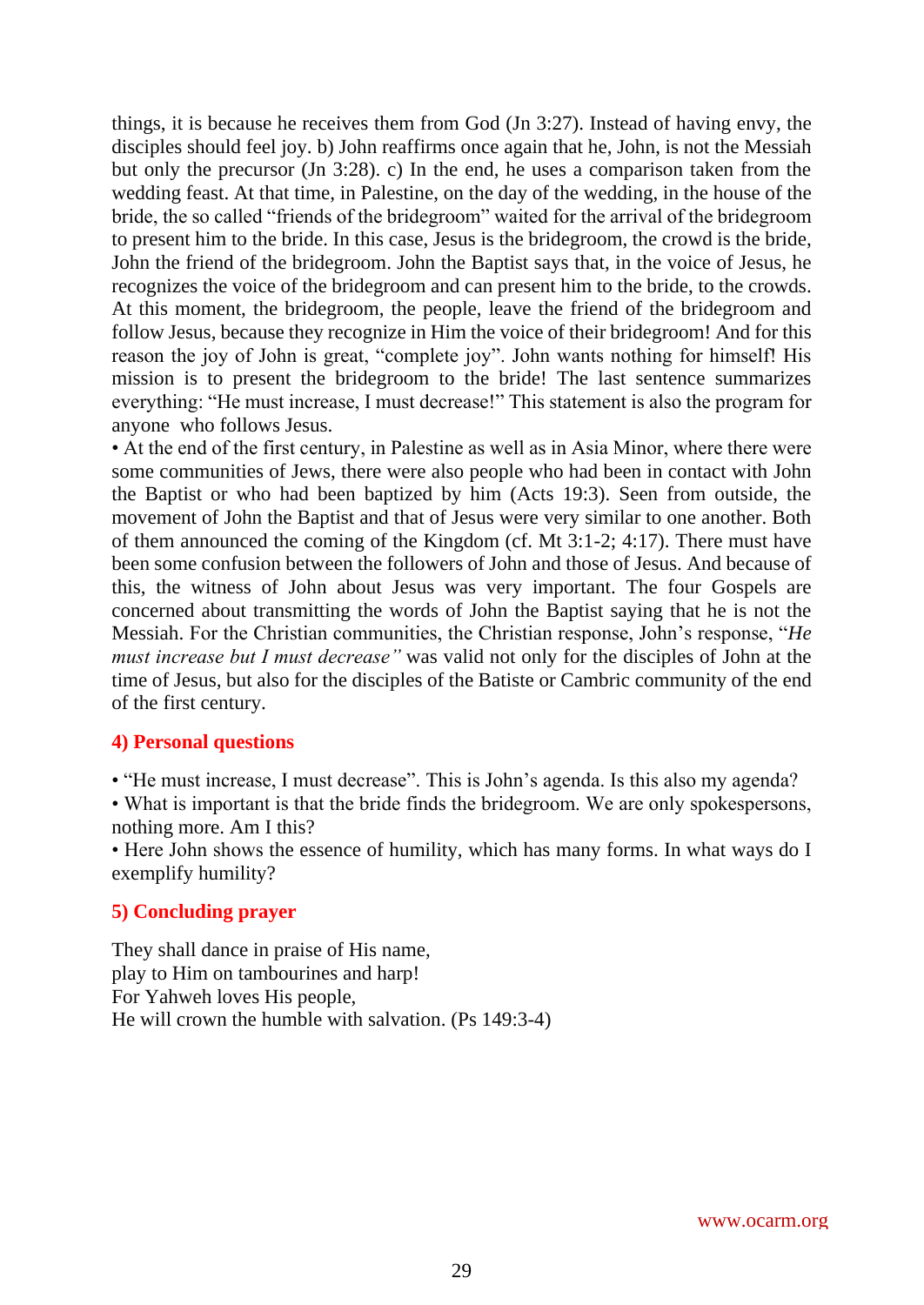# **Lectio Divina Sunday, January 12, 2020**

<span id="page-29-0"></span>*The baptism of Jesus in the Jordan Matthew 3:13-17*

## **1. Opening prayer**

"We praise You, invisible Father, giver of immortality: You are the source of life, the source of light, the source of every grace and truth, lover of humankind and lover of the poor, who reconciles all with You and draw all to You through the coming of Your beloved Son.

Make us living people, grant us Your Spirit of light so that we may know You, the true One and the One whom You sent, Jesus Christ." (Serapion's Anaphora)

#### **2. Reading**

#### **a) Introduction:**

This Gospel fragment (Mt 3:13-17) is part of a narrative section of Matthew the Evangelist, the section that introduces the public life of Jesus. After the flight into Egypt, Jesus lives in Nazareth. Now, as an adult, we find Him on the banks of the river Jordan. The meeting of the two is part of the concluding section dedicated to John the Baptist. Anyone who wishes to go deeper into the personality of John and his message (Mt 3:1-12 has already been presented to us in the liturgy of the second Sunday of Advent) needs to keep in mind the whole of chapter 3 of Matthew. Our passage concentrates especially on the acknowledgement of the divinity of Christ at the time of His baptism. God the Father reveals the identity of Jesus.

## **b) A division of the text as an aid to its reading:**

Matthew 3:13 setting Matthew 3:14-15 dialogue John-Jesus Matthew 3:16-17 epiphany/theophany

#### **c) The text:**

13 Then Jesus appeared: He came from Galilee to the Jordan to be baptized by John. 14 John tried to dissuade Him with the words, 'It is I who need baptism from You, and yet You come to me!' 15 But Jesus replied, 'Leave it like this for the time being; it is fitting that we should, in this way, do all that uprightness demands.' Then John gave in to Him. 16 And when Jesus had been baptized He at once came up from the water, and suddenly the heavens opened and He saw the Spirit of God descending like a dove and coming down on Him. 17 And suddenly there was a voice from heaven, 'This is my Son, the Beloved; my favor rests on Him.'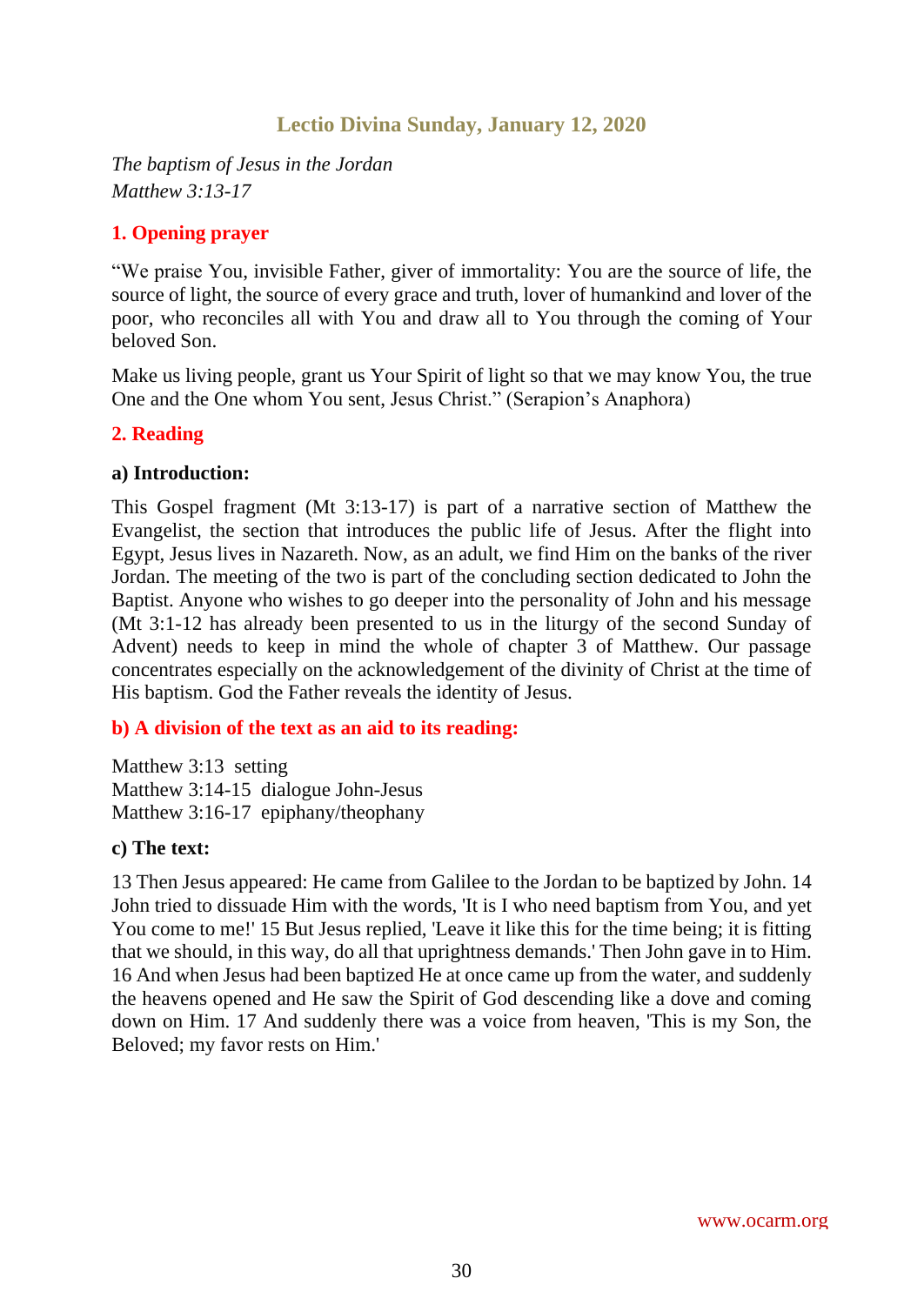# **3. A moment of silent prayer**

so that the Word of God may penetrate our hearts and enlighten our lives.

# **4. Some questions**

to help us in our meditation and prayer.

a) Why does Jesus "appear" after His hidden life in Nazareth?

b) How does awareness of His identity and mission grow?

c) Have I, at some time, taken on something new in my life?

d) Who or which experience has most revealed to me my identity, vocation and mission?

e) What does the memory of my baptism mean to me?

# **5. Meditation**

#### **a) A key to the reading:**

Together with a historical-chronological reading of the passage, the episode of the baptism of Jesus and His meeting with John before He begins His public life, we need to keep in mind also a symbolical reading, assisted by the Fathers of the East, a symbolism that is the framework of this liturgical season of Christmas and which concludes with the full manifestation of God as man: a synthesis of the manifestationepiphany of the Son of God in the flesh.

## **b) A commentary on the text:**

Mt 13: 13 The adult Jesus

After John "appears" on the scene (13:1), Jesus of Nazareth, the town where He spent His childhood and early youth (Mt 12:23), goes to the river Jordan. As a good Israelite, He watches the authentic religious movements that spring up among the people. He shows that He approves of the work of John and decides to be baptized with water, not, of course, to receive forgiveness for sins, but to unite Himself and share fully in the expectations and hopes of all men and women. It is not humankind that goes to Him, but He who goes towards humankind, according to the logic of the incarnation.

Mt 13:14-15 the dialogue of John with Jesus

John's attempt to prevent the baptism of Jesus is his acknowledgement of the difference between the two and an awareness of the new (the New Covenant) making its appearance. "The one who follows me… will baptize you with the Holy Spirit and fire… his winnowing-fan is in his hand… will clear… will gather… will burn…" (vv.11-12). Jesus' attitude is still one of submitting to God's saving plan (in this way, do all that righteousness demands), respecting the manner (in humility-kenosis) and the times (the time-kairos). We also see the difference between the two from their families

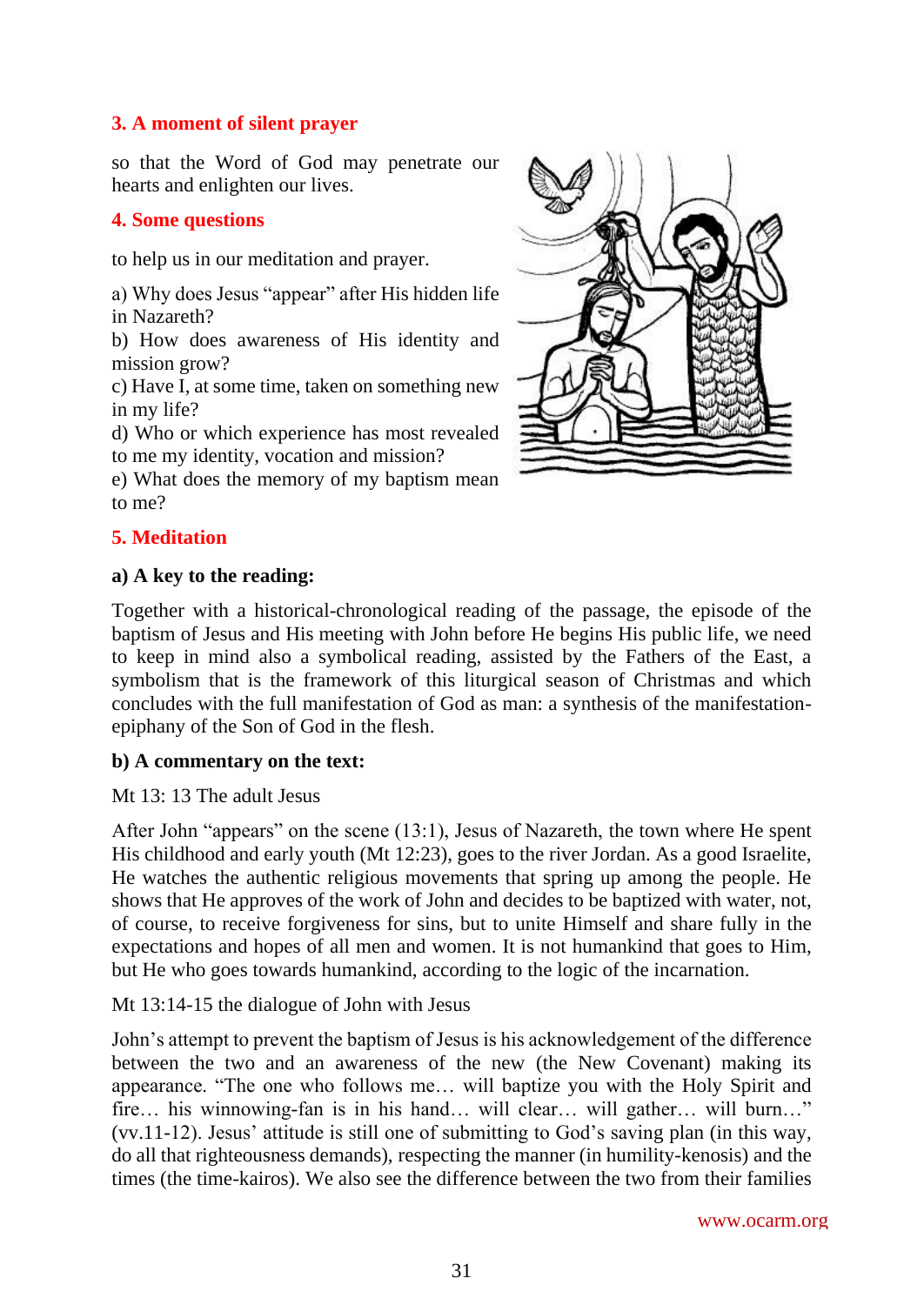of origin (priestly for John), from the places (Jerusalem for John, Nazareth for Jesus) from the manner of conception (a proclamation to the father, Zachary, in the old style; a proclamation to the mother, Mary), the parents' ages (those of John old). Everything points to the passage from the old to the new. Matthew prepares the readers for the newness of the Christ: "you have heard it said, but I say to you" (Mt 5).

Mt 13:16-17 the presentation of God the Father and the Holy Spirit

In Matthew's Gospel we have the solemn "adoration of the Magi" in acknowledgement of the royalty and divinity of Jesus. Luke also adds the acknowledgement of Elizabeth (Lk 1:42-43), of the angels (Lk 2:13-14) of the shepherds (Lk 2:20), and of the aged Simeon and Anna (Lk 2:30; 28). All the Evangelists record the proclamation of the divine identity of Jesus by God the Father and the Holy Spirit present in the form of a dove. Matthew says clearly "This is" not "you are" my Son, the Beloved. Jesus is divine by nature and also the new Adam, the beginning of a new humanity reconciled with God as well as nature reconciled with God by means of Christ's immersion in the waters. The heavens are reopened after being closed for such a long time by sin, and earth is blessed.

The descent of Christ into the waters prefigures His descent into hell and the words of the Psalmist come true (Ps 74:13-14), he crushes the head of the foe. The Baptism not only prefigures, but inaugurates and anticipates Satan's defeat and the liberation of Adam.

However, it will not be easy to recognize the Messiah in His weakness. John himself has some doubts when in prison, and he sends his disciples to ask "are you the one who is to come or are we to wait for someone else?" (Mt 11:3).

# **6. For those who wish to go deeper into the liturgical and ecumenical aspects**

In the tradition of the Eastern churches, the Baptism of Jesus is the most important liturgical feast of the Christmas cycle. On 6 January they celebrate together the baptism, birth, visit of the Magi, the wedding feast of Cana, as one fact. Rather than the historical development of the life of Jesus, they stress His theological-saving relevance. They do not dwell on the sentimental aspect, but on the historical manifestation of God and His acknowledgement as Lord.

Cyril of Jerusalem says that Jesus gives the waters of baptism "the color of His divinity" (III mystagogic catechesis, 1).

Gregory Nazianzen writes that the creation of this world and the creation of the spiritual world, once foes, reunite in friendship, and we humans, united in one choir with the angels, partake of their praises (PG 46,599).

The descent into the waters corresponds to the descent into the bowels of the earth symbolized by the birth in a cave. The destructive waters become waters of salvation for the just.

The Old Testament readings of the liturgical Vespers recall the saving waters: the Spirit hovers over the waters at the time of creation (Gen 1), the waters of the Nile save Moses (Ex 2), the waters open for the people of Israel to go through (Ex 14), the waters of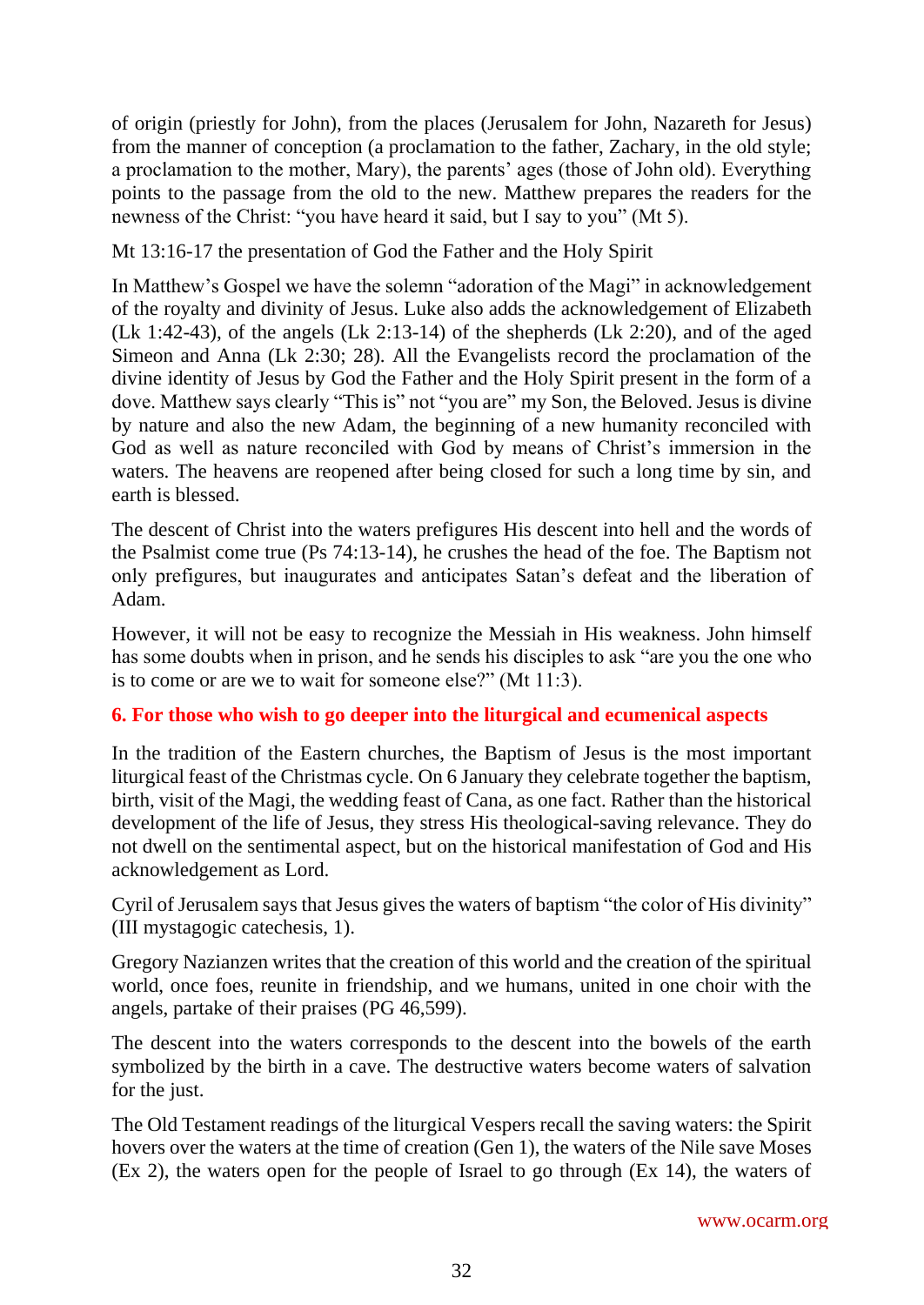Mara become sweet (Ex 15), the waters of the Jordan open before the Arc (Josh 3), the waters of the Jordan heal Naaman the leper (2 Kings 5) etc. Jesus then at the wedding feast in Cana transforms water into wine (Jn 2) as a sign that the time of salvation has come.

At this feast in the eastern liturgy, there is a tradition of blessing water in a spring or river by immersing the cross three times (the triple baptismal immersion). This recalls the prophet Isaiah: let the wilderness and the dry lands exult (Isa 35:1-10), come to the water all you who are thirsty (Isa 55: 1-13), draw water joyfully (Isa 12:3-6).

# **7. Psalm 114 (113)**

Alleluia! When Israel came out of Egypt, the House of Jacob from a people of foreign speech, Judah became his sanctuary, and Israel his domain. The sea fled at the sight, the Jordan turned back, the mountains skipped like rams, the hills like sheep. Sea, what makes you flee? Jordan, why turn back? Why skip like rams, you mountains? Why like sheep, you hills? Tremble, earth, at the coming of the Lord, at the coming of the God of Jacob, who turns rock into pool, flint into fountain.

## **8. Closing prayer**

Jesus, source of life, who comes to cancel Adam's sentence, in the Jordan You killed hatred; grant us the peace that is beyond all thought. Resplendent Word sent by the Father, after You have uprooted the sins of mortals, come and dissipate the long and sad hours of the night, and by your baptism, let Your children rise resplendent from the waves of the Jordan. May the human race clothe itself in white, come out of the waters as children of God and transform creation into the image of the creator. (From oriental liturgical "chants")

# **Lectio Divina Monday, January 13, 2020**

#### <span id="page-32-0"></span>*Ordinary Time*

## **1) Opening prayer**

Father of love, hear our prayers. Help us to know Your will and to do it with courage and faith.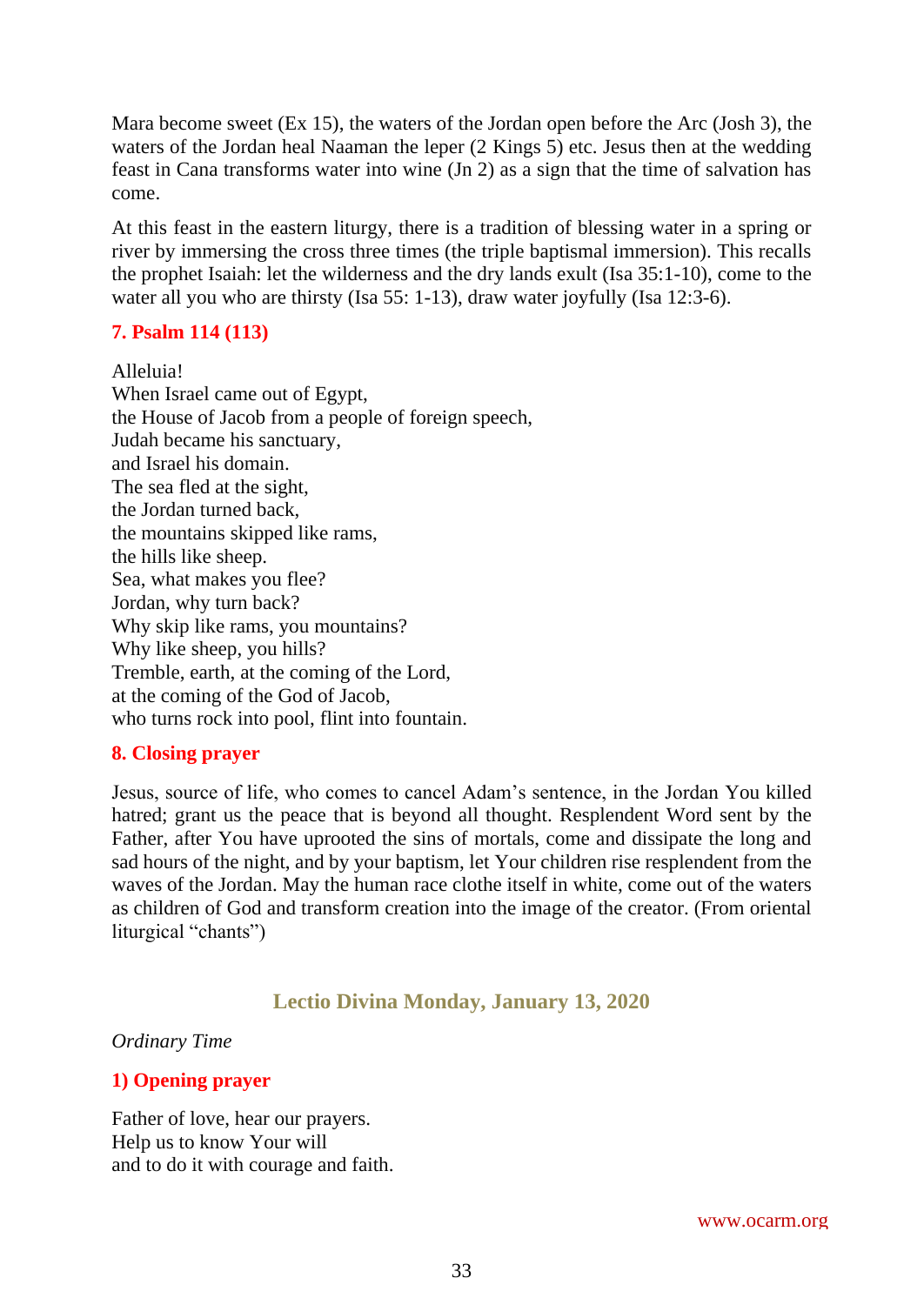We ask this through our Lord Jesus Christ, Your Son, who lives and reigns with You and the Holy Spirit, one God, for ever and ever. Amen.

#### **2) Gospel Reading - Mark 1:14-20**

After John had been arrested, Jesus came to Galilee proclaiming the Gospel of God: "This is the time of fulfillment. The Kingdom of God is at hand. Repent, and believe in the Gospel." As he passed by the Sea of Galilee, he saw Simon and his brother Andrew casting their nets into the sea; they were fishermen. Jesus said to them, "Come after me, and I will make you fishers of men." Then they left their nets and followed him. He walked along a little farther and saw James, the son of Zebedee, and his brother John. They too were in a boat mending their nets. Then he called them. So they left their father Zebedee in the boat along with the hired men and followed him.

#### **3) Reflection**

• After John had been arrested, Jesus went to Galilee. There He proclaimed the Gospel of God. John was arrested by King Herod for having denounced the immoral behavior of the King (Lk 3:18-20). The imprisonment of John the Baptist did not frighten Jesus! On the contrary, in that event He saw a symbol of the coming of the Kingdom. Today, would we know how to read the facts of politics and of urban violence to announce or proclaim the Good News of God?

• Jesus proclaimed the Good News of God. The Good News is of God not only because it comes from God, but also and, above all, because God is its content. God Himself is the greatest Good News for human life. He responds to the deepest aspiration of our heart. In Jesus, we see what happens when a human person allows God to enter and to reign. This Good News of the Kingdom of God proclaimed by Jesus has four different aspects:

a) The time is fulfilled and has arrived. For the other Jews the time was not as yet fulfilled, had not arrived. There was still much missing for the coming of the Kingdom. For the Pharisees, for example, the Kingdom could be attained only when the observance of the law would be perfect. Jesus had another way of reading the facts. He says that the time is fulfilled; it has arrived.

b) The Kingdom of God is close at hand! For the Pharisees the coming of the Kingdom depended on their efforts. It would have arrived only after they had observed the law. Jesus says the contrary: "The Kingdom is close at hand." It is already here! When Jesus says, "The Kingdom is close at hand", He does not mean to say that the Kingdom has been reached only at that moment, but rather that it was already there. What everybody was expecting was already present in their life, but they did not know it. They did not perceive it (cf. Lk 17:21). Jesus saw it! He saw and read reality from a different perspective. It is in this hidden presence of the Kingdom in the midst of the people that Jesus reveals Himself to the poor of His land. And this is the seed of the Kingdom which will receive the rain of His Word and the warmth of His love.

c) Convert yourselves! The exact meaning is "change your way of thinking and of living." In order to be able to perceive the presence of the Kingdom in life, a person should begin to think and live in a different way. The person should change his or her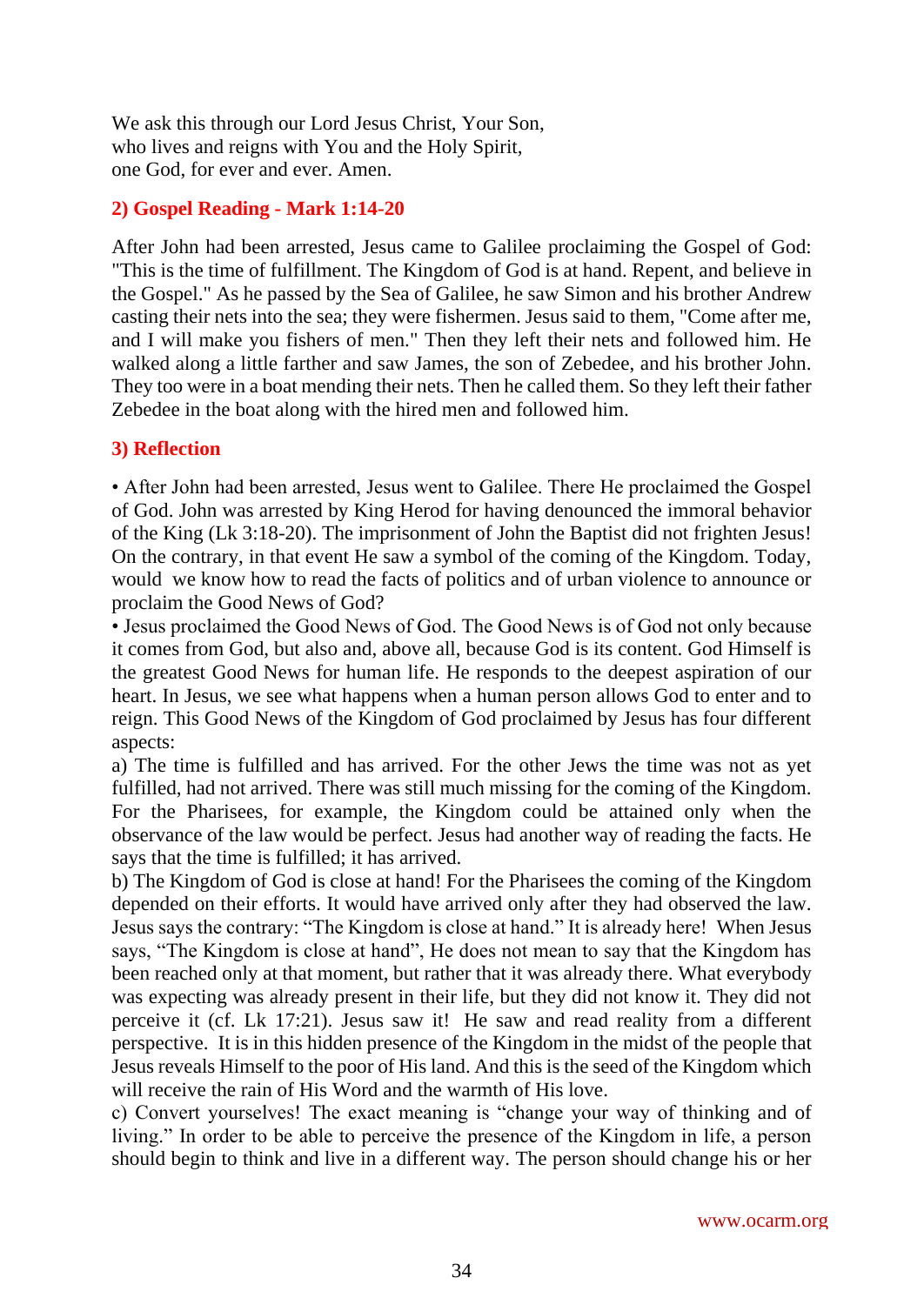way of life and find another way of living together with others! He/she should leave aside all of the legalism of the teaching of the Pharisees and allow the new experience of God to invade his/her life and give him/her a new way of looking so as to read and understand the facts in a new way.

d) To believe in the Good News! It was not easy to accept this message. It is not easy for us to begin to think in a different way from all that we have learned since we were small children. This is possible only through an act of faith. When someone gives a different piece of news, it is difficult to accept it, and it is accepted only if we trust the person who delivers the news. And thus, you will say to others, "You can accept! I know this person! This person does not deceive! You can trust him/her!" We can trust Jesus! • The first objective of the proclamation of the Good News is to form a community. Jesus goes by; He sees and He calls. The first four who were called - Simon, Andrew, John and James - listen, abandon everything, and follow Jesus in order to form a community with Him. It seems to be love at first sight! According to Mark's account, everything takes place in the first encounter with Jesus. Comparing with the other Gospels, people perceive that the four already knew Jesus (Jn 1:39; Lk 5:1-11). They had already had the opportunity to live with Him, to see Him help the people and to listen to Him in the synagogue. They knew how He lived and what He thought. The call was not something from one moment, but a progression of repeated calls and invitations, of progressing and retreating. The call begins and begins again always anew! In practice, it coincided with living together with Jesus for two or three years, since the time of the Baptism until the moment when Jesus ascended to Heaven (Acts 1:21-22). And then, why does Mark present this as something sudden, an act of love at first sight? Mark thinks of the ideal: the encounter with Jesus should bring about a radical change in our life!

#### **4) Personal questions**

• A political fact, the imprisonment of John, led Jesus to begin the proclamation of the Good News of God. Today, does the political situation exercise any influence in the proclamation of the Good News that we present to people today?

• "Repent! Believe in the Good News!" How is this taking place in my own life?

#### **5) Concluding prayer**

For You are Yahweh, Most High over all the earth, far transcending all gods. (Ps 97:9)

#### **Lectio Divina Tuesday, January 14, 2020**

#### <span id="page-34-0"></span>*Ordinary Time*

#### **1) Opening prayer**

Father of love, hear our prayers. Help us to know Your will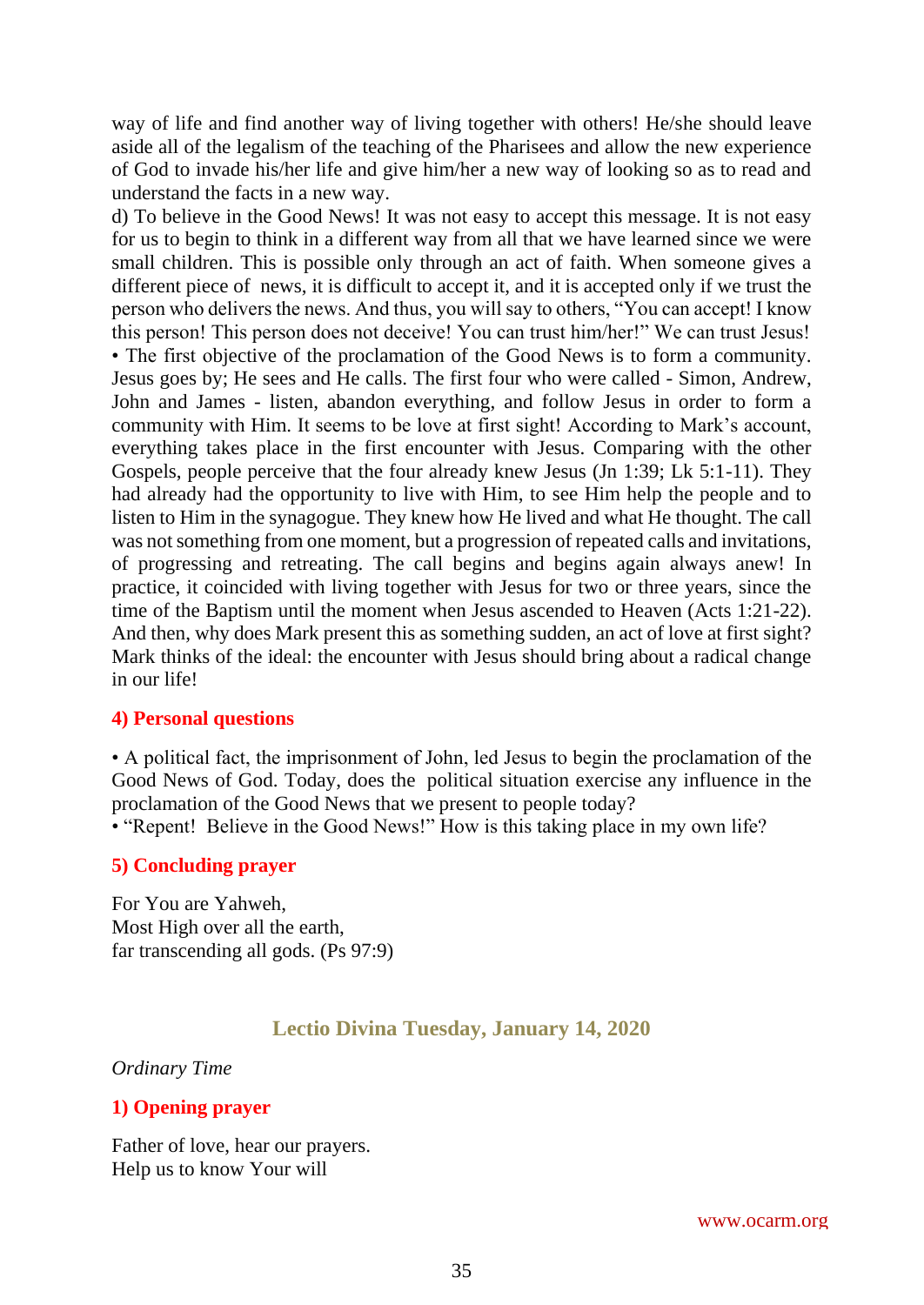and to do it with courage and faith. We ask this through our Lord Jesus Christ, Your Son, who lives and reigns with You and the Holy Spirit, one God, for ever and ever. Amen.

#### **2) Gospel Reading - Mark 1:21-28**

Jesus came to Capernaum with his followers, and on the sabbath he entered the synagogue and taught. The people were astonished at his teaching, for he taught them as one having authority and not as the scribes. In their synagogue was a man with an unclean spirit; he cried out, "What have you to do with us, Jesus of Nazareth? Have you come to destroy us? I know who you are–the Holy One of God!" Jesus rebuked him and said, "Quiet! Come out of him!" The unclean spirit convulsed him and with a loud cry came out of him. All were amazed and asked one another, "What is this? A new teaching with authority. He commands even the unclean spirits and they obey him." His fame spread everywhere throughout the whole region of Galilee.

#### **3) Reflection**

• Sequence of the Gospels of the days of this week. Yesterday's Gospel informed us about the first activity of Jesus. He called four people to form a community with them (Mk 1:16-10). Today's Gospel describes admiration for the teaching of Jesus (Mt 1:21- 22) and the first miracle when He expels the devil (Mk 1:23-28). The Gospel of tomorrow narrates the cure of Peter's mother-in-law (Mk 1:29-31), the healing of many sick people (Mk 1:32-34) and the prayer of Jesus in an isolated place (Mk 1:35-39). Mark gathers all of these episodes which had been transmitted orally in the communities, joining them together like bricks of a wall. In the years 70's, the year in which he writes, the communities needed orientation. By describing how Jesus began His activity, Mark tells of what they should do to announce the Good News. Mark gives them a catechesis by telling the communities about the events in the life of Jesus.

• Jesus teaches with authority, differently from the way the scribes do it. The first thing that the people perceive is the diverse way in which Jesus teaches. It is not so much the content, but rather the way in which He teaches that impresses the people. For this reason, by His different way, Jesus creates a critical conscience in people concerning the religious authority of that time. The people compare and say: He teaches with authority, in a way different from the way the scribes do. The scribes of that time taught quoting the authority. Jesus does not quote any authority. He speaks with His experience of God and of His life. His word is rooted in the heart.

• You have come to destroy us! In Mark, the first miracle is the expulsion of the devil. Jesus struggles and expels the power of evil that takes possession of people and alienates them from themselves. The man possessed by the devil shouts: "I know who You are: You are the Holy One of God!" The man repeated the official teaching which presented the Messiah as the "Holy One of God", as a High Priest, or like a King, Judge, Doctor or General. Even today, many people live alienated from themselves, deceived by the power of mass media, mass communication, and the advertising of business. They repeat what they hear others say. They live as slaves of consumerism, oppressed by the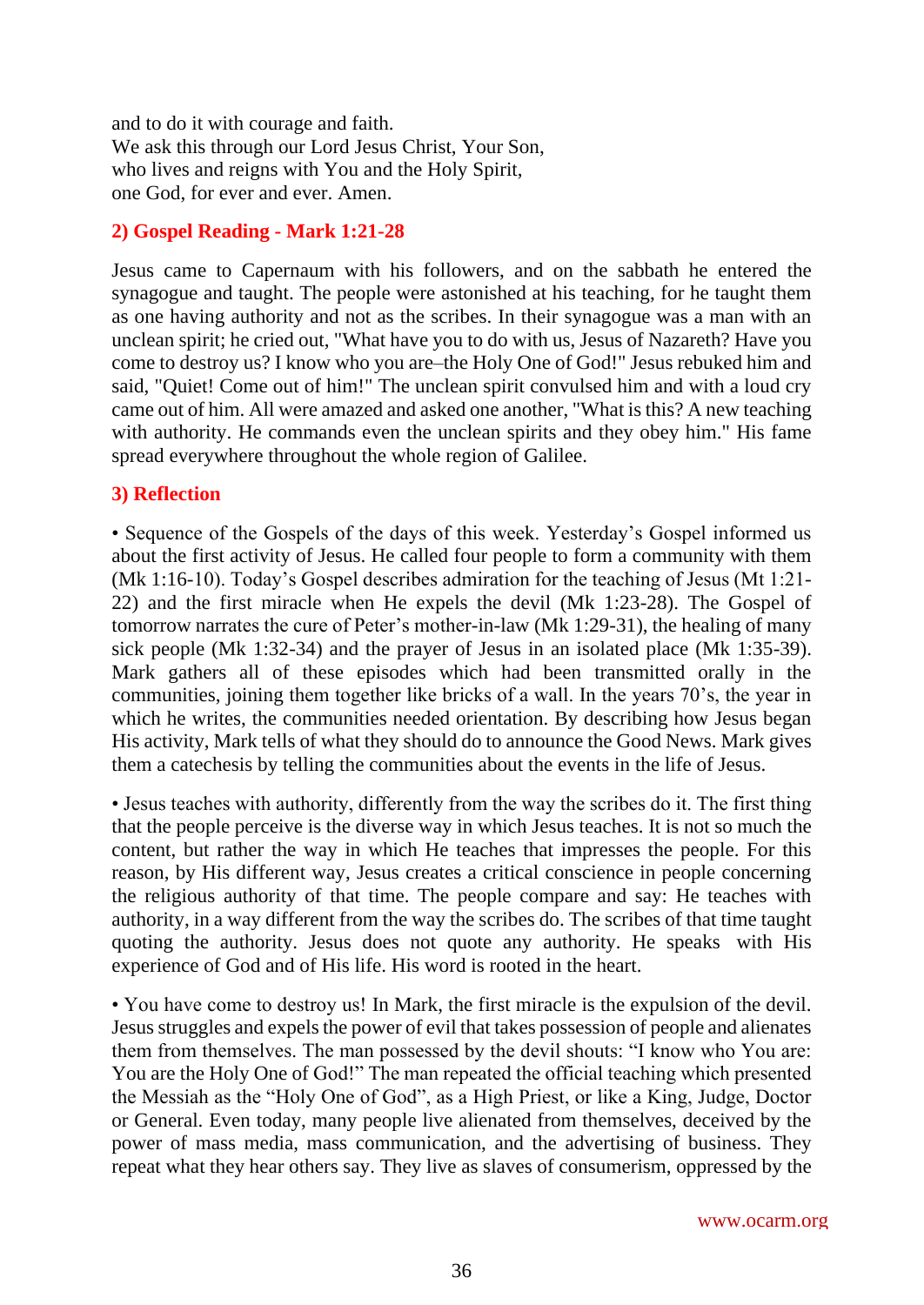power of money, and threatened by debtors. Many think that their life is not as it should be if they cannot buy what the advertising recommends.

• Jesus rebuked the evil spirit: "Be quiet! Come out of him!" The spirit threw the man into convulsions and with a loud cry went out of him. Jesus restores the person to himself. He gives him back his conscience and his liberty. He makes the person recover his complete judgment (cf. Mk 5:15). It was not easy then, it was not easy yesterday, and it is not easy today to do this in such a way that a person begins to think and act in a way which diverges from the official ideology.

• A new teaching! He commands even the evil spirits. The first two signs of the Good News are these: His different way of teaching the things of God, and His power over evil spirits. Jesus opens a new road in order for people to attain purity. At that time, a person who was declared impure could not present himself/herself before God to pray and to receive the blessing promised by God to Abraham. He/she should first purify himself/herself. These and many other laws and norms made the life of people very difficult and marginalized many people who were considered impure and far from God. Now, purified by the contact with Jesus, people could present themselves before God. This was a great Good News!

## **4) Personal questions**

• Can I really say: "I am fully free, master of myself? If I cannot say it of myself, then something in me is possessed by other powers. What do I do to expel this strange power? • Today many people do not live, do not think, but rather are driven by mass media. They do not have a critical mind or way of thinking. They allow other masters into their lives. How can this "devil" be expelled?

## **5) Concluding prayer**

Yahweh our Lord, how majestic is Your name throughout the world! What are human beings that You spare a thought for them, or the child of Adam that You care for him? (Ps 8,1.4)

# **Lectio Divina Wednesday, January 15, 2020**

*Ordinary Time*

## **1) Opening prayer**

Father of love, hear our prayers. Help us to know Your will and to do it with courage and faith. We ask this through our Lord Jesus Christ, Your Son, who lives and reigns with You and the Holy Spirit, one God, for ever and ever. Amen.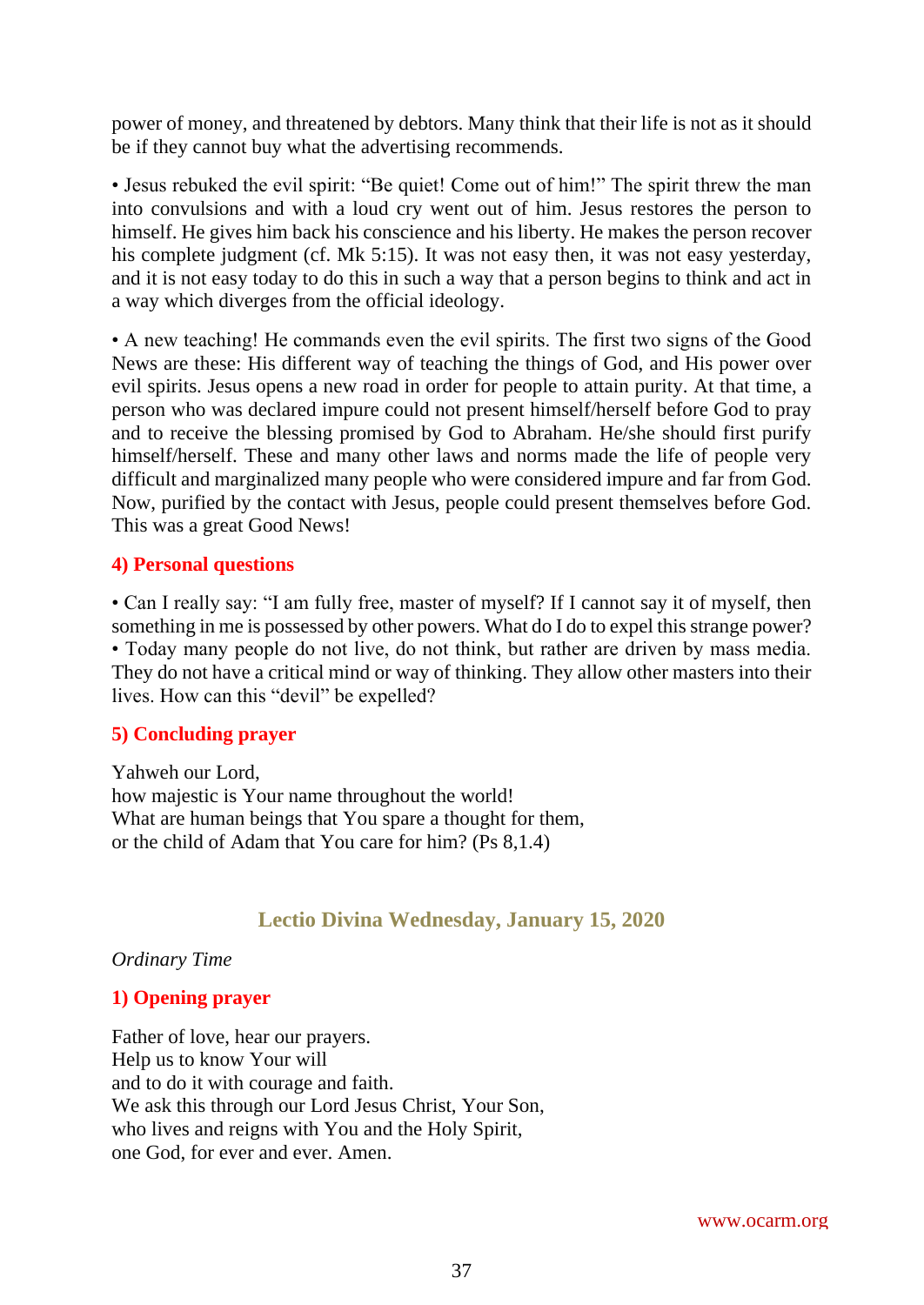#### **2) Gospel Reading - Mark 1:29-39**

On leaving the synagogue Jesus entered the house of Simon and Andrew with James and John. Simon's mother-in-law lay sick with a fever. They immediately told him about her. He approached, grasped her hand, and helped her up. Then the fever left her and she waited on them. When it was evening, after sunset, they brought to him all who were ill or possessed by demons. The whole town was gathered at the door. He cured many who were sick with various diseases, and he drove out many demons, not permitting them to speak because they knew him. Rising very early before dawn, he left and went off to a deserted place, where he prayed. Simon and those who were with him pursued him and on finding him said, "Everyone is looking for you." He told them, "Let us go on to the nearby villages that I may preach there also. For this purpose have I come." So he went into their synagogues, preaching and driving out demons throughout the whole of Galilee.

#### **3) Reflection**

• Jesus restores life for the service. After having participated in the celebration of Saturday in the Synagogue, Jesus went to Peter's house and cured his mother-in-law. Once healed, she gets up, with her health restored and having recovered her dignity, and she begins to serve. Jesus does not only heal the person, but He does it in such a way that she begins to serve life.

• Jesus accepts the marginalized. When it begins to get dark, in the afternoon, at the end of Saturday when the first star shines in the sky, Jesus accepts and cures the sick and those possessed whom people had brought to Him. The sick and those possessed were the most marginalized people of that time. They had nobody to whom they had recourse. They depended on public charity. Besides this, religion considered them impure. They could not participate in the community. It was as if God rejected and excluded them. Therefore, the Good News of God consists of what He wants to do in the life of people: to accept the marginalized and the excluded, and to insert them again to live together in the community.

• To remain united to the Father, in prayer. Jesus is presented to us while He prays. He makes a great effort to have the time and the adequate environment to pray. He rises before the others and goes to a deserted place, to be able to be alone with God. Many times the Gospels speak to us about the prayer of Jesus, in silence (Mt 14:22-23); Mk 1:35; Lk 5:15-16; 3:21-22). Through prayer He maintains the awareness of His mission. • To maintain the awareness of the mission and not to close oneself up in what is already obtained. Jesus is known. Everybody follows Him. This publicity pleases the disciples. They go to look for Jesus to take Him back to the people who were seeking for Him, and they tell Him: "All are looking for You." They thought that Jesus would go to the banquet. They were disillusioned! Jesus does not pay attention and tells them: "Let us go elsewhere. It is precisely for this that I have come!" Surely, they must have been surprised! Jesus was not like what they had imagined Him to be. Jesus had a very clear conscience of the mission and wants to transmit this to the disciples. He does not want them to close themselves up in the results already obtained. They should not look back. But, like Jesus, they should maintain conscious of their mission. It is the mission received from the Father, which has to orientate their decisions.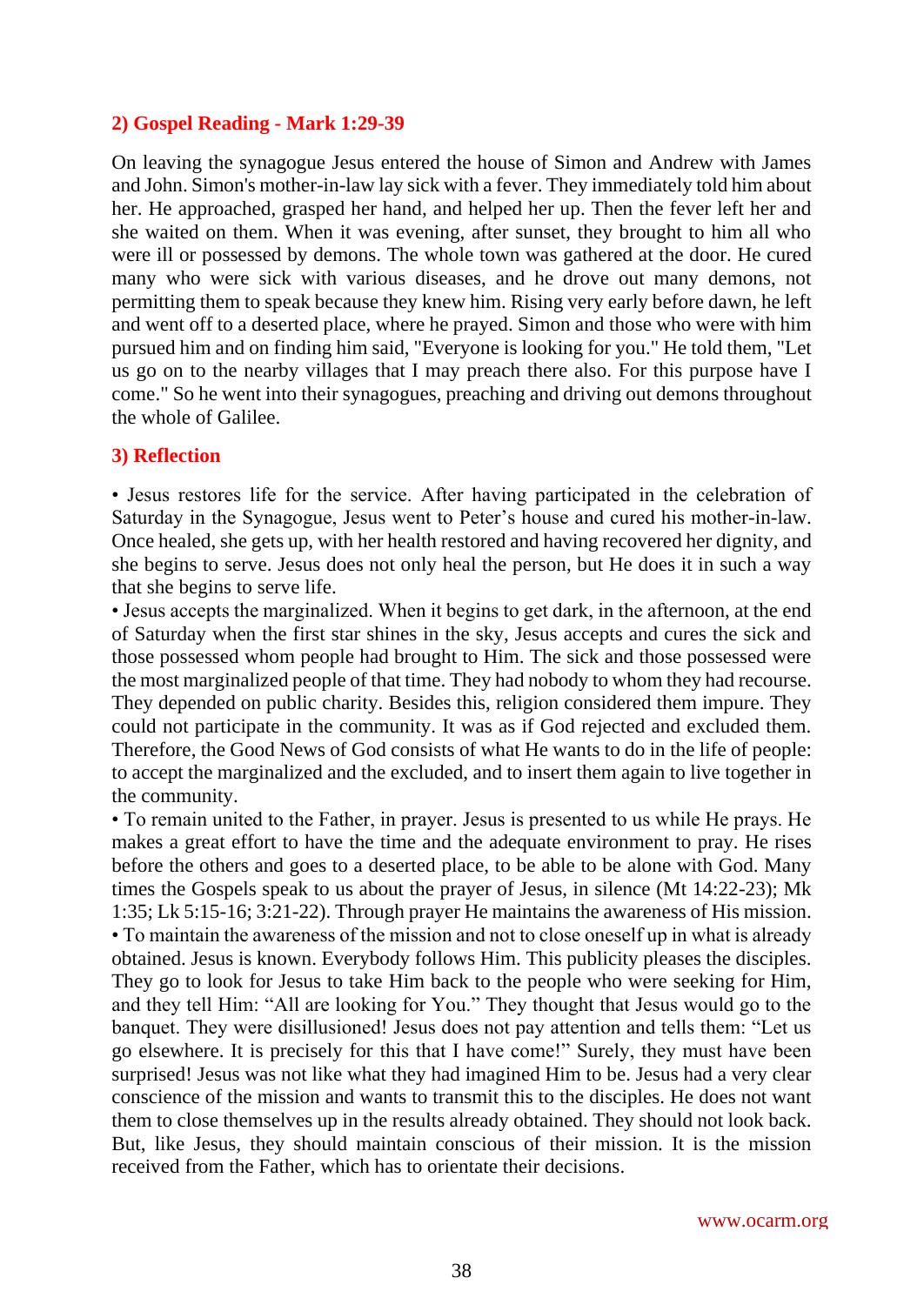• It is precisely for this that I have come! This was the first misunderstanding between Jesus and His disciples. At present, it is only a question of a small difference. Later on, in the Gospel of Mark, this misunderstanding will grow and will practically become a break between Jesus and the disciples (cf. Mk 8:14-21,32-33; 9:32; 14:27). Today, there are some misunderstandings along the way in the proclaiming the Good News. Mark helps one to be attentive to the differences.

#### **4) Personal questions**

• Jesus did not come to be served, but to serve. Peter's mother-in-law began to serve. Do I act in such a way that my life is a service to God and to my brothers and sisters? • Jesus is conscious and aware of His mission through prayer. Am I?

#### **5) Concluding prayer**

Sing to Yahweh, bless His name! Proclaim His salvation day after day, declare His glory among the nations, His marvels to every people! (Ps 96:2-3)

## **Lectio Divina Thursday, January 16, 2020**

#### *Ordinary Time*

## **1) Opening prayer**

Father of love, hear our prayers. Help us to know Your will and to do it with courage and faith. We ask this through our Lord Jesus Christ, Your Son, who lives and reigns with You and the Holy Spirit, one God, for ever and ever. Amen.

#### **2) Gospel Reading - Mark 1:40-45**

A leper came to him and kneeling down begged him and said, "If you wish, you can make me clean." Moved with pity, he stretched out his hand, touched the leper, and said to him, "I do will it. Be made clean." The leprosy left him immediately, and he was made clean. Then, warning him sternly, he dismissed him at once. Then he said to him, "See that you tell no one anything, but go, show yourself to the priest and offer for your cleansing what Moses prescribed; that will be proof for them." The man went away and began to publicize the whole matter. He spread the report abroad so that it was impossible for Jesus to enter a town openly. He remained outside in deserted places, and people kept coming to him from everywhere.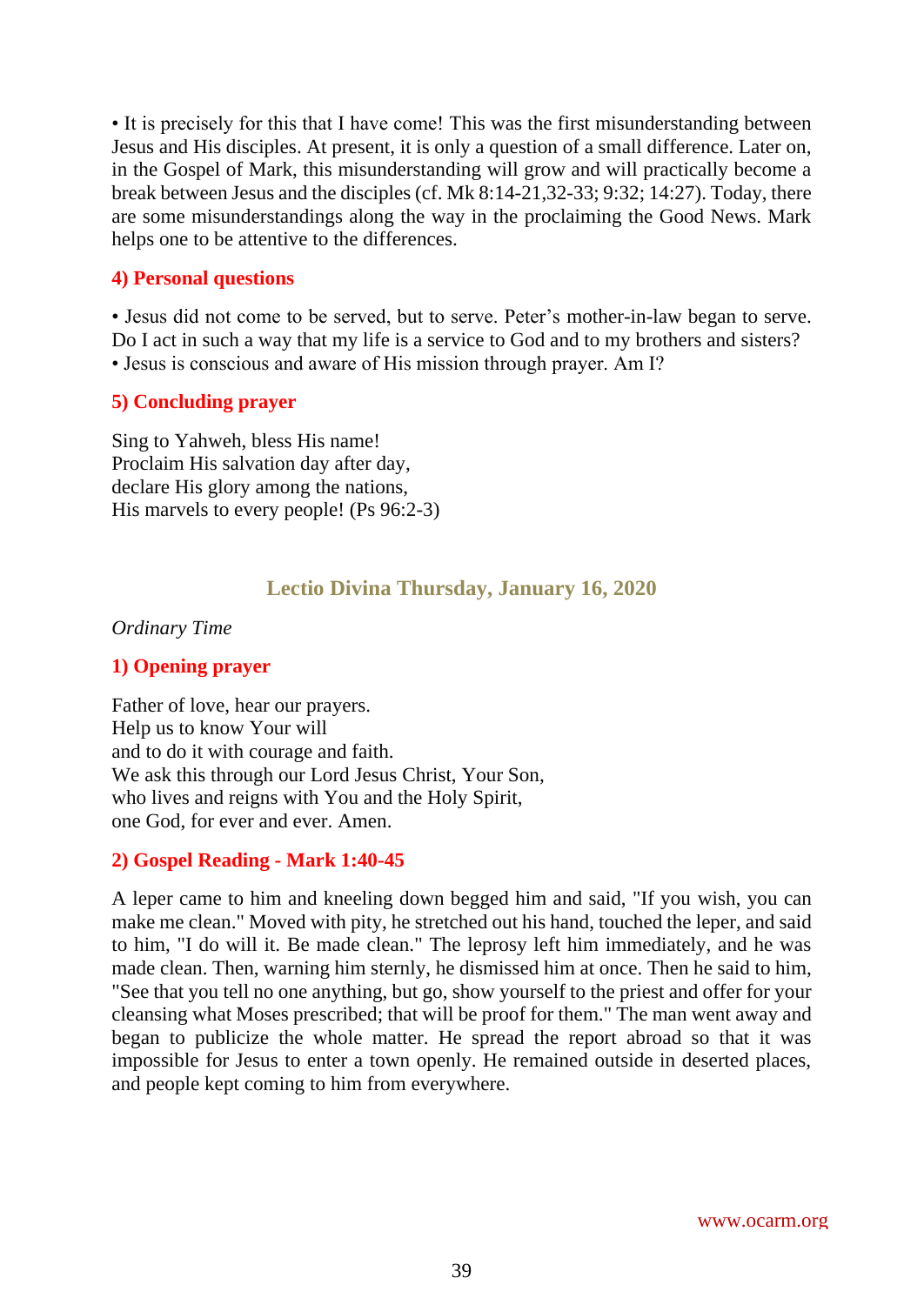#### **3) Reflection**

• Accepting and curing the leper, Jesus reveals a new face of God. A leper came near Jesus. He was an excluded, impure person. He should be far away. Anybody who touched him would also become impure! But that leper had great courage. He transgresses the norms of religion in order to be able to get near Jesus. He calls out: "If You want, You can heal me. You need not touch me! It suffices that You want, and I will be healed!" This phrase reveals two evils: a) the evil of leprosy which made him impure; and b) the evil of solitude to which he was condemned by society and by religion. It also reveals the great faith of the man in the power of Jesus. Jesus is profoundly moved and cures both evils. In the first place, in order to cure solitude, He touches the leper. It is as if He said: "For Me, you are not an excluded one. I accept you as a brother!" And then He cures the leper saying: "I want it! Be cured!" The leper, in order to enter into contact with Jesus, had transgressed the norms of the Law. Jesus, in order to be able to help that excluded person and therefore reveal a new face of God, transgresses the norms of His religion and touches the leper. At that time, whoever touched a leper became impure according to the religious authority and by the law of that time.

• He integrated the excluded person into fraternal living together. Jesus not only cures, but also wants the cured person to be able to live with the others. He once again inserts the person in society to live with others. At that time, for a leper to be accepted again in the community, it was necessary to get a certificate from the priest that he had been cured. It is like today in some places. A sick person leaves the hospital with a document signed by the doctor of the department where he had been hospitalized. Jesus obliges the person to look for that document in such a way that he will be able to live normally with others. He obliges the authorities to recognize that this man has been cured.

• The leper announces the good that Jesus has done to him and Jesus becomes an excluded person. Jesus forbids the leper to speak about the cure. The Gospel of Mark tells us that this prohibition does not survive. The leper, walking away, began to spread the news to the point that Jesus could no longer publicly enter into a city, but remained outside in a deserted place (Mk 1:45). Why? Because Jesus had touched the leper. Because of this, according to the opinion of the religion of that time, He himself was now impure and should live far away from all others. He could no longer enter the city. Mark says that people did not care about these official norms, in fact, people came to Him from everywhere (Mk 1:45).

• Summarizing. In the year 70, when Mark wrote, as well as today, the time in which we live, it was and is important to have models of how to live and how to proclaim the Good News of God. In verses 16 to 45 of the first chapter of his Gospel, Mark describes the mission of the community and presents eight criteria in order that the communities of his time could evaluate their mission. The following is the outline:

Text Activity of Jesus Objective of the mission Mark 1:16-20

Jesus calls His first disciples

To form the community

Mark 1:21-22

The people were admired at His teaching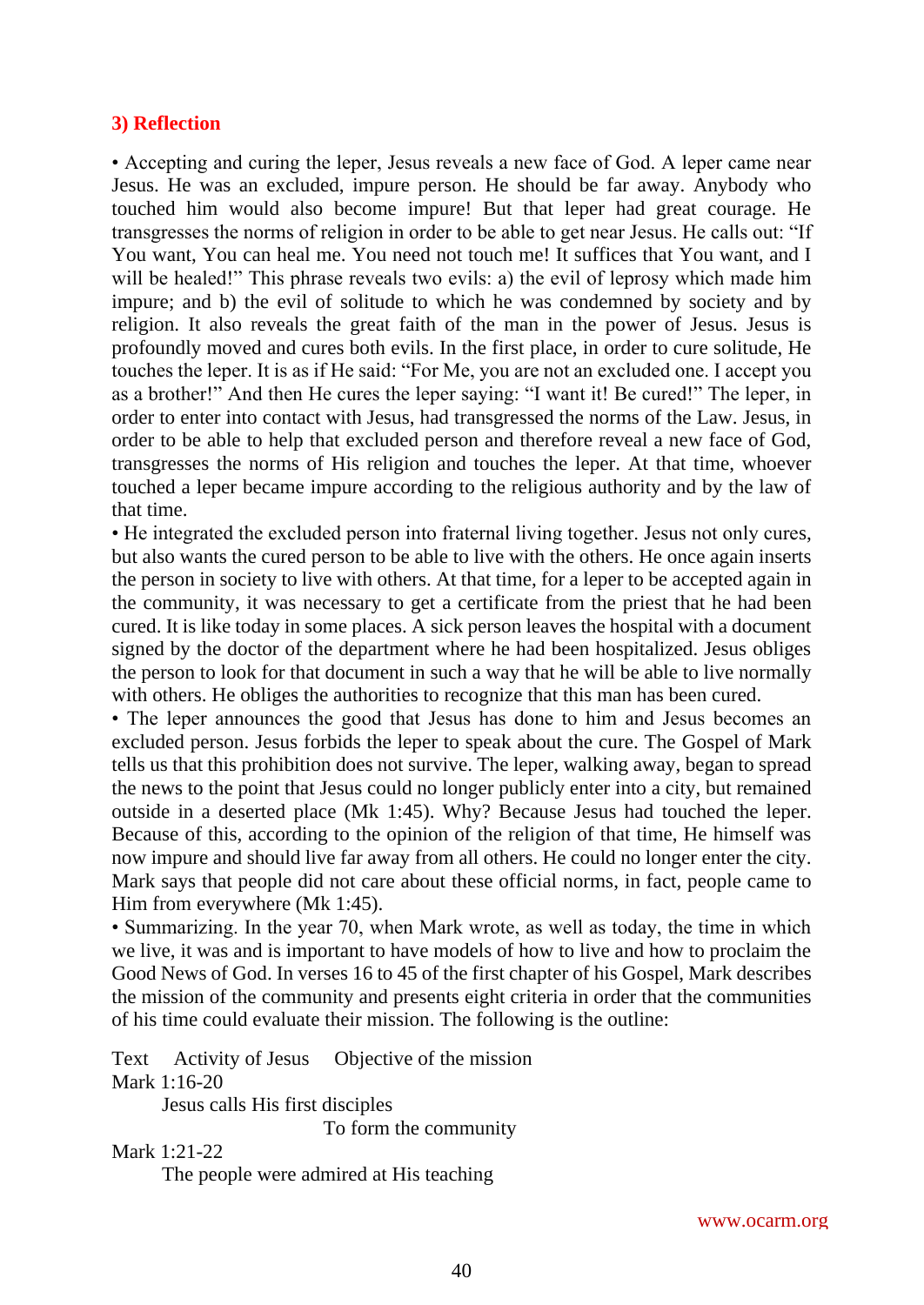|                  |                                     | To create a critical conscience  |
|------------------|-------------------------------------|----------------------------------|
|                  | Mark 1:23-28                        |                                  |
|                  | Jesus expels a devil                |                                  |
|                  |                                     | To overcome the force of evil    |
|                  | Mark 1:29-31                        |                                  |
|                  | He cures Peter's mother-in-law      |                                  |
|                  |                                     | To give life back so as to serve |
|                  | Mark 1:32-34                        |                                  |
|                  | He cures the sick and the possessed |                                  |
|                  |                                     | To accept the marginalized       |
| <b>Mark 1:35</b> |                                     |                                  |
|                  | Jesus rises early to pray           |                                  |
|                  |                                     | To remain united with the Father |
|                  | Mark 1:36-39                        |                                  |
|                  | Jesus continues the announcement    |                                  |
|                  |                                     | Not to stop at the results       |
|                  | Mark 1:40-45                        |                                  |
|                  | He cures a leper                    |                                  |
|                  |                                     | To integrate anew the excluded   |

#### **4) Personal questions**

• To proclaim the Good News means to give witness to the experience of Jesus that one has. What does the leper announce? He tells others the good that Jesus has done to him. This witness leads others to accept the Good News of God which Jesus brings to us. What is the witness that you give?

• To take the Good News to the people, it is not necessary to be afraid of transgressing the religious norms which are contrary to God's plan and which make communication, dialogue, and the living out of love difficult, even if this causes difficulty for the people as it caused difficulty for Jesus. Do I have this courage?

## **5) Concluding prayer**

Come, let us bow low and do reverence; kneel before Yahweh who made us! For He is our God, and we the people of His sheepfold, the flock of His hand. (Ps 95:6-7)

# **Lectio Divina Friday, January 17, 2020**

#### *Ordinary Time*

## **1) Opening prayer**

Father of love, hear our prayers. Help us to know Your will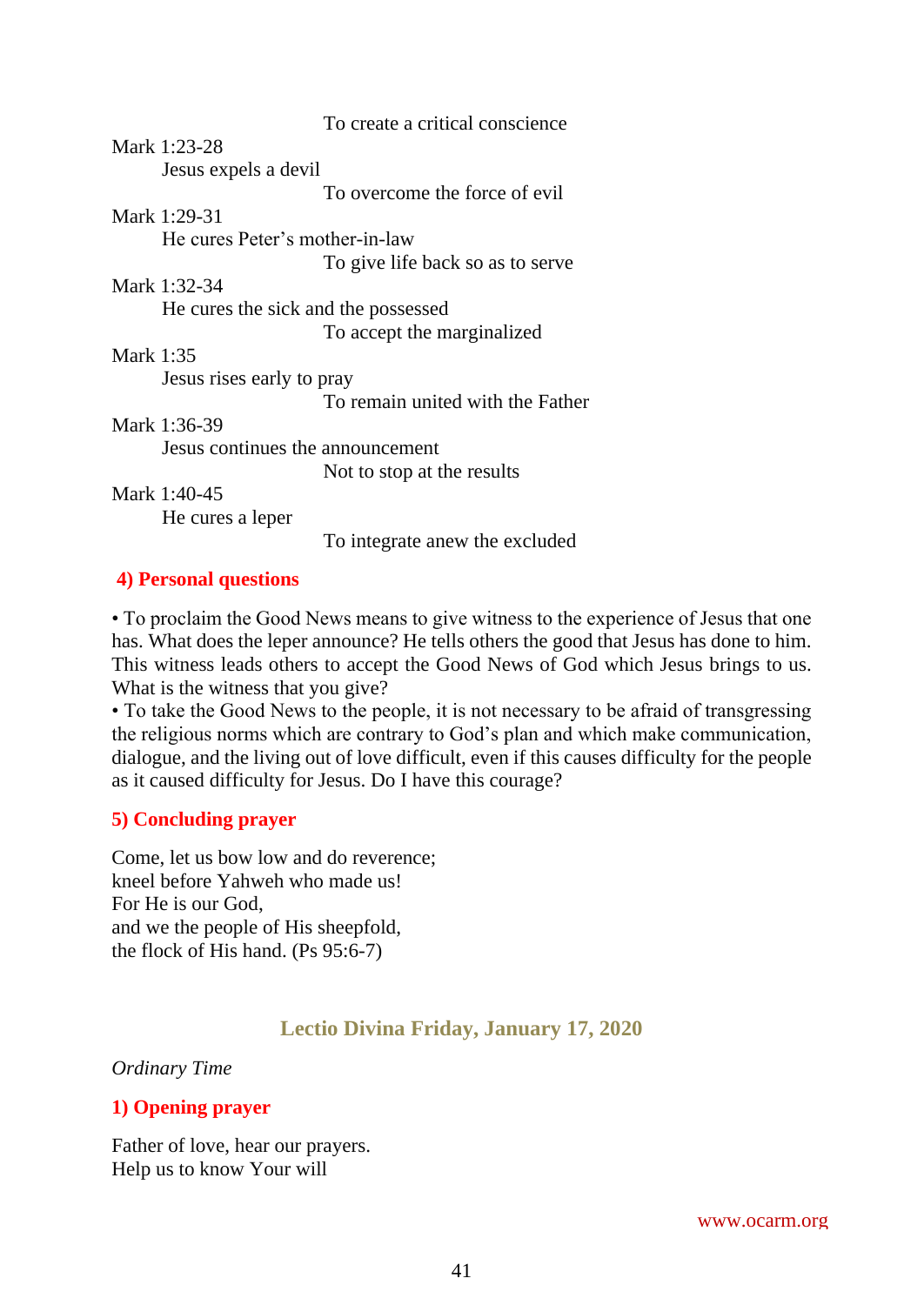and to do it with courage and faith. We ask this through our Lord Jesus Christ, Your Son, who lives and reigns with You and the Holy Spirit, one God, for ever and ever. Amen.

#### **2) Gospel Reading - Mark 2,1-12**

When Jesus returned to Capernaum after some days, it became known that he was at home. Many gathered together so that there was no longer room for them, not even around the door, and he preached the word to them. They came bringing to him a paralytic carried by four men. Unable to get near Jesus because of the crowd, they opened up the roof above him. After they had broken through, they let down the mat on which the paralytic was lying. When Jesus saw their faith, he said to him, "Child, your sins are forgiven." Now some of the scribes were sitting there asking themselves, "Why does this man speak that way? He is blaspheming. Who but God alone can forgive sins?" Jesus immediately knew in his mind what they were thinking to themselves, so he said, "Why are you thinking such things in your hearts? Which is easier, to say to the paralytic, 'Your sins are forgiven,' or to say, 'Rise, pick up your mat and walk'? But that you may know that the Son of Man has authority to forgive sins on earth" –he said to the paralytic, "I say to you, rise, pick up your mat, and go home." He rose, picked up his mat at once, and went away in the sight of everyone. They were all astounded and glorified God, saying, "We have never seen anything like this."

#### **3) Reflection**

• In Mark 1:1-15, Mark shows how the Good News of God should be prepared and spread. In Mark 1:16-45, he describes the objective of the Good News and the mission of the community. Now, in Mk 2:1 to 3, 6 there is the effect of the proclamation of the Good News. A community faithful to the Gospel lives values which can be in contradiction to the interests of the unjust society which surrounds it. This is why one of the effects of the proclamation of the Good News is the conflict with those who defend the interests of the unjust society. Mark gathers together five conflicts which the proclamation of the Good News brought to Jesus.

• In the year 70, the time when he wrote his Gospel, there were many conflicts in the life of the communities, but they did not always know how to behave before the accusations which they received from the Roman authorities and from the Jewish leaders. This series of five conflicts found in Mk 2:1 to 3, 6 served as a guide to the communities, those of the past as well as those of today. Conflict is not an incident along the road, it forms part of the journey.

- The following is the outline of the five conflicts which Mark presents in his Gospel:
	- Texts conflict: 1st conflict: Mk 2:1-12 2nd conflict: Mk 2:13-17 3rd conflict: Mk 2:18-22 4th conflict: Mk 2:23-28 5th conflict: Mk 3:1-6

Adversaries of Jesus: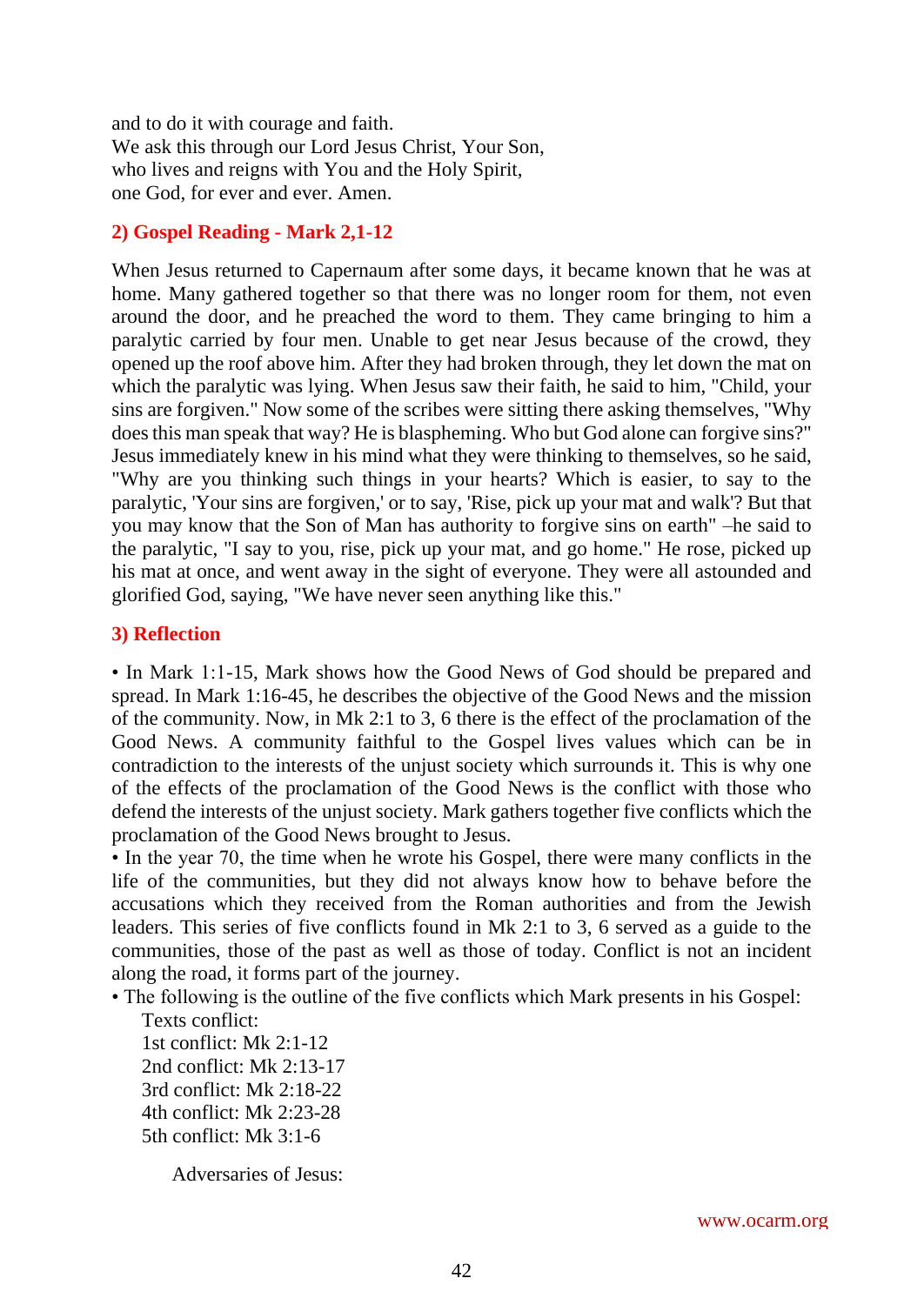The scribes The scribes of the Pharisees The disciples of John and the Pharisees The Pharisees The Pharisees and the Herodians

> Cause of the conflict: Forgiveness of sins To eat with sinners The practice of fasting Observance of Saturday To cure on Saturday

• The solidarity of the friends of the paralytic obtains the forgiveness of sins. Jesus is returning to Capernaum. Many people gather before the door of the house. He accepts everybody and begins to teach them. To teach, to speak of God, was what Jesus did the most. A paralytic, carried by four friends, arrived. Jesus is their only hope. They do not doubt about going up and they make an opening in the roof over the place where Jesus was. It must have been a poor house, with the roof being just mud covered with leaves. They lowered the stretcher with the man to Jesus. Jesus, seeing their faith, says to the paralytic: your sins are forgiven you. At that time people thought that physical defects (paralytic) were a punishment from God for any sin that had been committed. The Doctors of the Law taught that the person remained impure and therefore, incapable of getting close to God. For this reason, the sick, the poor, the paralytics, felt that they were rejected by God! But Jesus did not think this way. Such a great faith was a sign that the paralytic was accepted by God. And for this reason, He declares: "Your sins are forgiven you!" With this affirmation Jesus denies that the paralysis was a punishment due to the sin of the man.

• Jesus is accused of blasphemy by those who held power. The affirmation of Jesus was contrary to the catechism of the time. It was not in accordance with the idea that they had of God. And because of this they react against and accuse Jesus: He blasphemes! According to them only God could forgive sins. And only the priest could declare someone forgiven and purified. How could it be that Jesus, a man without studies, a lay person, a simple carpenter, could declare people forgiven and purified of their sins? There was also another reason which pushed them to criticize Jesus. They had thought: "If it is true what Jesus says, we will lose our power! We will lose our source of income".

• By curing, Jesus shows that He also has the power to forgive sins. Jesus perceives the criticism. This is why He asks: "Which of these is easier to say to the paralytic: Your sins are forgiven you, or to say, get up, pick up your stretcher and walk? It is easier to say: "Your sins are forgiven you". Because nobody can verify if the sins have truly been forgiven or not. But if I tell him: "Get up and walk!", there, all can see if I have or don't have the power to heal. In order to show that He had the power to forgive sins, in the name of God, Jesus says to the paralytic: Get up, take up your stretcher and go off home! He cures the man! The leaders were confronted with a dilemma. Either their teaching was wrong and sickness is not related to sin, or Jesus had the power to forgive sins, proven by their own teaching! Thus, through a miracle, He taught that the paralysis of the man was not a punishment from God, and He showed that the faith of the poor is a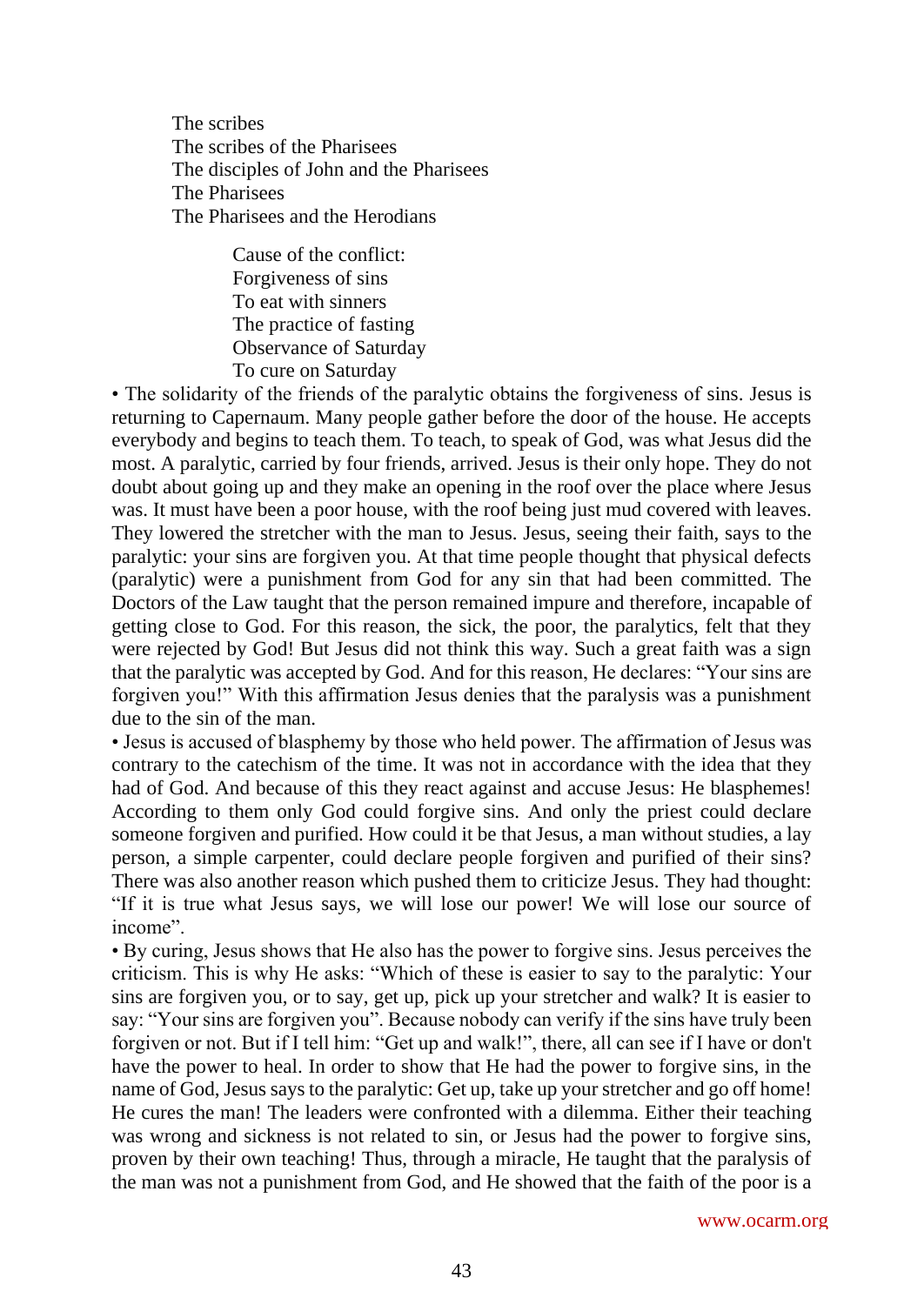proof that God accepts them in His love.

• The message of the miracle and the reaction of people. The paralytic gets up, he takes his stretcher, and begins to walk, and all say: "We have never seen anything like this!" This miracle reveals three very important things: a) The sicknesses of people are not a punishment for sins. b) Jesus opens a new way to reach God. What the system called impurity was no more an obstacle for people to get close to God. c) The face of God revealed through the attitude of Jesus was different from the severe face of God revealed by the attitude of the doctors.

• This reminds us of what a drug addict said once he had recovered and who is now a member of a community in Curitiba, Brazil: "I grew up in the Catholic religion. I abandoned it. My parents were good practicing Catholics and wanted us, their children to be like them. People were obliged always to go to Church, every Sunday and every feast day. And when one did not go, they would say: "God will punish you". I went because this was imposed upon me, and when I became an adult, I no longer went to Mass. I did not like the God of my parents. I could not understand that God, the Creator of the world, could extend over me, a small child, threatening me with the punishment of hell. I liked much more the God of my uncle who never went to Church, but who every day, and I repeat, every day, bought twice as much bread than what he ate, in order to give to the poor!".

#### **4) Personal questions**

- Do you like the God of the uncle or the God of the parents of the ex drug addict?
- Which is the face of God that others discover in my behavior?

#### **5) Concluding prayer**

What we have heard and know, what our ancestors have told us we shall not conceal from their descendants, but will tell to a generation still to come: the praises of Yahweh, His power, the wonderful deeds He has done. (Ps 78,3-4)

## **Lectio Divina Saturday, January 18, 2020**

#### *Ordinary Time*

#### **1) Opening prayer**

Father of love, hear our prayers. Help us to know Your will and to do it with courage and faith. We ask this through our Lord Jesus Christ, Your Son, who lives and reigns with You and the Holy Spirit, one God, for ever and ever. Amen.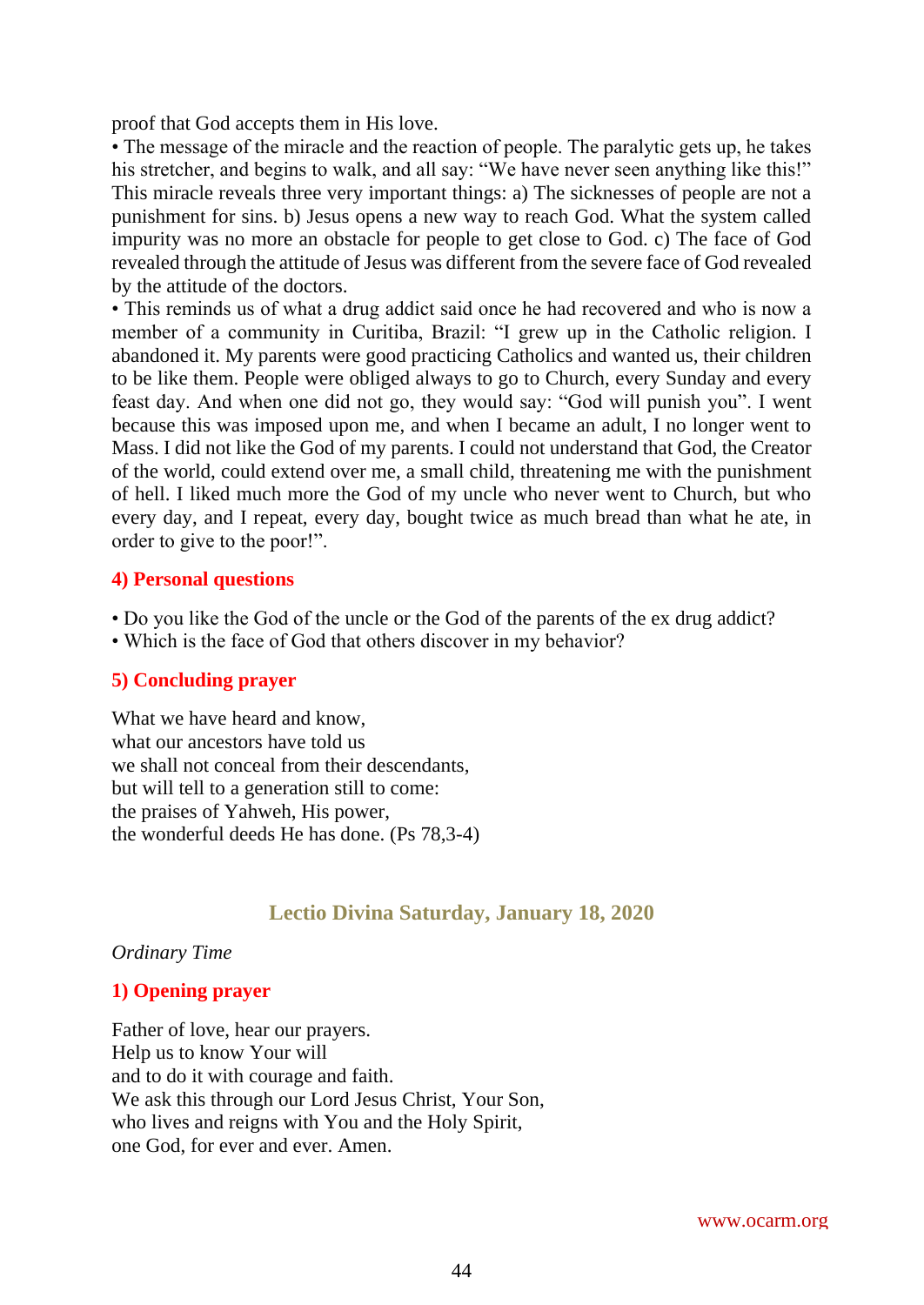#### **2) Gospel Reading - Mark 2:13-17**

Jesus went out along the sea. All the crowd came to him and he taught them. As he passed by, he saw Levi, son of Alphaeus, sitting at the customs post. Jesus said to him, "Follow me." And he got up and followed Jesus. While he was at table in his house, many tax collectors and sinners sat with Jesus and his disciples; for there were many who followed him. Some scribes who were Pharisees saw that Jesus was eating with sinners and tax collectors and said to his disciples, "Why does he eat with tax collectors and sinners?" Jesus heard this and said to them, "Those who are well do not need a physician, but the sick do. I did not come to call the righteous but sinners."

#### **3) Reflection**

• In yesterday's Gospel, we saw the first conflict which arose concerning the forgiveness of sins (Mk 2:1-12). In today's Gospel we meditate on the second conflict which arose when Jesus sat at table with the sinners (Mk 2:13-17). In the years 70's, the time when Mark wrote, there was a conflict in the communities between Christians who had been converted from paganism and those from Judaism. Those from Judaism found it difficult to enter into the house of converted pagans and sit with them around the same table (cf. Acts 10:28; 11:3). In describing how Jesus faces this conflict, Mark directs the community to solve the problem.

• Jesus taught, and the people were happy to listen to Him. Jesus goes out again to go near the sea. People arrive and He begins to teach them. He transmits the Word of God. In Mark's Gospel, the beginning of the activity of Jesus is characterized by teaching and by acceptance on the part of the people (Mk 1:14,21,38-39; 2:2,13) in spite of the conflict with religious authority. What did Jesus teach? Jesus proclaimed the Good News of God (Mk 1:14). He spoke about God, but He spoke in a new way. He spoke from His experience, of the experience which He himself had of God and life. Jesus lived in God. Surely He had touched the heart of the people who liked to listen to Him (Mk 1:22,27). God, instead of being a severe Jew who threatens from afar with punishment and hell, becomes a friendly presence and a Good News for the people.

• Jesus calls a sinner to be a disciple and invites him to eat in His house. Jesus calls Levi, a tax collector and he immediately leaves everything and follows Jesus. He begins to be part of the group of disciples. The text says literally: While Jesus was at table in His house. Some think that in his house means the house of Levi. But the most probable translation is that it was a question of the house of Jesus. It is Jesus who invites all to eat in His house: sinners and tax collectors, together with the disciples.

• Jesus has come not for the just, but for sinners. This gesture or act of Jesus causes the religious authority to get very angry. It was forbidden to sit at table with tax collectors and sinners, because to sit at table with someone meant that he was considered a brother! Instead of speaking directly with Jesus, the scribes of the Pharisees speak with the disciples: How is it that He eats and drinks together with tax collectors and sinners? Jesus responds: "It is not the healthy who need the doctor, but the sick. I came to call not the upright, but sinners! As before with the disciples (Mk 1:38), it is the conscience of His mission which helps Jesus to find the response and to point the way for the proclamation of the Good News of Jesus.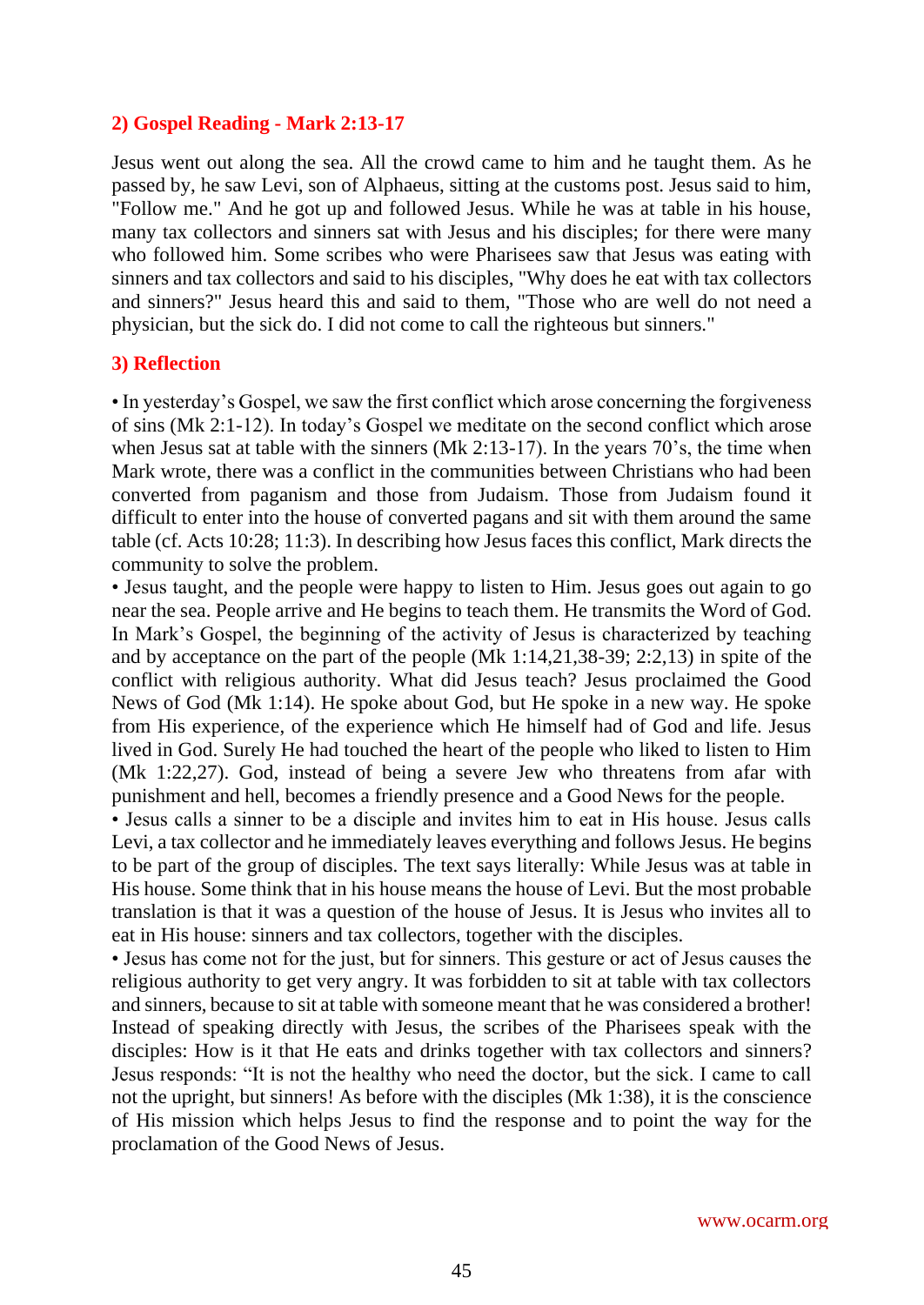#### **4) Personal questions**

• Jesus calls a sinner, a tax collector, a person hated by the people, to be His disciple. What is the message for us in this act of Jesus?

• Jesus says that He has come to call sinners. He provides a path to forgiveness. How do we act once we have His forgiveness? Do we consciously try to avoid sin?

## **5) Concluding prayer**

May the words of my mouth always find favor, and the whispering of my heart, in Your presence, Yahweh, my rock, my redeemer. (Ps 19:14)

## **Lectio Divina Sunday, January 19, 2020**

*John the Baptist announces Jesus as the Lamb of God John 1:29-34*

#### **1. Opening prayer**

In this prayerful reading of the Gospel of John, we recall the words of Saint John Henry Newman to accompany and stimulate us, words that he liked to use in prayer to the Lord: Stay with me, and I shall begin to shine as you shine; to shine so as to be light for others.

Jesus, the light will all come from you: nothing will be because of me. It will be You who shine on others through me. Grant that I may praise You thus, in the way that You like most, shining on all those who are around me. Give them and me Your light;

enlighten them together with me, through me. Teach me to spread Your praise, Your truth, Your will. Grant that I may make You known not through words but by example, that influence of solidarity that comes from what I do, visibly resembling Your saints, and clearly full of the love that grows in my heart for You» (*Meditations and Devotions*).

## **2. The text**

29 The next day, he saw Jesus coming towards him and said, 'Look, there is the Lamb of God that takes away the sin of the world. 30 It was of Him that I said, "Behind me comes one who has passed ahead of me because He existed before me." 31 I



did not know Him myself, and yet my purpose in coming to baptize with water was so that He might be revealed to Israel.' 32 And John declared, 'I saw the Spirit come down on Him like a dove from heaven and rest on Him. 33 I did not know Him myself, but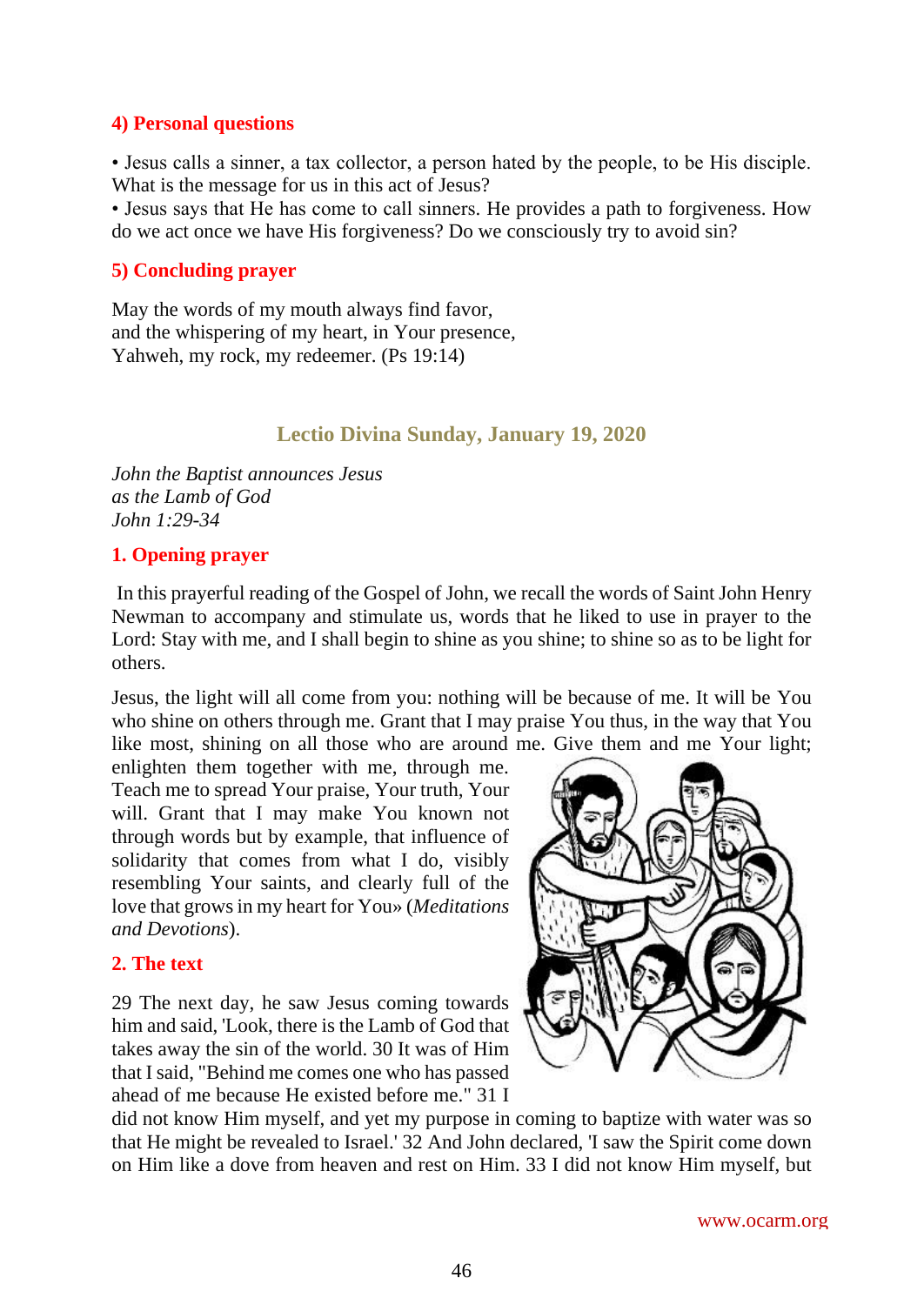he who sent me to baptize with water had said to me, "The man on whom you see the Spirit come down and rest is the one who is to baptize with the Holy Spirit." 34 I have seen and I testify that He is the Chosen One of God.'

## **3. A prayerful silent pause**

The Word of God demands that we want and welcome it through a meditation of silence. Quiet yourself, allow yourself to welcome the presence of God in His Word; a silence that makes room in your heart so that God may come and talk to you.

## **4. A symbolical reading**

This Gospel passage speaks of two animals of great spiritual value in the Bible: the lamb and the dove. The first alludes to significant texts in the Bible: the paschal meal of the exodus (cc.12-13); the glory of the Christ-Lamb in the Apocalypse.

#### **a) The symbol of the lamb:**

Let us turn our attention to the symbol of the «Lamb *(amnos)* of God», and to its meaning.

- A first biblical allusion for an understanding of this expression used by John the Baptist to point out the person of Jesus, is the figure of the **victorious Lamb** in the book of the Apocalypse: in 7:17 the Lamb is the shepherd of the nations; in 17:14 the Lamb squashes the evil powers on earth. In Jesus' time, people imagined that at the end of time a victorious lamb or one that would destroy the powers of sin, injustice and evil would appear. This idea conforms to the eschatological preaching of John the Baptist who warned that God's anger was imminent (Lk 3:7), that the axe was already laid at the roots of the trees, and that God was ready to cut down and throw on the fire every tree that did not bear good fruit (Lk 3:9; Mt 3:12 and Lk 3:17).

Another very powerful expression with which the Baptist introduces Jesus is in Matthew 3:12: «His winnowing-fan is in His hand; He will clear His threshing-floor and gather His wheat into the barn; but the chaff he will burn in a fire that will never go out». It is not wrong to think that John the Baptist could describe Jesus as the Lamb of God who destroys the sin of the world. In fact, in 1 John 3:5 it is written, «Now you know that He appeared in order to abolish sin»; and in 3:8: «It was to undo all that the devil has done that the Son of God appeared». It is possible that John the Baptist greeted Jesus as the victorious lamb who, by God's command, was to destroy evil in the world.

- A second biblical allusion is to **the Lamb as the suffering servant**. This figure of the suffering servant or of Jhwh is the subject of four canticles in Deutero-Isaiah: 42:1-4, 7, 9; 49:1-6, 9, 13; 50:4-9, 11; 52:13-53, 12. We need to ask ourselves whether the use of «Lamb of God» in John 1:29 is not colored by the use of "lamb" to allude to the suffering Servant of Yahweh in Isaiah 53. Did John really consider Jesus the lamb as the suffering Servant?

There certainly are no clear proofs that the Baptist made such a connection, nor are there proofs that exclude such a possibility. Indeed in Isaiah 53:7 it is written that the Servant: «never opened his mouth, like a sheep that is dumb before its shearers, never opening its mouth». This description is applied to Jesus in Acts 8:32, and so this likeness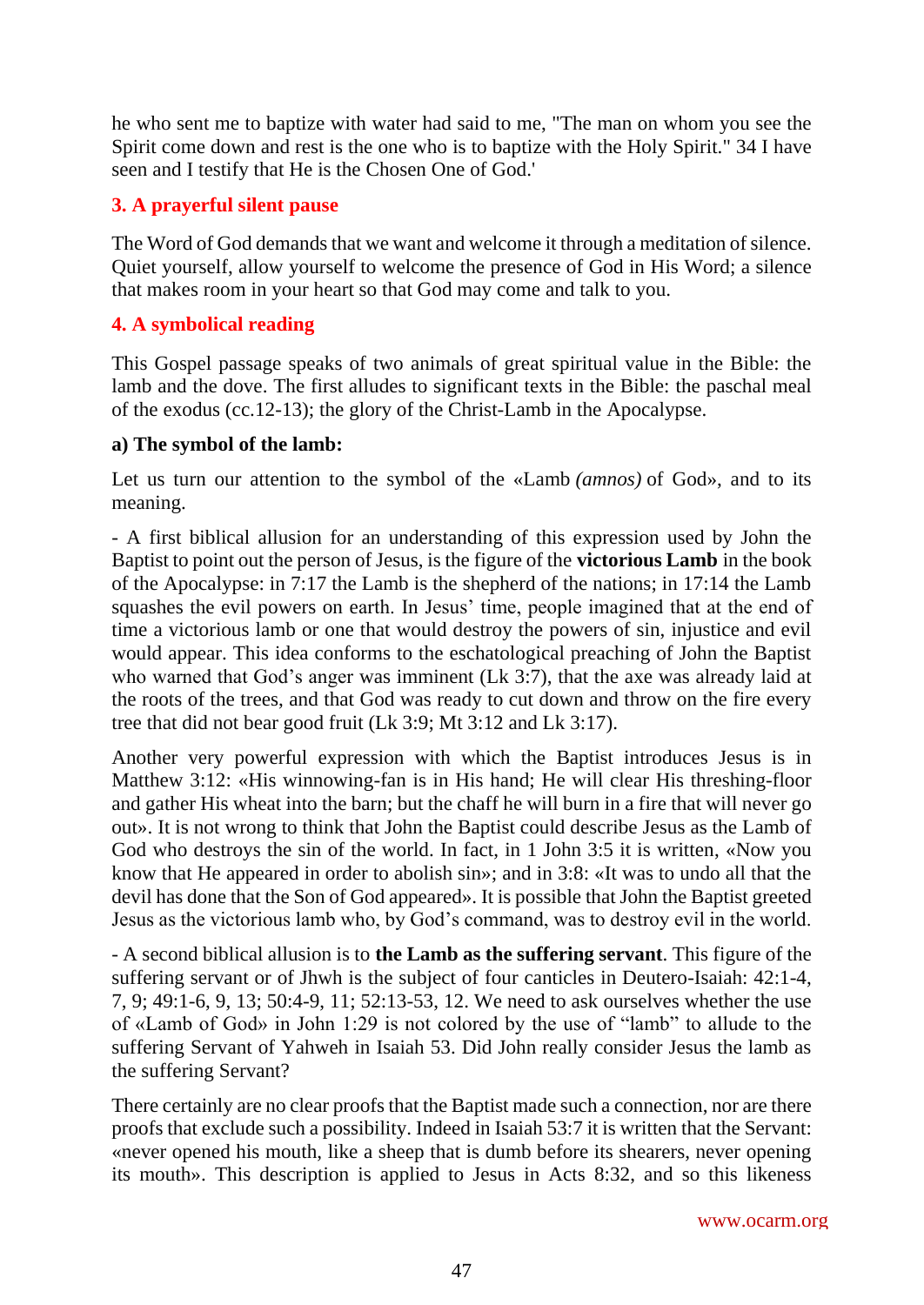between the Suffering Servant and Jesus was made by the early Christians (see Mt 8:17  $=$  Isa 53:4: Heb 9:28 = Isa 53:12).

Besides, in John the Baptist's description of Jesus in 1:32-34, there are two aspects that recall the figure of the Servant: in v. 32 John the Baptist says that he saw the Spirit coming down on Jesus and resting on him; in 34 he identifies Jesus as the chosen of God. Thus also in Isaiah 42:1 (a passage which the synoptics also connect with the baptism of Jesus) we read: «Here is My servant whom I uphold, My chosen one in whom My soul delights (see Mk 1:11). I have endowed Him with my spirit». Again in Isaiah 61:1: «The Spirit of the Lord Yahweh has been given to me». These biblical allusions strengthen the possibility that the Evangelist made a connection between the Servant of Isaiah (chapters 42 and 53) and the Lamb of God.

In other parts of John's Gospel we also find Jesus described with the traits of the suffering Servant (12:38 = Isa 53:1).

One interesting aspect to be noticed is that the Lamb of God is said to take away the sin of the world. In Isaiah 53:4, 12, it is said that the Servant bears or takes on himself the sins of many. By His death, Jesus takes away sin or takes it on Himself.

Thus according to the second interpretation, the Lamb as suffering Servant, is Christ who offers Himself freely to eliminate sin from the world and restore His brothers and sisters in the flesh back to God.

We find a modern confirmation of this interpretation of Jesus as "Lamb of God" in a document of the Italian bishops: «The Apocalypse of John, going even to the ultimate depths of the mystery of the One sent by the Father, recognizes in Him the Lamb who is sacrificed "since the foundation of the world" (Rev 13:8), the One whose wounds healed us (1 Pet 2:25; Isa 53:5)» (Communicating the Gospel in a changing world, 15).

- A third biblical allusion is **the Lamb as the paschal lamb.** John's Gospel is full of Paschal symbolism especially in relation to the death of Jesus. For the Christian community for whom John is writing his Gospel, the Lamb takes away the sin of the world by His death. In fact, in John 19:14 it is written that Jesus was sentenced to death at midday on the eve of the Pasch, that is at the time when priests began to sacrifice paschal lambs in the Temple for Easter. Another connection of the paschal symbolism with the death of Jesus is that while Jesus was on the cross, a sponge soaked in vinegar was raised up to Him on a stick (19:29), and it was the stick or hyssop that was dipped into the blood of the paschal lamb to sprinkle the doorposts of the Israelites (Ex 12:22). Then in John 19:36 the fulfillment of Scripture that not one bone of Jesus would be broken, is clearly a reference to the text in Exodus 12:46 where it is written that not one bone of the paschal lamb must be broken. The description of Jesus as the Lamb is found in another of John's works, namely the Book of Revelation: in 5:6 mention is made of the sacrificed lamb; in 7:17 and 22:1 the Lamb is the one from whom flows the spring of living water and this aspect is also an allusion to Moses who made water flow from the rock; finally, in 5:9 reference is made to the redeeming blood of the Lamb, another paschal motif that recalls the salvation of the houses of the Israelites from the danger of death.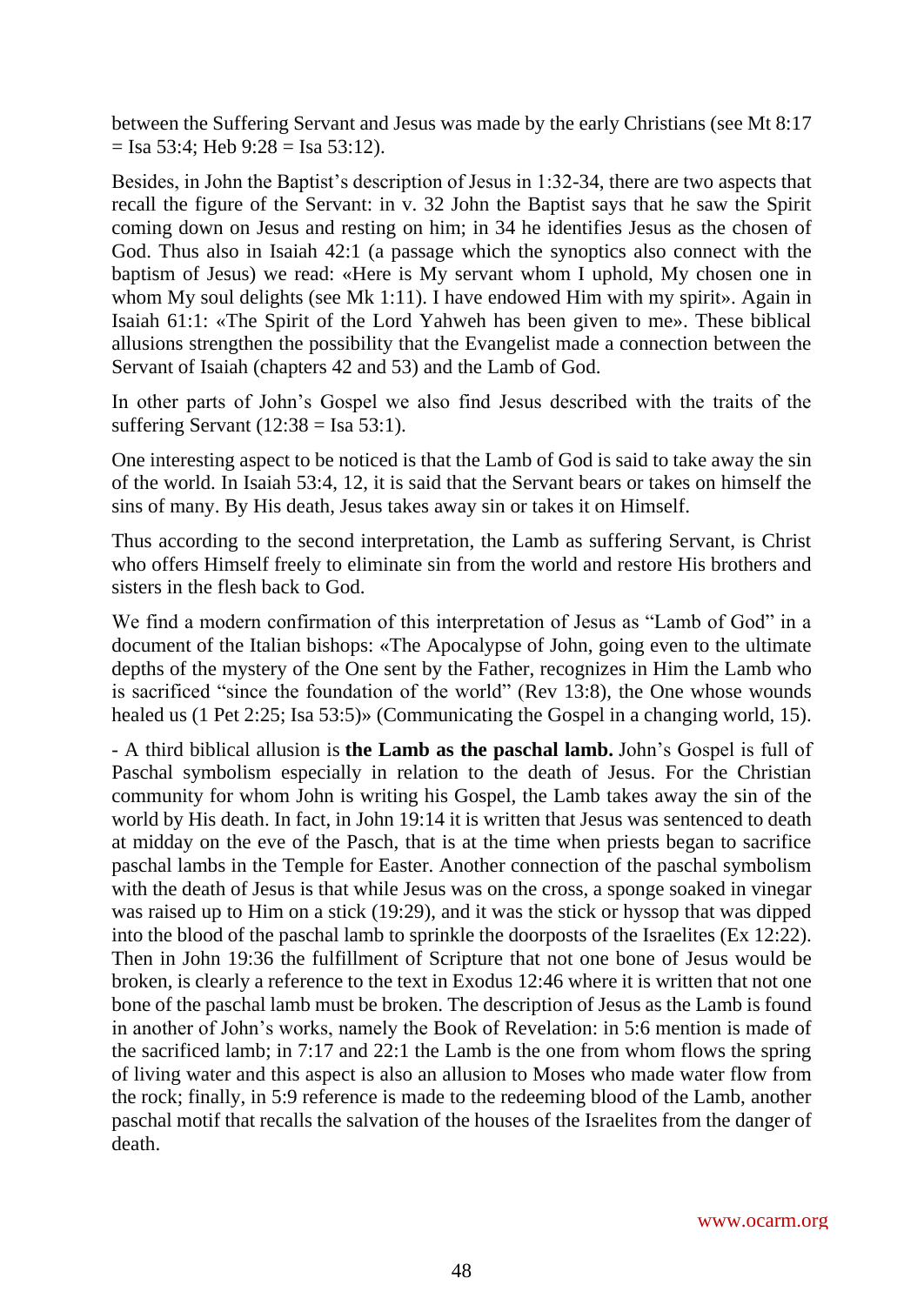There is a parallel between the blood of the lamb sprinkled on the doorposts as a sign of liberation and the blood of the lamb offered in a sacrifice of liberation. Soon Christians began to compare Jesus to the paschal lamb and, in doing so, they did not hesitate to use sacrificial language: «Christ, our Passover, has been sacrificed» (1 Cor 5:7), including Jesus' task of taking away the sin of the world.

# **b) The symbol of the dove:**

This second symbol also has several aspects to it. First of all, the expression "like a dove" was common to express the affective connection with the nest. In our context it says that the Spirit has found its nest, its natural habitat of love in Jesus. Moreover, the dove symbolizes the love of the Father that rests on Jesus as in a permanent dwelling place (see Mt 3:16; Mk 1:10; Lk 3:22).

Then the expression «like a dove» is used in connection with the verb to descend to express that it is not a question of the physical aspect of a dove but the way the Spirit descends (like the flight of a dove), in the sense that it does not strike terror but rather inspires trust. Such biblical symbolism of the dove does not have parallel symbolisms in the Bible; however an old rabbinical exegesis compares the hovering of the Spirit of God over the primordial waters to the fluttering of the dove over its nest. It is not impossible that in using this symbol, John wanted to say that the descent of the Spirit in the shape of a dove was a clear reference to the beginning of creation: the incarnation of God's plan in Jesus is the summit and aim of God's creative activity.

The love of God for Jesus (corresponding to the movement of the dove returning to its nest) urges Him to pass on the fullness of His divine essence (the Spirit is love and loyalty).

## **5. The message**

**a) Christ is our salvation:** The Baptist had the task of pointing out in Jesus «the Lamb of God who takes away the sin of the world». The proclamation of the Gospel, the word of Jesus Christ, is as essential and indispensable today as it was yesterday. We never cease to need liberation and salvation. Proclaiming the Gospel does not mean communicating theoretical truths nor is it a collection of moral teachings. Rather, it means allowing people to experience Jesus Christ, who came into the world – according to John's witness – to save humankind from sin, evil and death. So we cannot transmit the Gospel and at the same time not pay attention to the daily needs and expectations of people. To speak of faith in Jesus, Lamb of God who takes away the sin of the world, means to speak to people of our time, first asking ourselves what do they seek in the depths of their hearts.

"If we wish to hold on to an appropriate criterion…, we shall need to nurture two complementary focal points… Jesus Christ is witness to both. The first consists of our effort to listen to the culture of our world so as to discern the seeds of the Word already present there, even beyond the visible borders of the Church. To listen to the most intimate expectations of our contemporaries, consider seriously their wishes and desires, seek to understand that which burns in their hearts and what makes them afraid and diffident". Besides, paying attention to the needs and expectations of people «does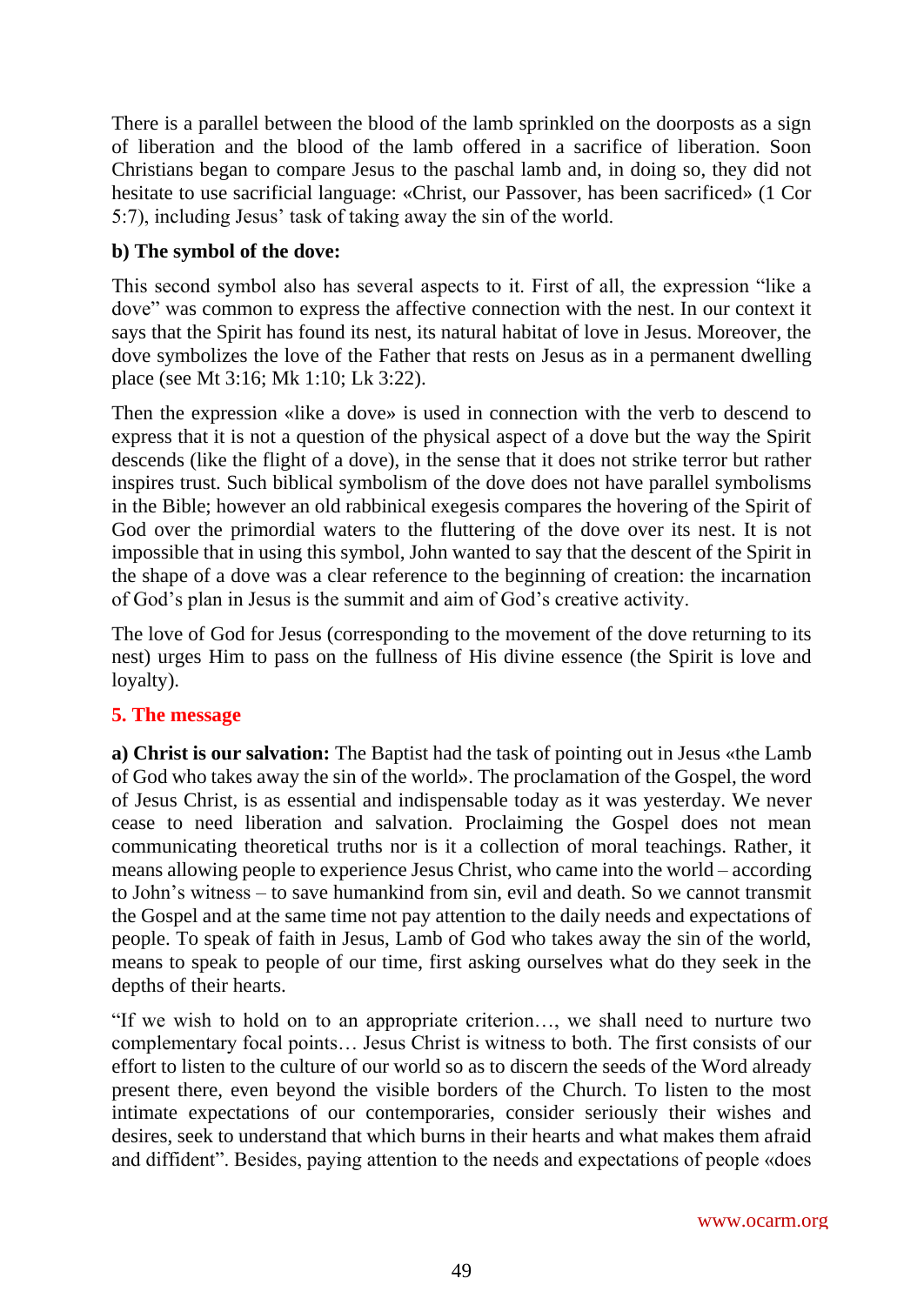not mean renouncing what is different in Christianity or the transcendence of the Gospel… the Christian message points to a fully human way of life but does not limit itself to presenting mere humanism. Jesus Christ came so that we may partake of the divine life, of that life which has been called "the humanity of God". (Communicating the Gospel in a changing world n. 34)

**b) The Spirit does not come only to rest on Jesus**, but to possess Him permanently so that He may share Himself with others in baptism. Finally, "the lamb who pardons sins and the dove of the Church meet in Christ". Here is a quotation from St. Bernard where he brings together the two symbols: "The lamb is among animals what the dove is among birds: innocence, sweetness and simplicity".

## **c) Some practical suggestions:**

- Renew our availability to collaborate with the mission of Christ in communion with the Church by helping people to be free of evil and of sin.

- To stand by men and women on their journey that they may live in hope in Jesus who liberates and saves.

- To give witness to one's joy in experiencing the efficacy of the word of Jesus in one's life.

- To live by communicating faith giving witness to Jesus, savior of all people.

# **6. Psalm 40**

*This psalm speaks of the situation of a person who, freed from some oppression, finds no more authentic attitude in reply to God than an existential and total availability to His word.*

I waited, I waited for Yahweh, then He stooped to me and heard my cry for help. He put a fresh song in my mouth, praise of our God.

You wanted no sacrifice or cereal offering, but You gave me an open ear, You did not ask for burnt offering or sacrifice for sin; then I said, 'Here I am, I am coming.'

In the scroll of the book it is written of me, my delight is to do Your will; Your law, my God, is deep in my heart.

I proclaimed the saving justice of Yahweh in the great assembly. See, I will not hold my tongue, as You well know.

# **7. Closing prayer**

Father, who on the day of the Lord gather Your people to celebrate the One who is First and Last, the Living One who has conquered death, grant us the strength of your Spirit so that, having broken the chains of evil,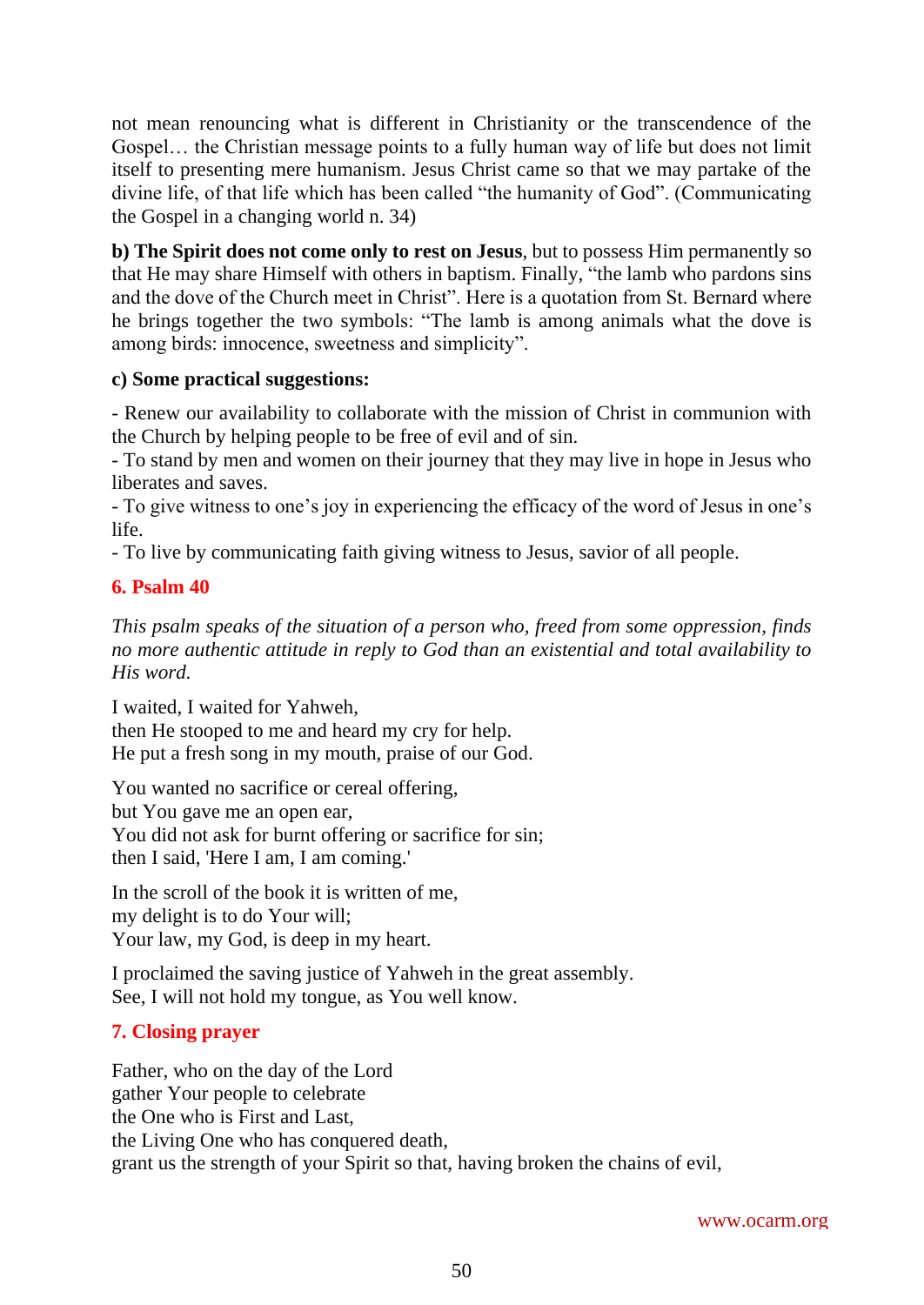we may render You the free service of our obedience and love, so that we may reign with Christ in glory. For He is God, who lives and reigns with You, in the unity of the Holy Spirit, for ever and ever. (From the *Liturgy*)

# **Lectio Divina Monday, January 20, 2020**

#### *Ordinary Time*

#### **1) Opening prayer**

Father of heaven and earth, hear our prayers, and show us the way to Your peace in the world. We ask this through our Lord Jesus Christ, Your Son, who lives and reigns with You and the Holy Spirit, one God, for ever and ever. Amen.

#### **2) Gospel Reading - Mark 2:18-22**

The disciples of John and of the Pharisees were accustomed to fast. People came to Jesus and objected, "Why do the disciples of John and the disciples of the Pharisees fast, but your disciples do not fast?" Jesus answered them, "Can the wedding guests fast while the bridegroom is with them? As long as they have the bridegroom with them they cannot fast. But the days will come when the bridegroom is taken away from them, and then they will fast on that day. No one sews a piece of unshrunken cloth on an old cloak. If he does, its fullness pulls away, the new from the old, and the tear gets worse. Likewise, no one pours new wine into old wineskins. Otherwise, the wine will burst the skins, and both the wine and the skins are ruined. Rather, new wine is poured into fresh wineskins."

## **3) Reflection**

• The five conflicts between Jesus and the religious authority. In Mark 2:1-12 we have seen the first conflict. It was about the forgiveness of sins. In Mark 2:13-17, the second conflict is on communion around the same table, with sinners. Today's Gospel presents the third conflict concerning fasting. Tomorrow we have the fourth conflict concerning the observance of the Sabbath (Mk 2:13-28). The day after tomorrow is the last conflict concerning the cure on the Sabbath (Mk 3:1-6). The conflict concerning fasting has a central place. For this reason, the words on sewing a piece of new cloth on an old cloak and the new wine into fresh skins (Mk 2:21-22) should be understood in the light which also radiates clearly on the other conflicts, two before and two after.

• Jesus does not insist on the practice of fasting. Fasting is a very ancient practice, practiced by practically all religions. Jesus himself practiced it during forty days (Mt 4:2). But He does not insist with His disciples that they do the same thing. He leaves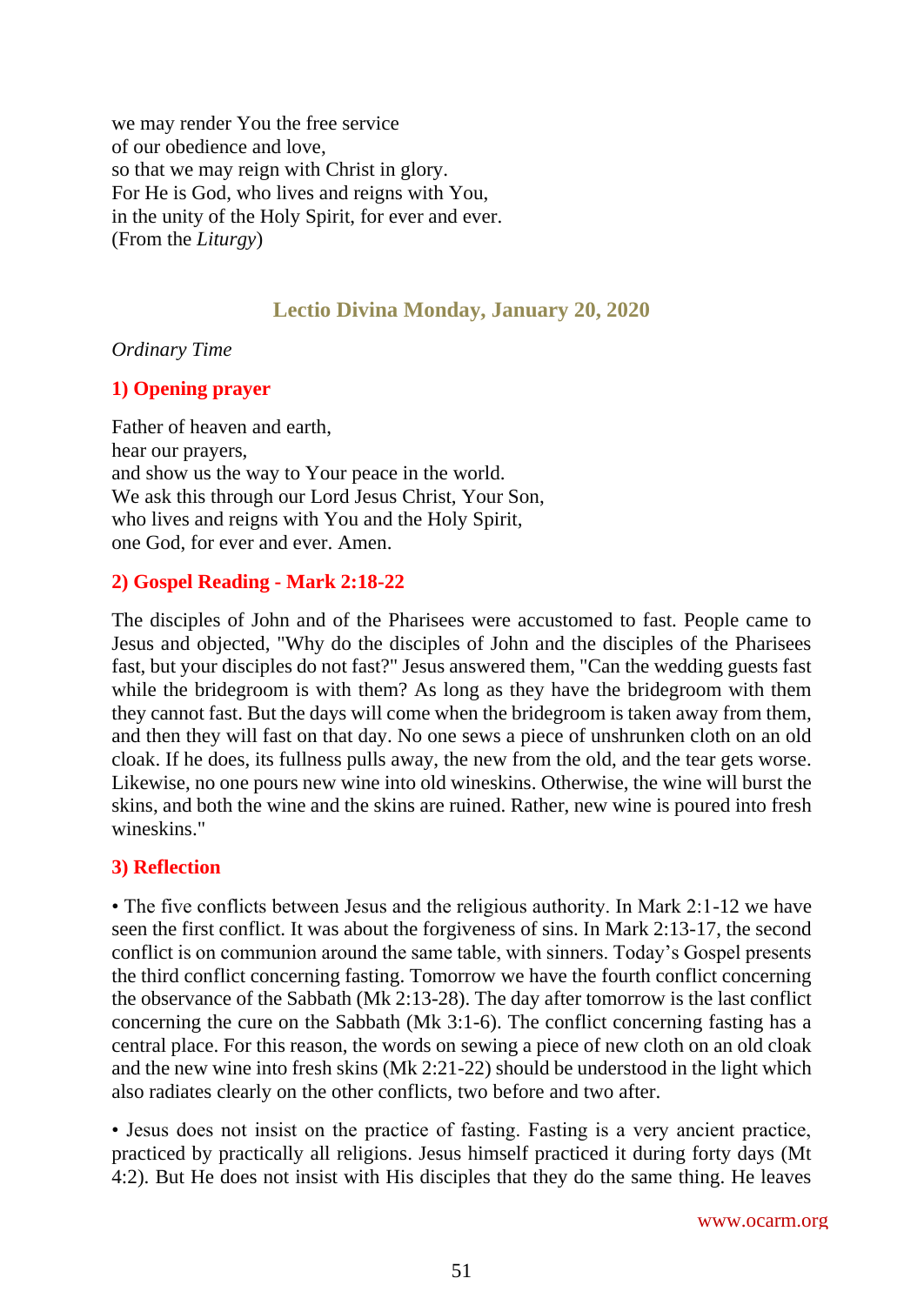them free. This is why the disciples of John the Baptist and those of the Pharisees, who were obliged to fast, want to know why Jesus does not insist on fasting.

• When the bridegroom is with them they do not have to fast. Jesus responds with a comparison. When the bridegroom is with the friends of the bridegroom, that is, during the wedding feast, they do not need to fast. Jesus considers himself the bridegroom. The disciples are the friends of the bridegroom During the time in which Jesus is with the disciples, there is the wedding feast. A day will come in which the bridegroom will be absent and then, if they wish, they can fast. Jesus refers to His death. He knows and feels that if He wishes to continue on this path of freedom, the religious authority will want to kill Him.

• To sew a new piece of cloth on an old cloak, pour new wine in new skins. These two affirmations of Jesus, which Mark places here, clarify the critical attitude of Jesus before religious authority. One does not sew a piece of new cloth on an old cloak. When the cloak is washed, the new piece of cloth tears the cloak and the tear becomes bigger. Nobody puts new wine in old skins, because the fermentation of the new wine will tear the old skins. New wine in new skins! The religion defended by the authority was like an old cloak, like an old skin. It is not necessary to want to change what is new and brought by Jesus, for old customs. The concepts brought by Jesus cannot be reduced to fit the measure of Judaism. Either one or the other! The wine which Jesus brings tears the old skins. It is necessary to know how to separate things. Jesus is not against what is "old". What He wants to avoid is that the old impose itself on the new, and thus, He begins to manifest it.

## **4) Personal questions**

• Beginning with the profound experience of God which encouraged Him interiorly, Jesus had liberty concerning the norms and religious practices. Today, do we have this same liberty and the freedom of the mystics?

• A new piece of cloth on an old cloak, new wine in old skins. Does this exist in my life?

#### **5) Concluding prayer**

We have recognized for ourselves, and put our faith in, the love God has for us. (1Jn 4:16)

## **Lectio Divina Tuesday, January 21, 2020**

*Ordinary Time*

## **1) Opening prayer**

Father of heaven and earth, hear our prayers, and show us the way to Your peace in the world. We ask this through our Lord Jesus Christ, Your Son,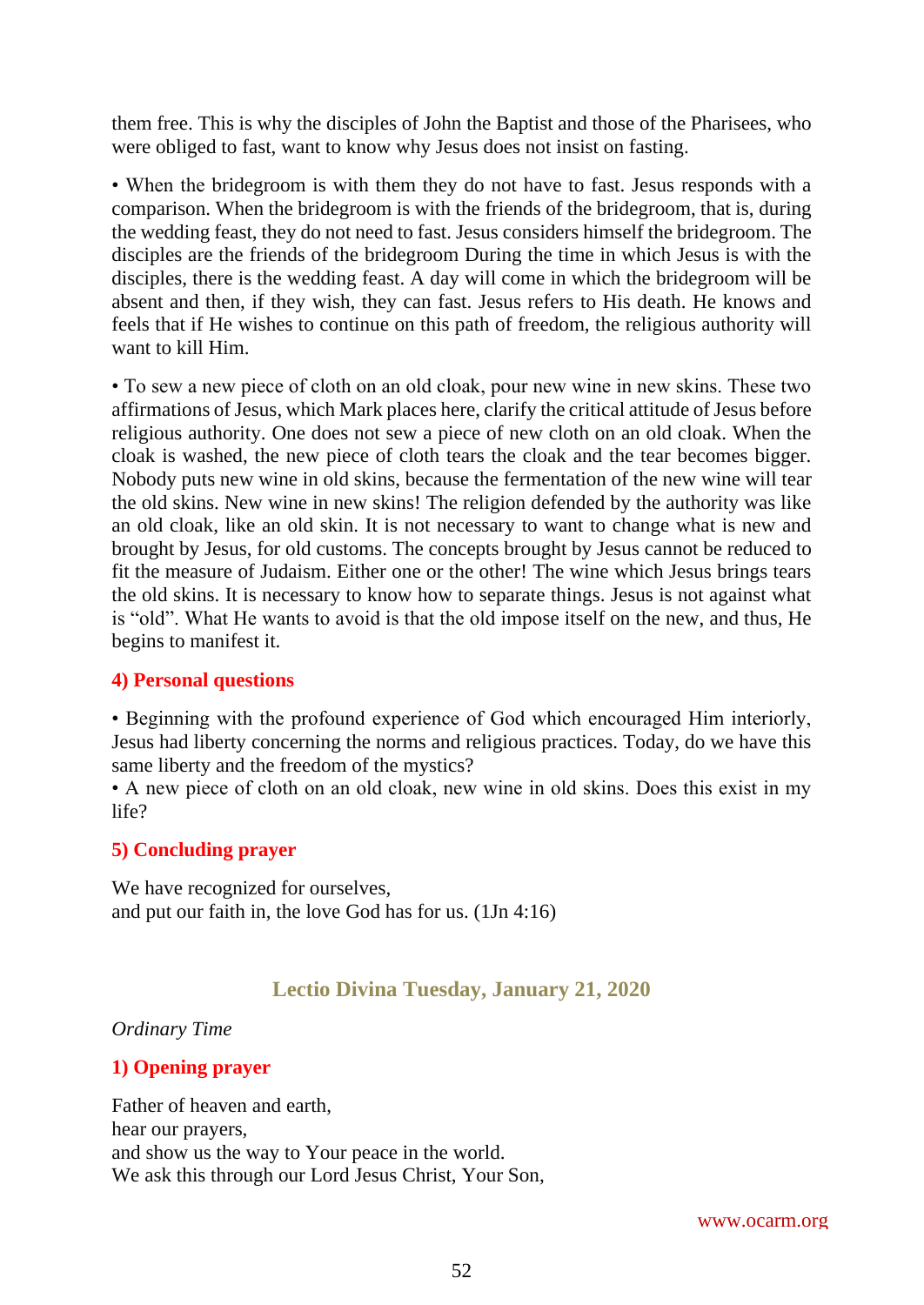who lives and reigns with You and the Holy Spirit, One God, for ever and ever. Amen.

## **2) Gospel Reading - Mark 2:23-28**

As Jesus was passing through a field of grain on the sabbath, his disciples began to make a path while picking the heads of grain. At this the Pharisees said to him, "Look, why are they doing what is unlawful on the sabbath?" He said to them, "Have you never read what David did when he was in need and he and his companions were hungry? How he went into the house of God when Abiathar was high priest and ate the bread of offering that only the priests could lawfully eat, and shared it with his companions?" Then he said to them, "The sabbath was made for man, not man for the sabbath. That is why the Son of Man is lord even of the sabbath."

#### **3) Reflection**

• The Law exists for the good of people. One day on the Sabbath, the disciples passed by a cornfield and they opened a path by plucking ears of corn. In Matthew 12:1 it is said that they were hungry. Quoting the Bible, the Pharisees criticized the attitude of the disciples. It would be a transgression of the law of the Sabbath (cf. Ex 20:8-11). Jesus responded quoting the Bible to indicate that the arguments of the others have no meaning. He recalls that David himself did something which was prohibited, because he took the sacred bread of the temple and gave it to the soldiers to eat because they were hungry (I Sam 21:2-7). Jesus ends with two important phrases: (a) the Sabbath is made for man and not man for the Sabbath; (b) The Son of Man is the Lord of the Sabbath!

• The Sabbath is made for man and not man for the Sabbath. For more than five hundred years, from the time of the Babylonian captivity to the time of Jesus, the Jews had observed the law of the Sabbath. This secular observance became for them a strong sign of identity. The Sabbath was rigorously observed. At the time of the Maccabees, toward the end of the second century before Christ, this observance had reached a critical point. Attacked by the Greeks on Sabbath, the rebellious Maccabees preferred to allow themselves to be killed rather than to transgress the law of the Sabbath by using arms to defend their own life. For this, one thousand people died (I Mac 2: 32-38). Reflecting on the massacre, the Maccabee leaders concluded that they should resist and defend their own life, even on the Sabbath (I Mac 2:39-41) Jesus used the same attitude: to consider the law of the Sabbath in a relative way in favor of human life, because the law exists for the good of human life, and not vice-versa!

• The Son of Man is also the Lord of the Sabbath! The new experience of God as Father gives Jesus, the Son of Man, the key to discovering the intention of God who is at the origin of the Law of the Old Testament. For this reason, the Son of Man is also the Lord of the Sabbath. Living with the people of Galilee during thirty years and feeling in His own person the oppression and the exclusion to which so many brothers and sisters were condemned in the name of the Law of God, Jesus perceives that this could not be the significance of that law. If God is Father, then He accepts all as sons and daughters. If God is Father, then we should be brothers and sisters to others. And this is what Jesus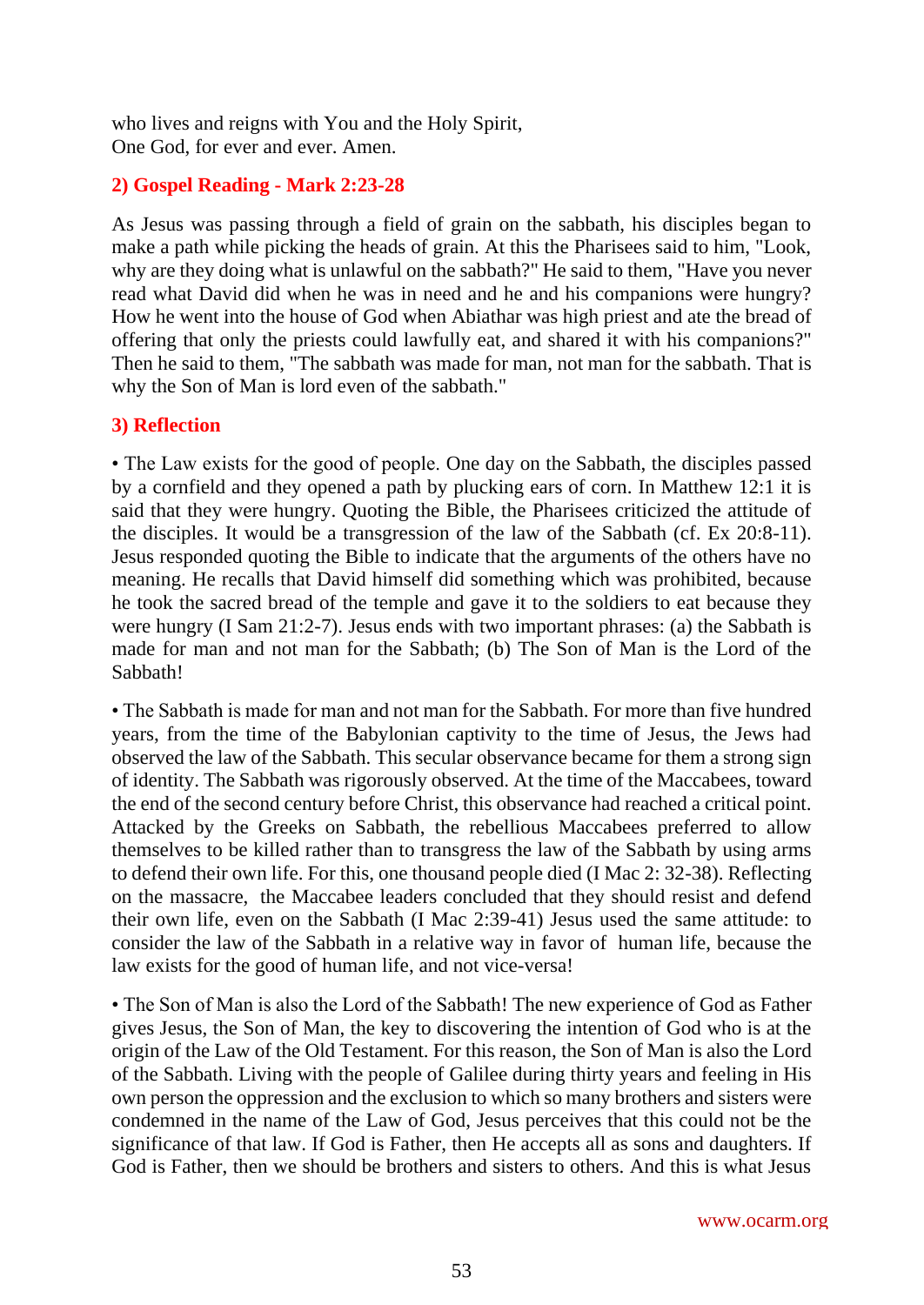lived and preached, from the beginning to the end. The Law of the Sabbath must be at the service of life and of fraternity. It was precisely because of His fidelity to this message that Jesus was condemned to death. He disturbed the system. He was uncomfortable for them and the system defended itself, using force against Jesus, because He wanted the Law itself to be at the service of life and not vice-versa.

• Jesus and the Bible. The Pharisees criticized Jesus in the name of the Bible. Jesus responds and criticizes the Pharisees using the Bible. He knew the Bible by heart. At that time, there were no printed Bibles as we have today! In every community there was only one Bible, hand written, which remained in the Synagogue. If Jesus knew the Bible so well, it means that during 30 years of His life in Nazareth, He participated intensely in the life of the community, where the Scripture was read every Saturday. By comparison, we are still lacking very much in familiarity with the Bible and participation in the community!

#### **4) Personal questions**

- The Sabbath is for the human being and not vice-versa. How do I interpret this?
- Even without having the Bible at home, Jesus knew it by heart. Do I?

## **5) Concluding prayer**

I give thanks to Yahweh with all my heart, in the meeting-place of honest people, in the assembly. Great are the deeds of Yahweh, to be pondered by all who delight in them. (Ps 111:1-2)

# **Lectio Divina Wednesday, January 22, 2020**

#### *Ordinary Time*

## **1) Opening prayer**

Father of heaven and earth, hear our prayers, and show us the way to Your peace in the world. We ask this through our Lord Jesus Christ, Your Son, who lives and reigns with You and the Holy Spirit, one God, for ever and ever. Amen.

## **2) Gospel Reading - Mark 3:1-6**

Jesus entered the synagogue. There was a man there who had a withered hand. They watched Jesus closely to see if he would cure him on the sabbath so that they might accuse him. He said to the man with the withered hand, "Come up here before us." Then he said to the Pharisees, "Is it lawful to do good on the sabbath rather than to do evil, to save life rather than to destroy it?" But they remained silent. Looking around at them with anger and grieved at their hardness of heart, Jesus said to the man, "Stretch out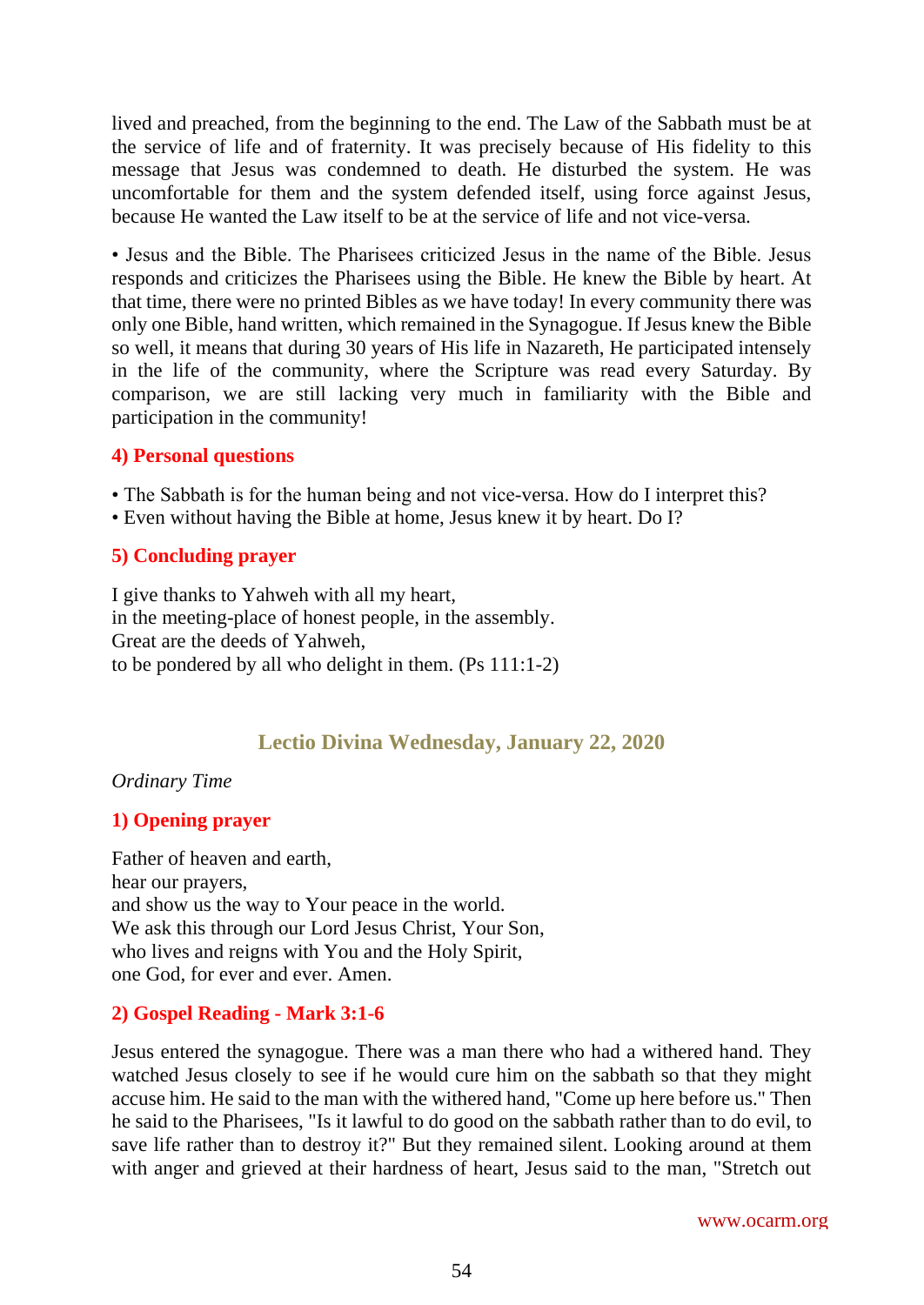your hand." He stretched it out and his hand was restored. The Pharisees went out and immediately took counsel with the Herodians against him to put him to death.

# **3) Reflection**

• In today's Gospel we meditate on the last of the five conflicts which Mark presents at the beginning of his Gospel (Mk 2:1 to 3:6). The four previous conflicts were provoked by the enemies of Jesus. This last one is provoked by Jesus himself and reveals the seriousness of the conflict between Him and the religious authority of His time. It is a conflict of life or death. It is important to note the category of enemies which has arisen in this conflict. It is a question of the Pharisees and the Herodians, that is, of the religious and civil authority. When Mark wrote his Gospel in the year 70, many of them still remembered very well the terrible persecution of the 60's, perpetrated by Nero against the Christian communities. In hearing that Jesus Himself had been threatened to death and how He behaved in the midst of these dangerous conflicts, the Christians found a source of courage and direction so as not to be discouraged along the journey.

• Jesus in the synagogue on the Sabbath. Jesus enters the Synagogue. He had the habit of participating in the celebrations of the people. A man was there who had a withered hand, a physically disabled person who could not participate fully, because he was considered impure. Even if he was present in the community, he was marginalized. He had to remain far away from the rest.

• The concern of the enemies of Jesus. The enemies were observing Him to see if Jesus would cure on Saturday. They wanted to accuse Him. The second commandment of the Law of God ordered to "sanctify the Sabbath". It was prohibited to work on that day (Ex 20:8-20). The Pharisees said that to cure a sick person was the same as working. And for this reason they taught, "It is prohibited to cure on the Sabbath!" They placed the law above the well-being of people. Jesus was an uncomfortable person for them, because He placed the well-being of people above the norms and laws. The concern of the Pharisees and of the Herodians was not zeal for the Law, but rather the will and the desire to accuse and get rid of Jesus.

• Get up and stand in the middle! Jesus asks two things of the physically disabled person: "Get up and stand in the middle!" The word "get up" is the same one which the communities of Mark also used to say: "rise, resurrect". The disabled person has to "rise", to get up, to live in the middle and to take his place in the center of the community! The marginalized, the excluded, must live in the middle! They cannot be excluded. They must be together with the others! Jesus calls the excluded one to stand in the middle.

• Jesus' question leaves the others without knowing what to say. Jesus asks, "Is it permitted on the Sabbath to do good or to do bad, to save life or to kill?" He could have asked, "On the Sabbath, is it permitted to cure: yes or no?!" And in this way all would have answered, "No, it is not permitted!" But Jesus changed the question. For Him, in that concrete case, "to cure" was the same as "to do good" or "to save a life", and not "to kill!" With His question Jesus put His finger on the wound. He denounced the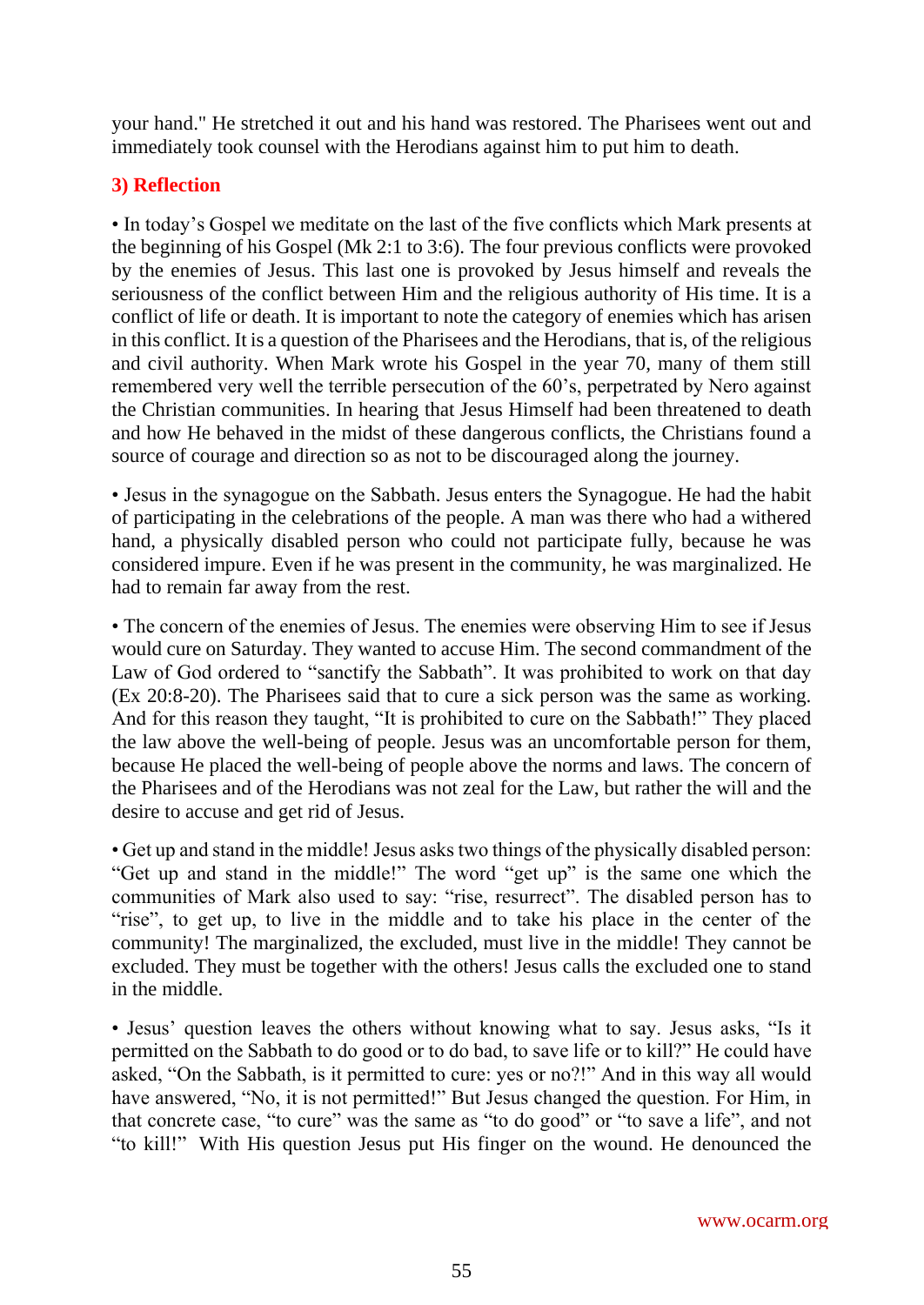prohibition of curing on the Sabbath, considering this to be a system of death. A wise question! The enemies do not know what to answer.

• Jesus looked angrily around at them, grieved to find them so obstinate. Jesus reacts with indignation and sadness before the attitude of the Pharisees and the Herodians. He orders the man to stretch out his hand, and He cures him. By curing the disabled man, Jesus shows that He does not agree with the system which places the law above life. In response to Jesus' action, the Pharisees and the Herodians decide to kill Him. With this decision they confirm that, in fact, they are defenders of a system of death! They are not afraid to kill in order to defend the system against Jesus, who attacks and criticizes it in the name of life.

#### **4) Personal questions**

• The disabled man was called to stand in the center of the community. In our community, do the poor and the excluded have a privileged place?

• Have you, yourself, ever been confronted by people such as the Herodians and the Pharisees, who place the law above the well-being of people? What did you feel at that moment? Did you agree with them or did you challenge them?

## **5) Concluding prayer**

Yet You are merciful to all, and nothing that You have made disgusts You, Lord, lover of life! (Wis 11:23-26)

# **Lectio Divina Thursday, January 23, 2020**

#### *Ordinary Time*

## **1) Opening prayer**

Father of heaven and earth, hear our prayers, and show us the way to Your peace in the world. We ask this through our Lord Jesus Christ, Your Son, who lives and reigns with You and the Holy Spirit, One God, for ever and ever. Amen.

## **2) Gospel Reading - Mark 3:7-12**

Jesus withdrew toward the sea with his disciples. A large number of people followed from Galilee and from Judea. Hearing what he was doing, a large number of people came to him also from Jerusalem, from Idumea, from beyond the Jordan, and from the neighborhood of Tyre and Sidon. He told his disciples to have a boat ready for him because of the crowd, so that they would not crush him. He had cured many and, as a result, those who had diseases were pressing upon him to touch him. And whenever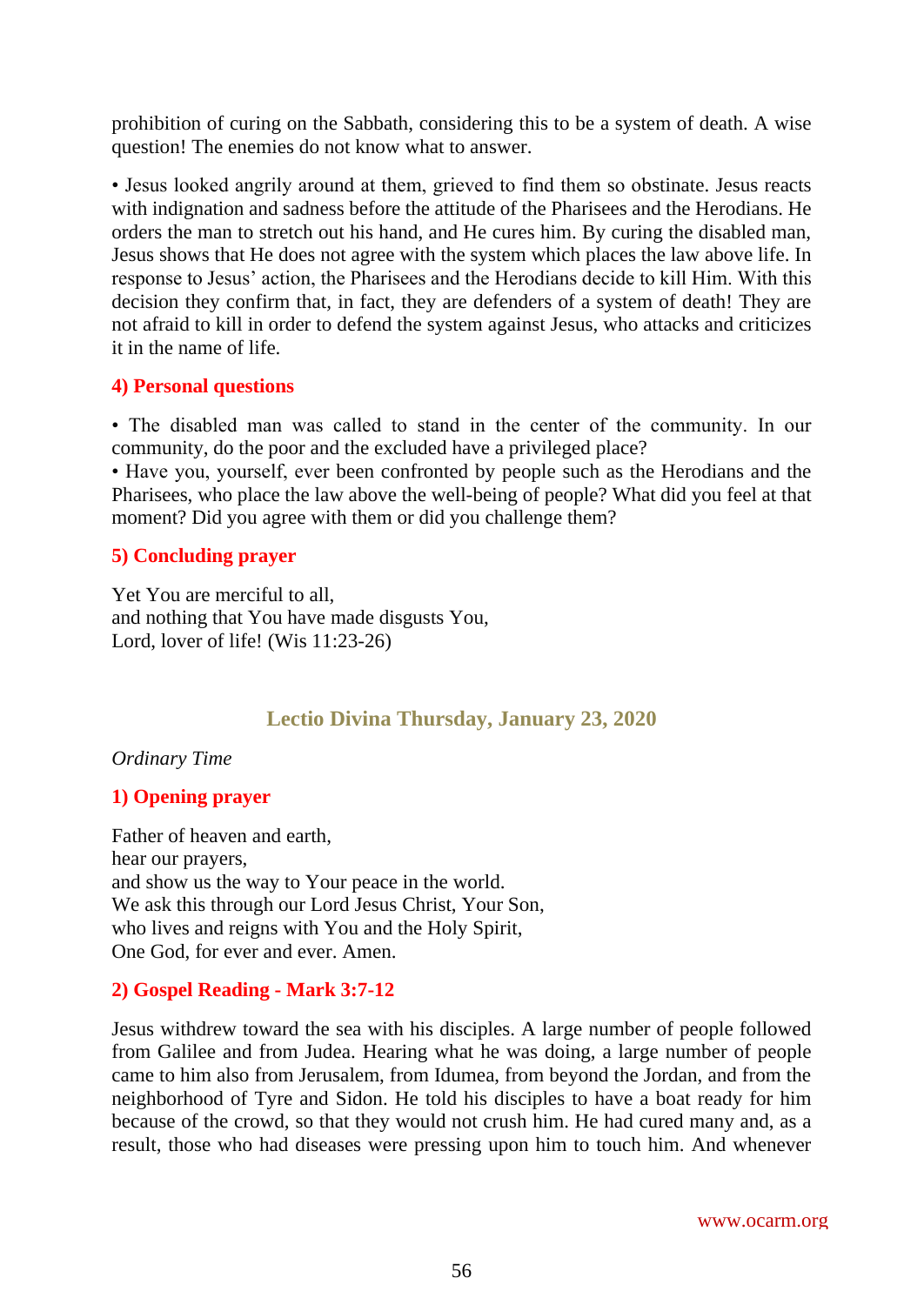unclean spirits saw him they would fall down before him and shout, "You are the Son of God." He warned them sternly not to make him known.

#### **3) Reflection**

• The conclusion reached at the end of this fifth conflict (Mk 3: 2 to 6) is that the Good News as it was announced by Jesus said exactly the opposite of the teaching of the religious authority of the time. This is why, at the end of the last conflict, it is foreseen that Jesus will not have an easy life and will be put to death. Death is already appearing on the horizon. They decide to make Him die (Mk 3:6). Without sincere conversion it is not possible for people to reach a correct understanding of the Good News.

• A summary of the evangelizing action of Jesus. The verses of today's Gospel (Mk 3:7- 12) are a summary of the activity of Jesus and they highlight an enormous contrast. Earlier, in Mk 2:1 to 3:6, only conflicts were spoken of, including the conflict of life and death between Jesus and the civil and religious authority of Galilee (Mk 3:1-6). Now, in the summary, we have the contrary: an immense popular movement, greater than the movement of John the Baptist, because people come not only from Galilee, but also from Judea, from Jerusalem, from Idumaea, from Transjordan, and even from the pagan region of Tyre and Sidon to encounter Jesus! (Mk 3:7-12). All want to see Him and to touch Him. The people are so numerous that Jesus Himself is concerned. There is a danger of being crushed by the multitude. This is why He asks the disciples to have a boat ready for Him so that the crowd would not crush Him. And from the boat He spoke to the crowds. Especially the excluded and the marginalized who came to Him with their ailments: the sick and those possessed. Those who were not accepted in the society of the time were accepted by Jesus. Here is the contrast: on the one side the religious and civil leaders decided to put Jesus to death (Mk 3:6), and on the other side there was an immense popular movement seeking salvation in Jesus. Who will win?

• The unclean spirits and Jesus. Mark insists very much on the expulsion of the unclean spirits. The first miracle of Jesus is the expulsion of the unclean spirits (Mk 1:25). The first impact caused by Jesus is due to the expulsion of the devil (Mk 1:27). One of the principal causes of Jesus' clash with the s is the expulsion of the unclean spirits. (Mk 3:22). The first power which the Apostles received when they were sent out on mission was the power to expel demons (Mk 16:17). What does it mean in Mark's Gospel to drive out or expel evil spirits?

• At the time of Mark the fear of the devil was increasing. Some religions, instead of liberating the people, increased fear and anguish. One of the objectives of the Good News of Jesus is to help people liberate themselves from this fear. The coming of the Kingdom means the coming of a stronger power. Jesus is "the Stronger Man" Who has come to conquer and overcome Satan, the power of evil, and to take way from Satan those imprisoned by fear (Mk 3:27). This is why Mark insists very much on the victory of Jesus over the power of evil, over the devil, over Satan, sin and death. From the beginning to the end, with similar words, Mark repeats the same message: "And Jesus drove out, expelled the impure spirits!" (Mk 1: 26.27,34,39; 3:11-12,15,22,30; 5:1-20; 6:7.13; 7:25-29; 9:25-27,38; 16:9,17). It seems almost a refrain which is repeated! Today, instead of always using the same words, we prefer to use diverse words. We would say, "The power of evil, Satan, which causes so much fear to people - Jesus overcame him, dominated him, conquered him, threw him off the throne, drove him out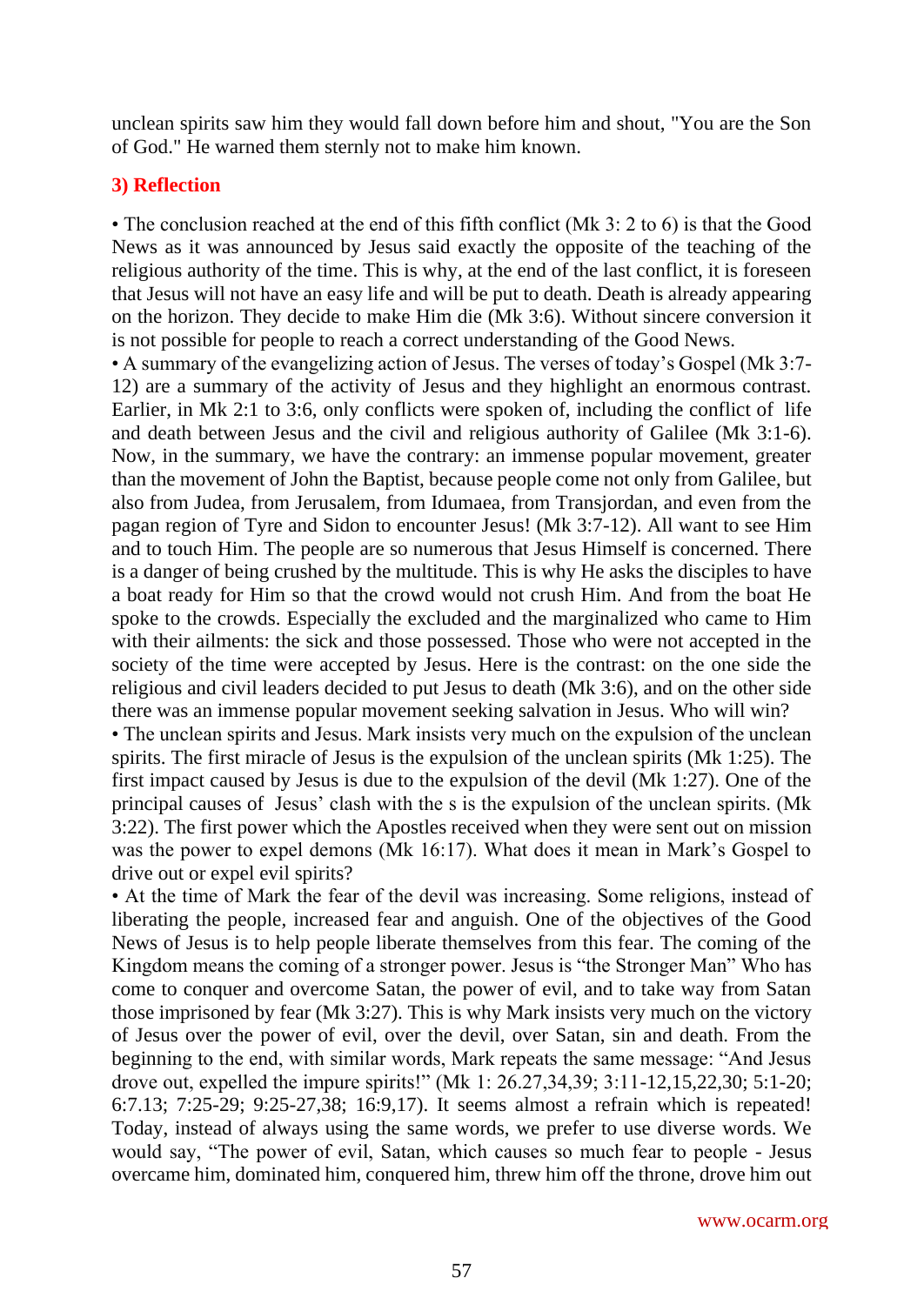or expelled him, eliminated him, annihilated him, knocked him down, destroyed him and killed him!" What Mark wants to tell us is this: "Christians are forbidden to be afraid of Satan!" After Jesus rose from the dead, it is madness and a lack of faith to invoke Satan at every moment, as if he still had any power over us. To insist on the power of the devil in order to persuade people to return to Church means to ignore the Good News of the Kingdom. It is a lack of faith in the Resurrection of Jesus!

#### **4) Personal questions**

• How do you live your faith in the Resurrection of Jesus? Does your faith in some way help you to overcome fear?

• To drive away or expel the devil! What do you do in order to neutralize this power in your life?

## **5) Concluding prayer**

Joy and happiness in You to all who seek You! Let them ceaselessly cry,"'Great is Yahweh" who love Your saving power. (Ps 40)

# **Lectio Divina Friday, January 24, 2020**

#### *Ordinary Time*

## **1) Opening prayer**

Almighty God, ruler of all things in heaven and on earth, listen favorably to the prayer of Your people, and grant us Your peace in our day. We ask this through our Lord Jesus Christ, Your Son, who lives and reigns with You and the Holy Spirit, One God, for ever and ever. Amen.

## **2) Gospel reading - Mark 3:13-19**

Jesus went up the mountain and summoned those whom he wanted and they came to him. He appointed Twelve, whom he also named Apostles, that they might be with him and he might send them forth to preach and to have authority to drive out demons: He appointed the Twelve: Simon, whom he named Peter; James, son of Zebedee, and John the brother of James, whom he named Boanerges, that is, sons of thunder; Andrew, Philip, Bartholomew, Matthew, Thomas, James the son of Alphaeus; Thaddeus, Simon the Cananean, and Judas Iscariot who betrayed him.

#### **3) Reflection**

• The Gospel today describes the acceptance and mission of the twelve apostles. Jesus begins with two disciples to whom He adds two others (Mk 1:16-20). Gradually, the number increased. Luke tells us that He called the 72 disciples so as to go on mission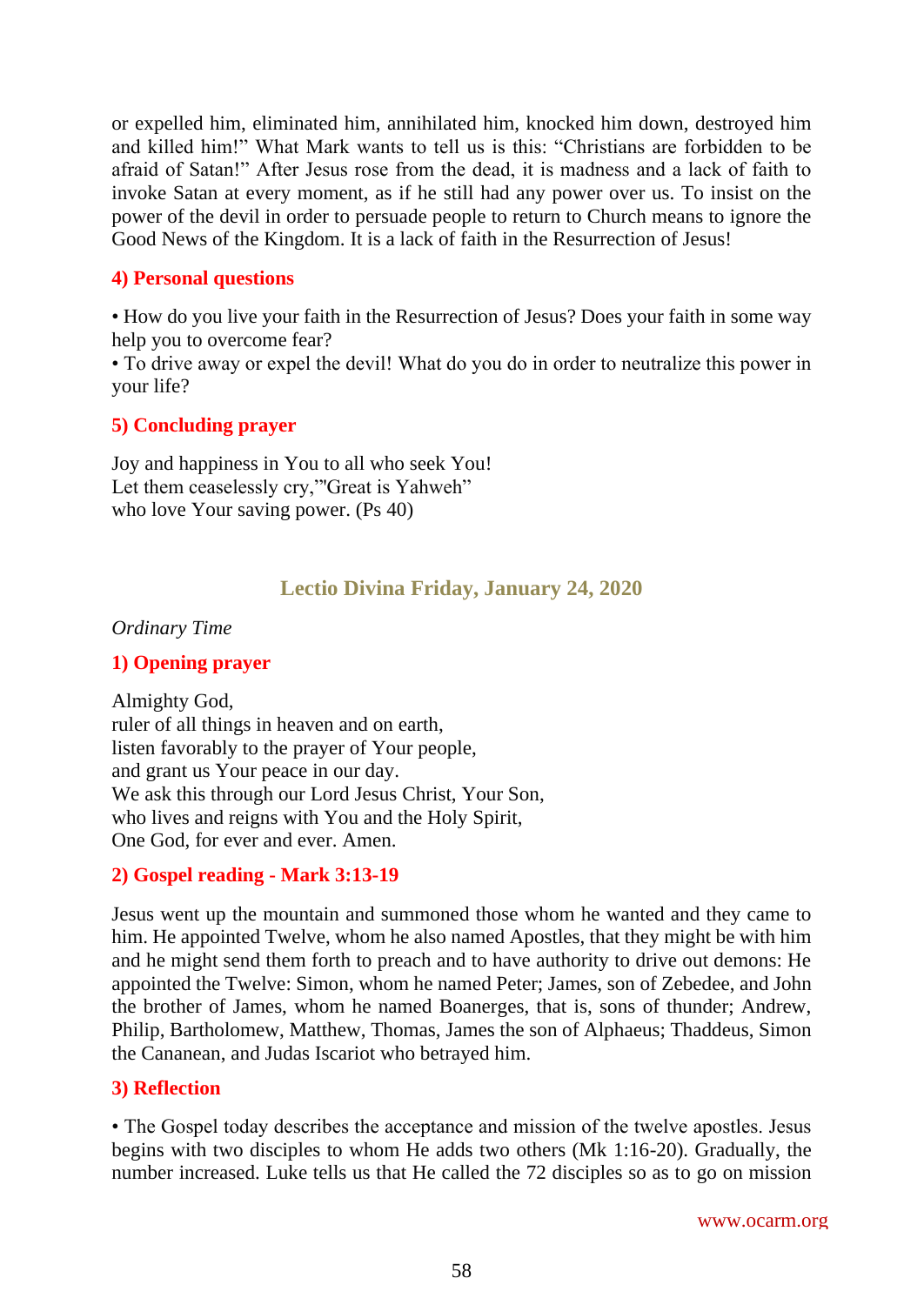with Him (Lk 10:1).

• Mark 3:13-15: The call for a two-fold mission. Jesus calls whom He wants and they go with Him, they follow Him. Then, "He appointed twelve, to be His companions and to be sent out to proclaim the message, with power to drive out devils." Jesus calls them for a double purpose, for a two-fold mission: (a) to be with Him, that is, to form the community of which He, Jesus, is the center; (b) to pray and to have power to drive out devils, that is, to announce the Good News and to fight against the power of evil that ruins the life of people and alienates people. Mark says that Jesus went up to the mountain, and, while He was there, He called the disciples. The call means climbing up. In the Bible, to climb the mountain recalls the mountain that Moses climbed when he had the encounter with God (Ex 24:12). Luke says that Jesus went up to the mountain, prayed all night, and the following day He called the disciples. He prayed to God so as to know whom to choose (Lk 6:12-13). After having called them, Jesus makes the election official and creates a more stable group of twelve people in order to give more consistency to the mission and to signify the continuity of God's project. The twelve apostles of the New Testament are the successors of the twelve tribes of Israel.

• Thus, the first community of the New Testament comes into being, a model community, which gradually grows around Jesus during the three years of His public activity. At the beginning they are only four (Mk 1:16-20). Shortly afterwards the community increases as the mission is developing, extending into the towns and villages of Galilee. There is a time when they do not even have the time to eat or to rest (Mk 3:2). This is why Jesus was concerned with giving the disciples some rest (Mk 6:31) and to increase the number of missionaries (Lk 10:1). In this way, Jesus tries to maintain the two-fold objective of the call: to be with Him and to go on mission. The community which is formed in this way around Jesus has three characteristics which belong to His nature: it is a forming, missionary community, and is inserted among the poor of Galilee.

• Mark 3:16-19: The list of names of the twelve apostles. Immediately after, Mark gives the names of the twelve: Simon to whom He gave the name of Peter; James and John the sons of Zebedee, to whom He gave the name of Boanerges, which means Sons of Thunder, Andrew, Philip, Bartholomew, Matthew, Thomas, James the son of Alphaeus, Thaddaeus, Simon the Zealot and Judas Iscariot, the man who was to betray Him. The majority of these names come from the Old Testament. For example, Simon is the name of one of the sons of the patriarch Jacob (Gn 29:33). James is the same as Jacob (Gn 25: 26). Judas is the name of the other son of Jacob (Gn 35:23). Matthew also bore the name of Levi (Mk 2:14), who was the other son of Jacob (Gn 35:23). Of the twelve apostles, seven have a name that comes from the time of the patriarchs. Two have the name of Simon; two are called James; two Judas; one Levi. There is only one who has a Greek name: Philip. It would be like in a family where all have names of ancient times and only one has a modern name. This reveals the desire that people have to remake history from the beginning! It is worthwhile to think about the names which we give our children today. Like the apostles, each one of us is called by God by our name.

#### **4) Personal questions**

• To be with Jesus and to go on mission is the two-fold purpose of the Christian community. How do you take on this commitment in the community to which you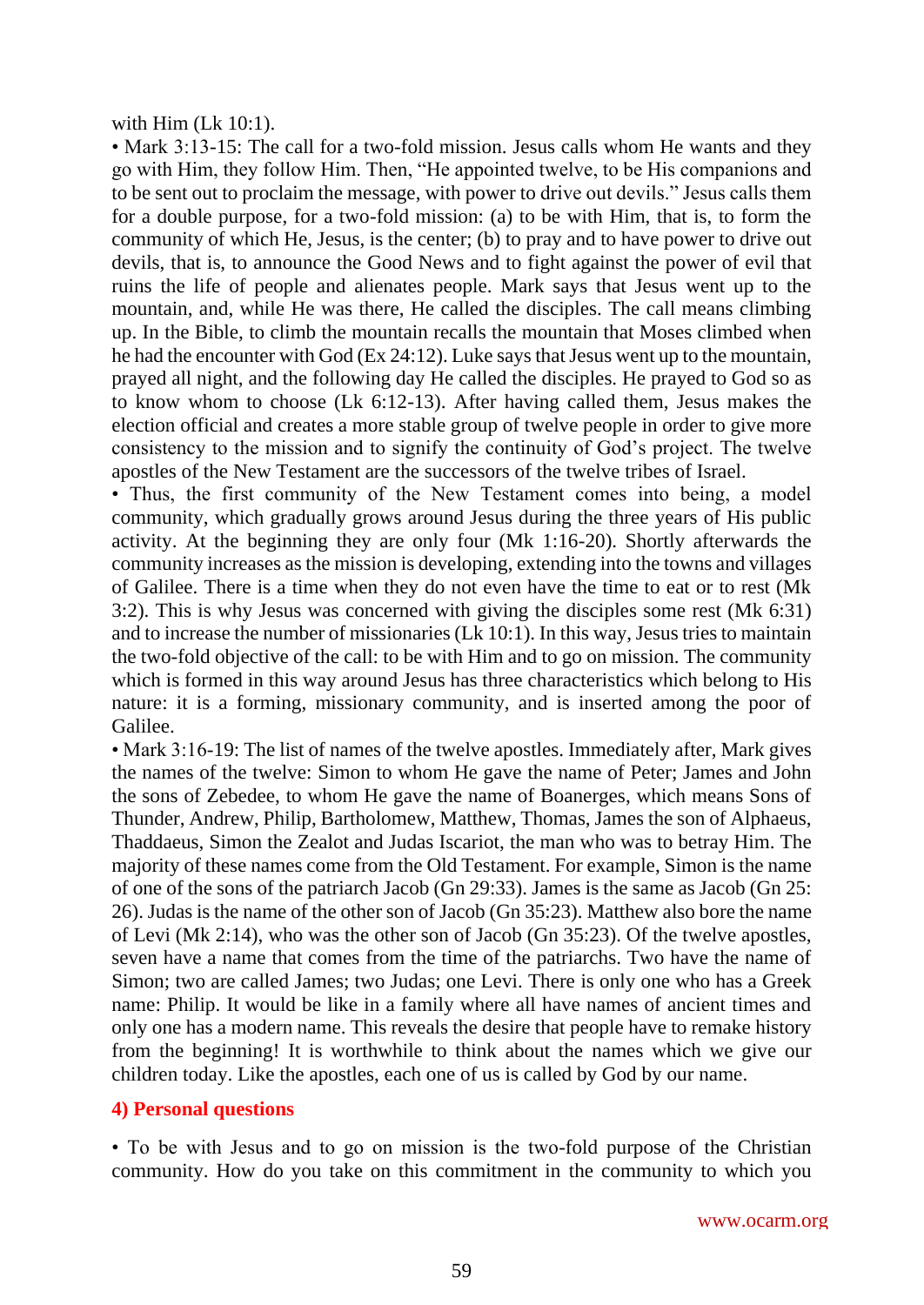#### belong?

• Jesus called the twelve disciples by their names. You, I, we, all of us exist because God calls us by our name. Think about this!

## **5) Concluding prayer**

Show us, Lord, Your faithful love, grant us Your saving help. His saving help is near for those who fear Him, His glory will dwell in our land. (Ps 85:7, 9)

# **Lectio Divina Saturday, January 25, 2020**

#### *Ordinary Time*

## **1) Opening prayer**

Father of heaven and earth, hear our prayers, and show us the way to Your peace in the world. We ask this through our Lord Jesus Christ, Your Son, who lives and reigns with You and the Holy Spirit, one God, for ever and ever. Amen.

## **2) Gospel Reading - Mark 16:15-18**

Jesus appeared to the Eleven and said to them: "Go into the whole world and proclaim the Gospel to every creature. Whoever believes and is baptized will be saved; whoever does not believe will be condemned. These signs will accompany those who believe: in my name they will drive out demons, they will speak new languages. They will pick up serpents with their hands, and if they drink any deadly thing, it will not harm them. They will lay hands on the sick, and they will recover."

## **3) Reflection**

*• The signs which accompany the proclamation or announcement of the Good News.* Jesus appears to the eleven disciples and reproaches them because they had not believed the people who had seen Him risen. Once again, Mark refers to the resistance of the disciples to believe in the witness of those men and women who had had an experience of the resurrection of Jesus. Why would this be? Probably to teach two things. *In the first place,* that faith in Jesus goes through the faith of people who give witness. *Second*, that nobody should get discouraged when incredulity comes from the heart. Even the eleven disciples had doubts!

*•* Then Jesus gives them the mission of announcing the Good News to all creatures. The requirement which He gives is the following: *to believe and to be baptized.* To those who have the courage to believe in the Good News and who are baptized, He promises the followings signs: they will cast out devils, they will have the gift of tongues, they will pick up snakes in their hands and be unharmed should they drink deadly poison,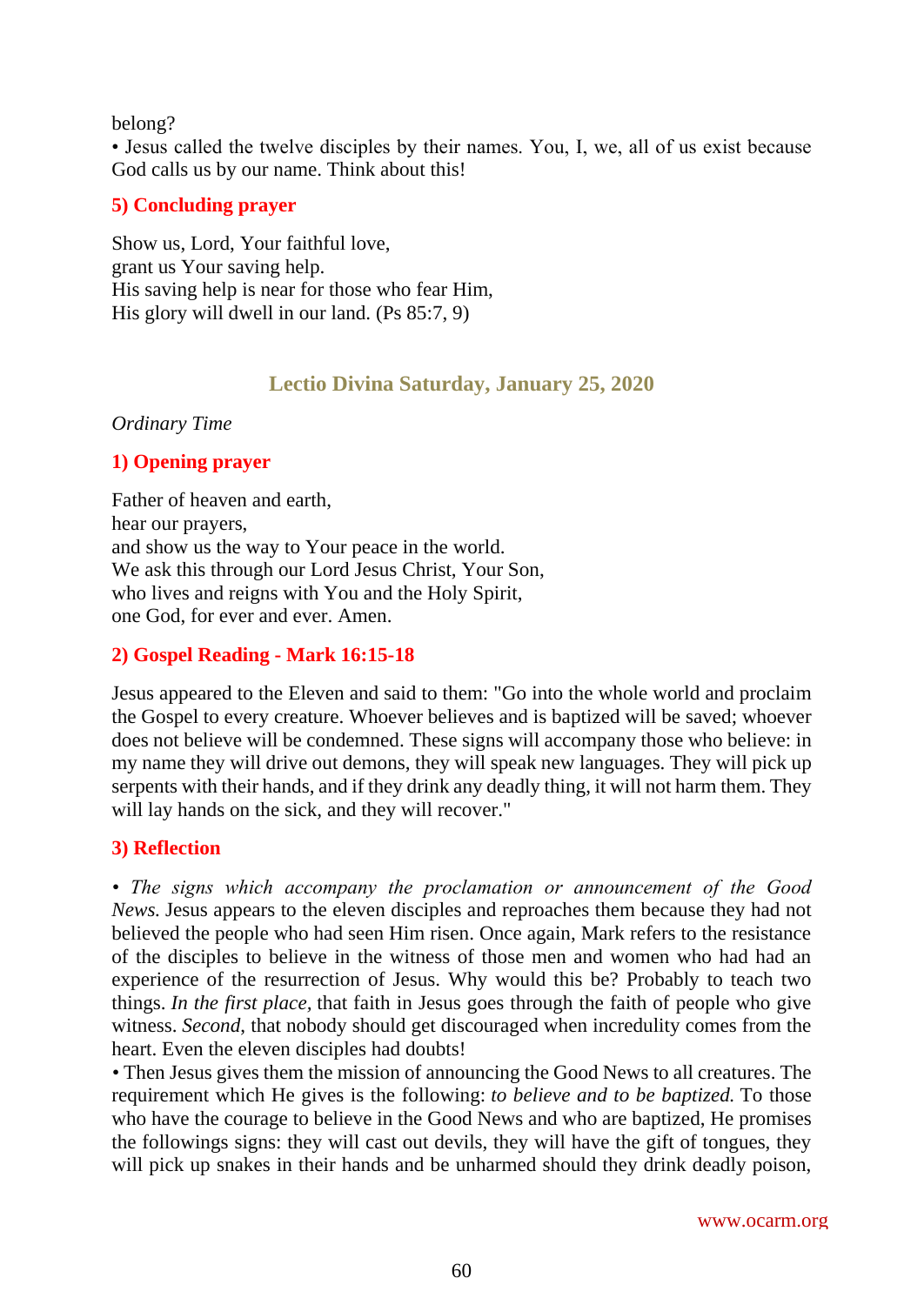and they will lay their hands on the sick who will recover. This happens even in our own day.

*- To cast out devils* is to fight against the force of evil which destroys life. The life of many people has improved for having entered a community and for having begun to live the Good News of the presence of God in their life.

*- To have the gift of tongues* is to begin to communicate with others in a new form. Sometimes, we find a person whom we never have seen before, but it seems to us that we have known her for a long time. This happens because we speak the same language, the language of love.

- *They will be unharmed if they take deadly poison:* there are many things which poison living together, e.g. gossip, which destroys the relationship between people. The one who lives in the presence of God goes beyond this and succeeds in not being bothered by this terrible poison.

- *To cure the sick:* wherever there is a clearer consciousness of the presence of God, there is also a special attention toward oppressed and marginalized people, especially the sick What helps the person to heal is to feel accepted and loved.

- *Through the community, Jesus continues His mission:* Jesus himself, who lived in Palestine where He accepted the poor of His time, revealed the love of the Father, this same Jesus continues alive in our midst, in the same way in our communities. Through us He continues His mission, revealing the Good News of the Love of God for the poor. Even today, the Resurrection takes place which urges us to sing, "Who will separate us, who will separate us from the love of Christ, who will separate us?" (cf. Rm 8: 38-39). No power of this world can counteract the force which comes from faith in the Resurrection (Rm 8: 35-39). A community which wants to witness to the Resurrection has to be a sign of life, should fight against the forces of death in a way that the world will be a favorable place for life, and should believe that a different world is possible. Above all in Latin America, where the life of the people is in danger because of the system of death which has been imposed, the communities have to be a living proof of the hope which overcomes the world without the fear of being happy!

## **4) Personal questions**

*•* To cast out devils, to have the gift of new tongues, to be unharmed by deadly poison and by snakes, to impose the hands on the sick: Have you fulfilled any of these signs? *•* Does Jesus continue His mission through us and through our community? Is He able to fulfill this mission in our community? In what way?

## **5) Concluding prayer**

Praise Yahweh, all nations, extol Him, all peoples, for His faithful love is strong and His constancy never-ending. (Ps 117:1-2)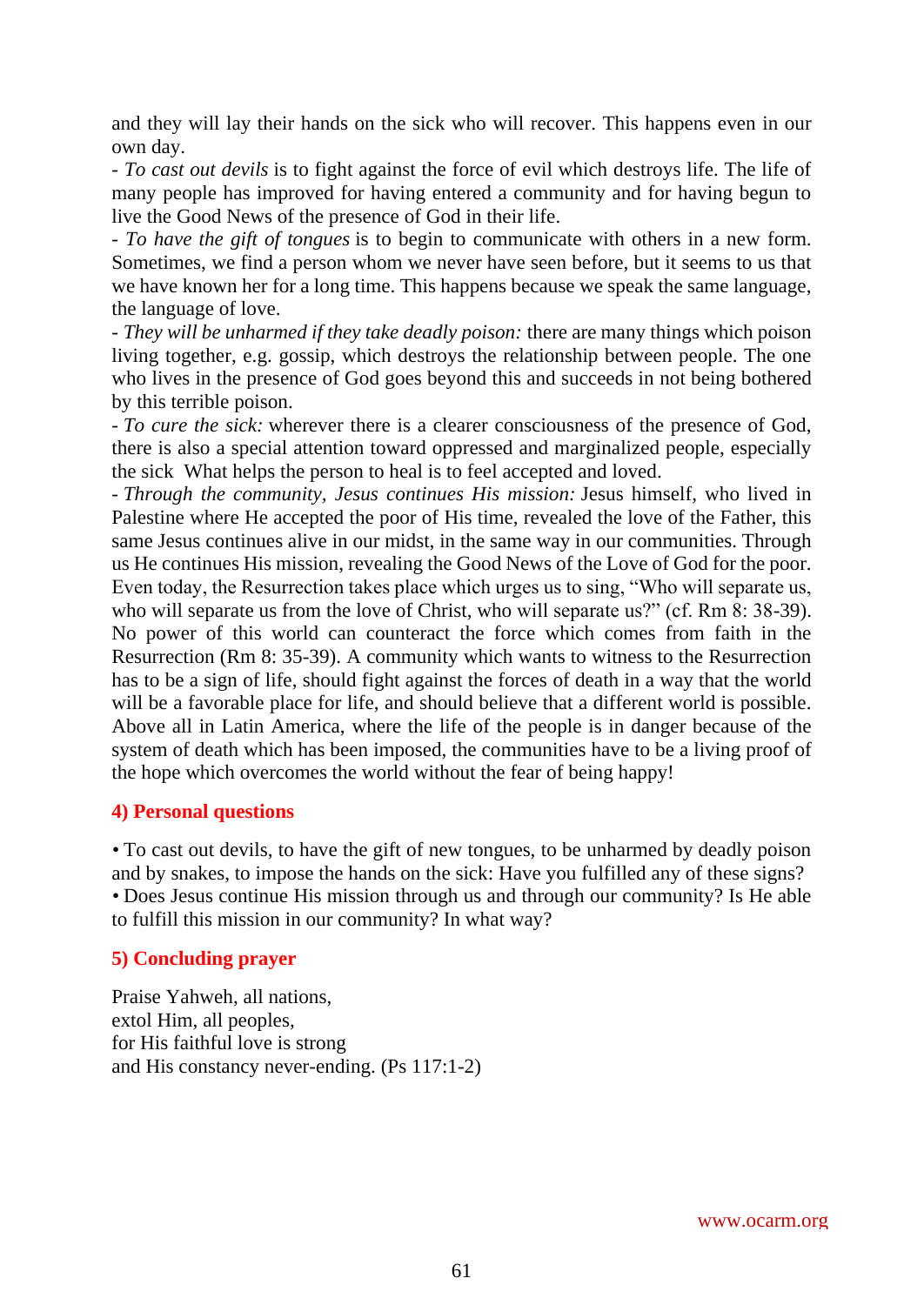# **Lectio Divina Sunday, January 26, 2020**

*The beginning of the proclamation of the Good News and the call of the first disciples Matthew 4:12-23*

#### **1. OPENING PRAYER**

In the darkness of a starless night, a night of no sense, You, the Word of life, like lightning in the storm of forgetfulness, entered within the bounds of doubt under cover of the limits of precariousness to hide the light.

Words made of silence and of the ordinary, Your human words, heralds of the secrets of the Most High: like hooks cast into the waters of death to find man once more, immersed in his anxious follies, and reclaim him, plundered, through the attractive radiance of forgiveness. To you, Ocean of Peace and shadow of eternal Glory, I render thanks: Calm waters on my shore that awaits the wave, I wish to seek You! And may the friendship of the brothers protect me when night falls on my desire for You. Amen.

## **2. READING**

#### **a) The text:**

12 Hearing that John had been arrested He withdrew to Galilee, 13 and leaving Nazareth He went and settled in Capernaum, beside the lake, on the borders of Zebulon and Naphtali. 14 This was to fulfill what was spoken by the prophet Isaiah: 15 Land of Zebulon! Land of Naphtali! Way of the sea beyond Jordan. Galilee of the nations! 16 The people that lived in darkness have seen a great light; on those who lived in a country of shadow dark as death a light has dawned. 17 From then onwards Jesus began His proclamation with the message, 'Repent, for the kingdom of Heaven is close at hand.' 18 As He was walking by the Lake of Galilee he saw two brothers, Simon, who was called Peter, and his brother Andrew; they were making a cast into the lake with their net, for they were fishermen. 19 And He said to them, 'Come after me and I will make you fishers of people.'



20 And at once they left their nets and followed Him. 21 Going on from there he saw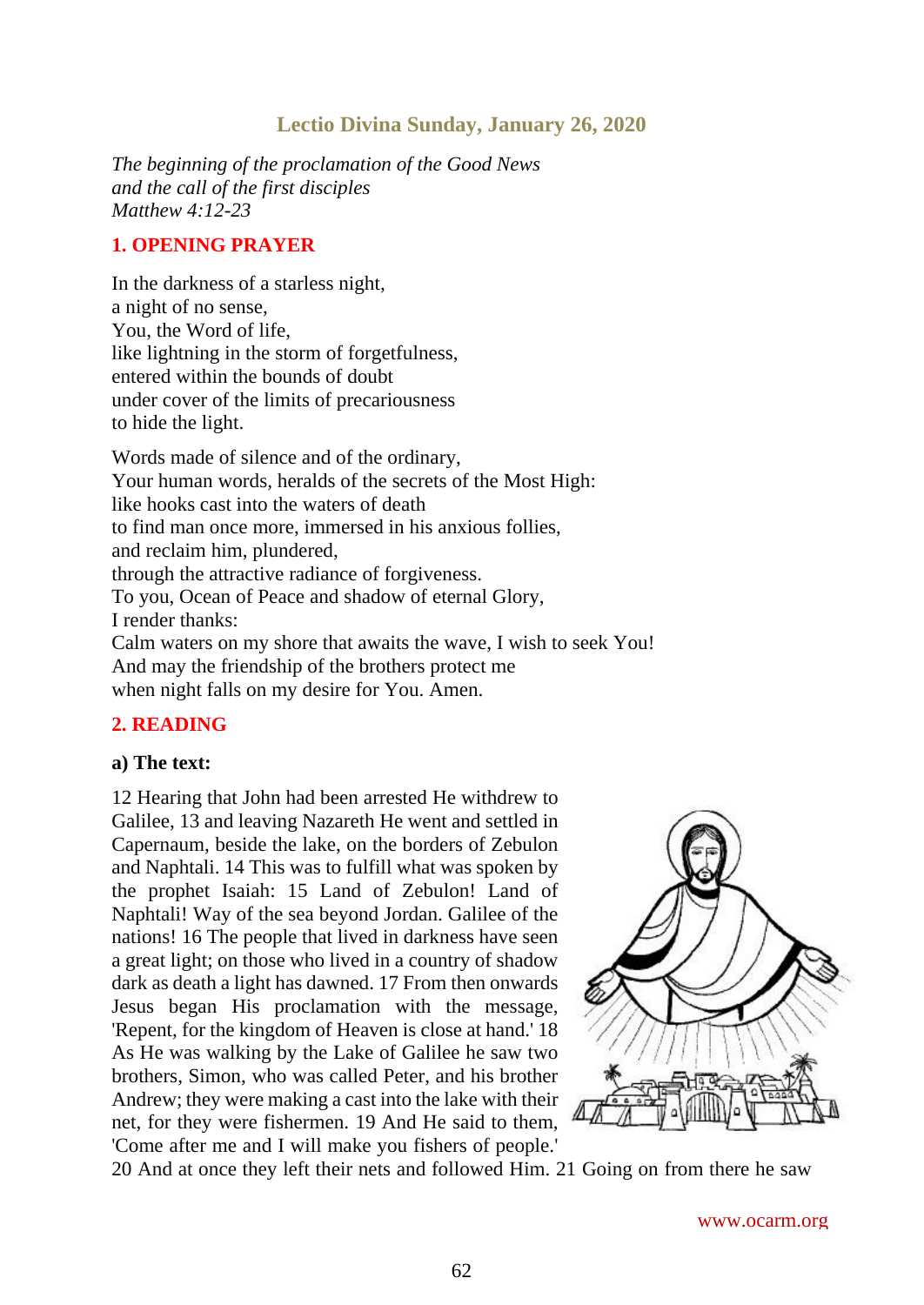another pair of brothers, James son of Zebedee and his brother John; they were in their boat with their father Zebedee, mending their nets, and He called them. 22 And at once, leaving the boat and their father, they followed Him. 23 He went around the whole of Galilee teaching in their synagogues, proclaiming the good news of the kingdom and curing all kinds of disease and illness among the people.

## **b) A moment of silence:**

Let us allow the voice of the Word to resonate within us.

# **3. MEDITATION**

## **a) Questions for reflection:**

*- Jesus settled by the sea:* the Son of God settled beside human beings. The sea, this mysterious and boundless world, as immense in its horizon as the heavens are; the one reflected in the other, bordering on each other, distinct, a mutual reflection of calm and peace. Jesus, land of God, comes to live by the sea and becomes land of humankind. Shall we go and live beside God as the Word was before He came to us? Or is our fragile life in the flesh sufficient for us?

*- The people that lived in darkness have seen a great light:* immersed in darkness, men and women live their days in resigned pain and without the hope of anything changing for them. The world where faith is denied is a world immersed in darkness until light comes into it. Christ, the light of nations, has come into the world and darkness has dissipated so that the light might shine. Has the darkness within us dissipated?

*- They left their nets at once and followed him.* At once. Left. Followed. Difficult words for our way of life. To respond to God: yes, but calmly. To leave whatever we are doing for the Lord: yes, but first we must think well. How would it be if we did as the Apostles did: at once, left everything and followed Him?

# **b) A key to the reading***:*

The God of the universe who created heaven and earth with His Word alone, leaves His dwelling place and comes to live beside the sea in a foreign land, to speak the language of earth so that heaven may be made known. The Son of man, too, the master from Nazareth, leaves the home of His youth to go to the Galilee of the peoples beyond the Jordan. The darkness of ignorance that flickers across the centuries is pierced by a great light. The shadows of death hear words that open new ways and new life: *«Repent for the kingdom of heaven is near».* To change itinerary, to come close to the light is not something strange for those who are familiar with the presence of the Most High. Because the eyes get used to the presence and the human heart easily forgets the past darkness when it is enjoying splendor. Repent. How? Human relationship becomes the new way along the sea-shore. There are brothers along the shore, pairs of brothers: Simon and Andrew, James and John. God does not come to break these relationships, but takes them up so as to fish in a new more shining life, in His life and His sea.

As He was walking… The way is a great secret of the spiritual life. We are not called to stand still, but for us also to go by the sea, the sea of the world where people are the fish, immersed in bitter, salty and inhuman waters. Fishers of people. One cannot fish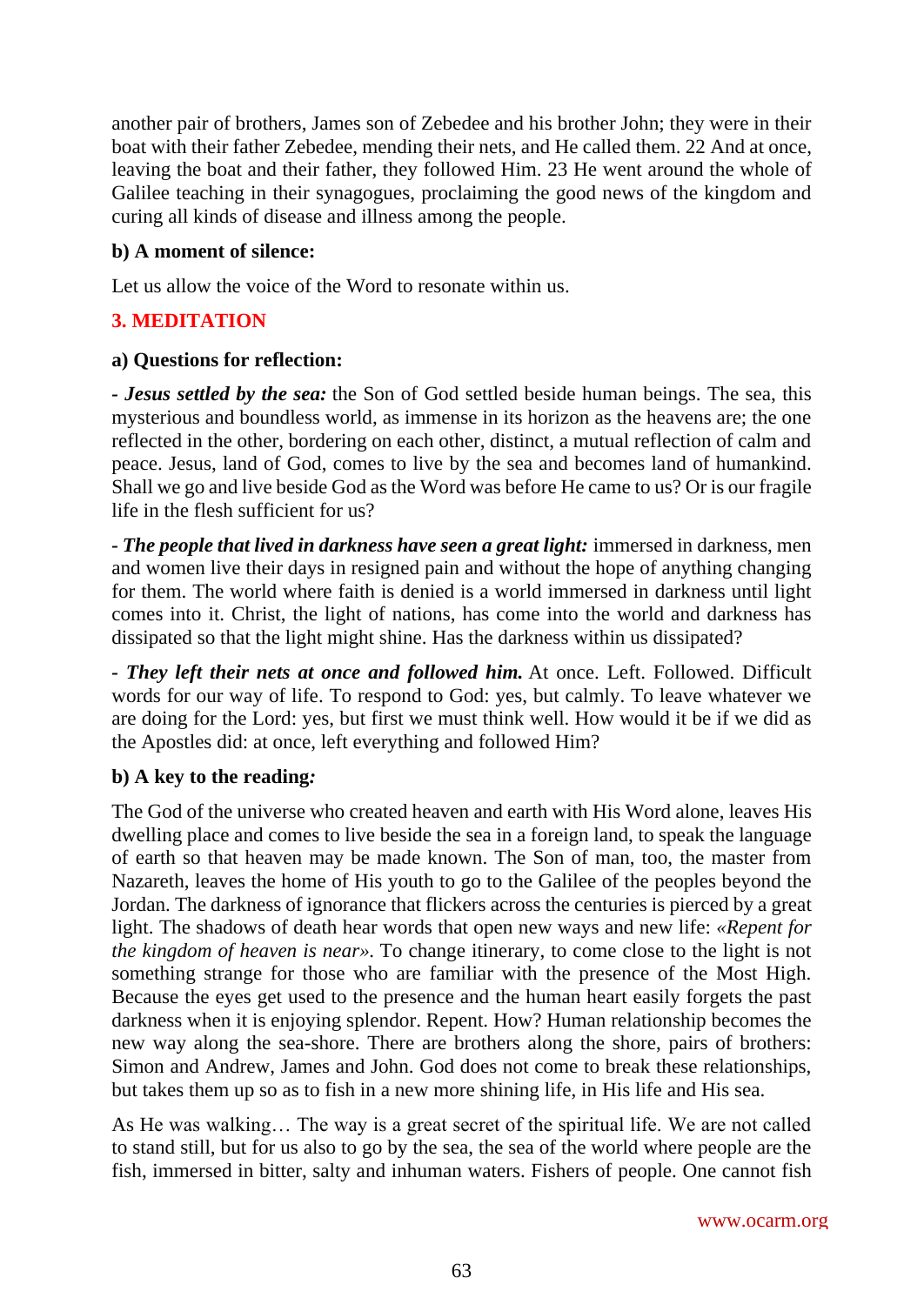without the net of love, without a father who guards the boat, without a boat to launch into the deep. The net of human relationships is the only possible weapon of evangelizers, because with love we can go on a great fishing expedition, and love must not only be proclaimed but brought. To be called in pairs means precisely this bringing of a visible, concrete love, the love of brothers who enjoy the same parents, the love in whose veins flows the same blood, the same life.

Follow me… to call others to walk, fish and witness. The nets break, but every fisherman is capable of repairing a broken net. Love is not a knick-knack that is broken with use! The art of accommodation makes precious every possible relationship among people. What matters is going, trusting in that new name, always and still called LIFE.

Those called, go and follow Jesus. But where does Jesus go? He walks all over Galilee, teaches in the synagogues, preaches the good news of the kingdom, heals all kinds of diseases and infirmities of the people. Every sea person, apostle of the Kingdom, will act like Jesus: will walk the ways of the world and stop in the market places of people, will tell the good news of God and will take care of the sick and infirm, will make visible the concern of the Father for each one of His sons and daughters.

## **4. PRAYER (Isa 43:1-21)**

Do not be afraid, for I have redeemed you; I have called you by your name, you are mine. Should you pass through the waters, I shall be with you; or through rivers, they will not swallow you up. Should you walk through fire, you will not suffer, and the flame will not burn you. For I am Yahweh, your God, the Holy One of Israel, your Savior.

Since I regard you as precious, since you are honored and I love you, I therefore give people in exchange for you, and nations in return for your life.

Do not be afraid, for I am with you. You yourselves are my witnesses, declares Yahweh, and the servant whom I have chosen, so that you may know and believe me and understand that it is I. I, I am Yahweh, and there is no other Savior but me.

Thus says Yahweh, who made a way through the sea, a path in the raging waters, No need to remember past events, no need to think about what was done before. Look, I am doing something new, now it emerges; can you not see it?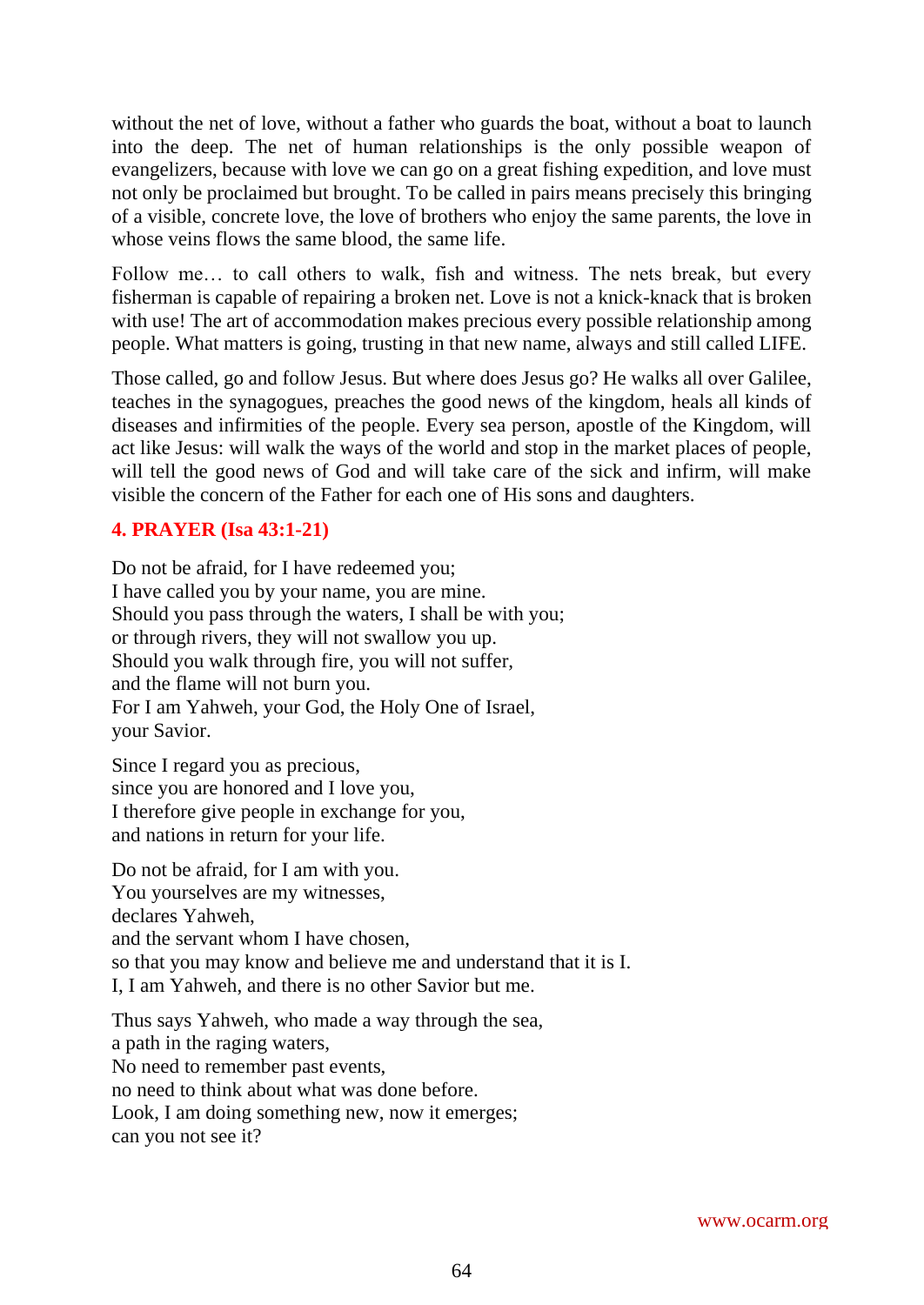Yes, I am making a road in the desert and rivers in wastelands. The people I have shaped for Myself will broadcast My praises.

#### **5. CONTEMPLATION**

The waters of the sea that cover the earth tell me of the flow of your life, Lord. When sky and sea blend at the horizon, it seems as if I am seeing all that You are being reloaded into our being. A flow that is a soft wave of presence and an unspeakable story of love, made up of names, events, ages, secrets, placid emotions and unforeseen troubles, a story made up of lights and grey times, of enthusiasms and calm drowsiness. This sea that is humanity invaded by Your peace contains words without end, the words of your Word who wanted profoundly to take on the vest of the sand of time. How many words on the shores and ocean beds that are silently gathered, if only I am disposed to listen, Your words that the waves of life bring to shore and that are roads for navigators, ancient and new words, words never forgotten and words wrapped in mystery. Lord, may the waves of humanity not sweep me away, but may they become trails of communion for the fragile boat of my journey. May I learn from You to launch into the deep to fish in the dark nights of the human story, when the fish are more prone to allow themselves to be caught. At Your word, my God, I will cast the nets, and when I bring the boats to shore, I will go on following the footsteps You have left on the shore of history, when You chose to clothe Yourself with our muddy clothes.

## **Lectio Divina Monday, January 27, 2020**

#### *Ordinary Time*

## **1) Opening prayer**

All-powerful and ever-living God, direct Your love that is within us, that our efforts in the name of Your Son may bring the human race to unity and peace. We ask this through our Lord Jesus Christ, Your Son, who lives and reigns with You and the Holy Spirit, One God, for ever and ever. Amen.

## **2) Gospel Reading - Mark 3:22-30**

The scribes who had come from Jerusalem said of Jesus, "He is possessed by Beelzebul," and "By the prince of demons he drives out demons." Summoning them, he began to speak to them in parables, "How can Satan drive out Satan? If a kingdom is divided against itself, that kingdom cannot stand. And if a house is divided against itself, that house will not be able to stand. And if Satan has risen up against himself and is divided, he cannot stand; that is the end of him. But no one can enter a strong man's house to plunder his property unless he first ties up the strong man. Then he can plunder his house. Amen, I say to you, all sins and all blasphemies that people utter will be forgiven them. But whoever blasphemes against the Holy Spirit will never have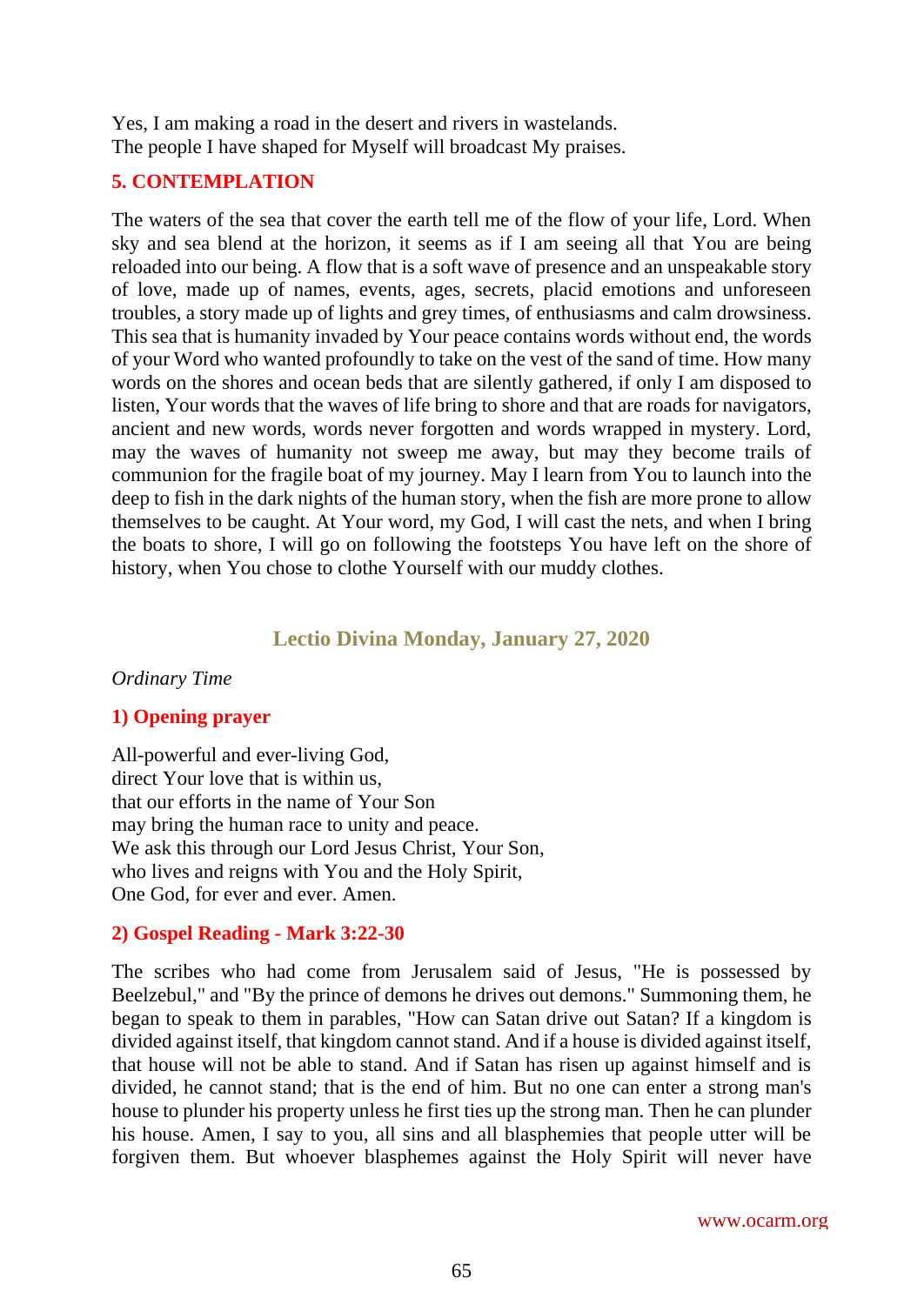forgiveness, but is guilty of an everlasting sin." For they had said, "He has an unclean spirit."

## **3) Reflection**

*• The conflict grows.* In the Gospel of Mark there is a progressive sequence. By the measure in which the Good News advances and people accept it, in the same measure it grows resistance on the part of the religious authority. The conflict began to grow and to influence all groups of people. For example, the relatives of Jesus thought that He was out of His mind. (Mk 3:20-21), and the scribes who had come from Jerusalem thought that He was possessed, that Beelzebul was in Him (Mk 3:22).

*• The conflict with authority*. The scribes slandered against Him. They said that Beelzebul was in Him and that it was through the prince of devils that He drove out the devils. They had come from Jerusalem, about 120 kilometers away, to keep an eye on Jesus' behavior. They wanted to defend tradition against the new ideas that Jesus taught to the people (Mk 7:1). They thought that His teaching was against good doctrine. The response given by Jesus had three parts.

*- First Part*: *The comparison with a divided family.* Jesus uses the comparison of the divided family and the divided kingdom to denounce the absurdity of the slander. To say that Jesus casts out or drives out the devils with the help of the prince of the devils is to deny what is evident. It is like saying that water is dry, and that the sun is darkness. The doctors of Jerusalem slandered because they did not know how to explain the benefits worked by Jesus on behalf of the people. They were afraid to lose their power. *- Second Part: The comparison of the strong man.* Jesus compares the devil to a strong man. Nobody, unless he is a strong person, will be able to take away the house from a strong man to rob it. Jesus is the strongest of all. And this is why He succeeds in entering the house and in dominating and overcoming the strong man. He succeeds in driving out the devils. Jesus wins over the strong man and robs his house. He liberates the people who were under the power of the evil one. The Prophet Isaiah had already used the same comparison to describe the coming of the Messiah (Is 49:24-25). Luke adds that the expulsion of the devil is the evidence of the coming of the Kingdom (Lk 11:20).

*- Third part: The sin against the Holy Spirit.* All sins are forgiven, except the sin against the Holy Spirit. Which is the sin against the Holy Spirit? It is to say, "The spirit which impels Jesus to cast out or drive out the devil, comes precisely from the devil!" The one who speaks in this way is incapable of receiving pardon. Why? Can the one who covers his eyes guess? He cannot! The one who closes his mouth, can he eat? He cannot. The one who does not close the umbrella of slander, can he receive the rain of pardon? He cannot! Pardon would pass by his side but would not reach him. It is not that God does not want to forgive. God always wants to forgive. But it is the sinner who refuses to receive pardon!

## **4) Personal questions**

• The religious authorities close themselves up in themselves and deny the evidence. Has this ever happened to me, that I close myself off before the evidence or facts? *•* Slander is the arm or weapon of the weak. Have you experienced this?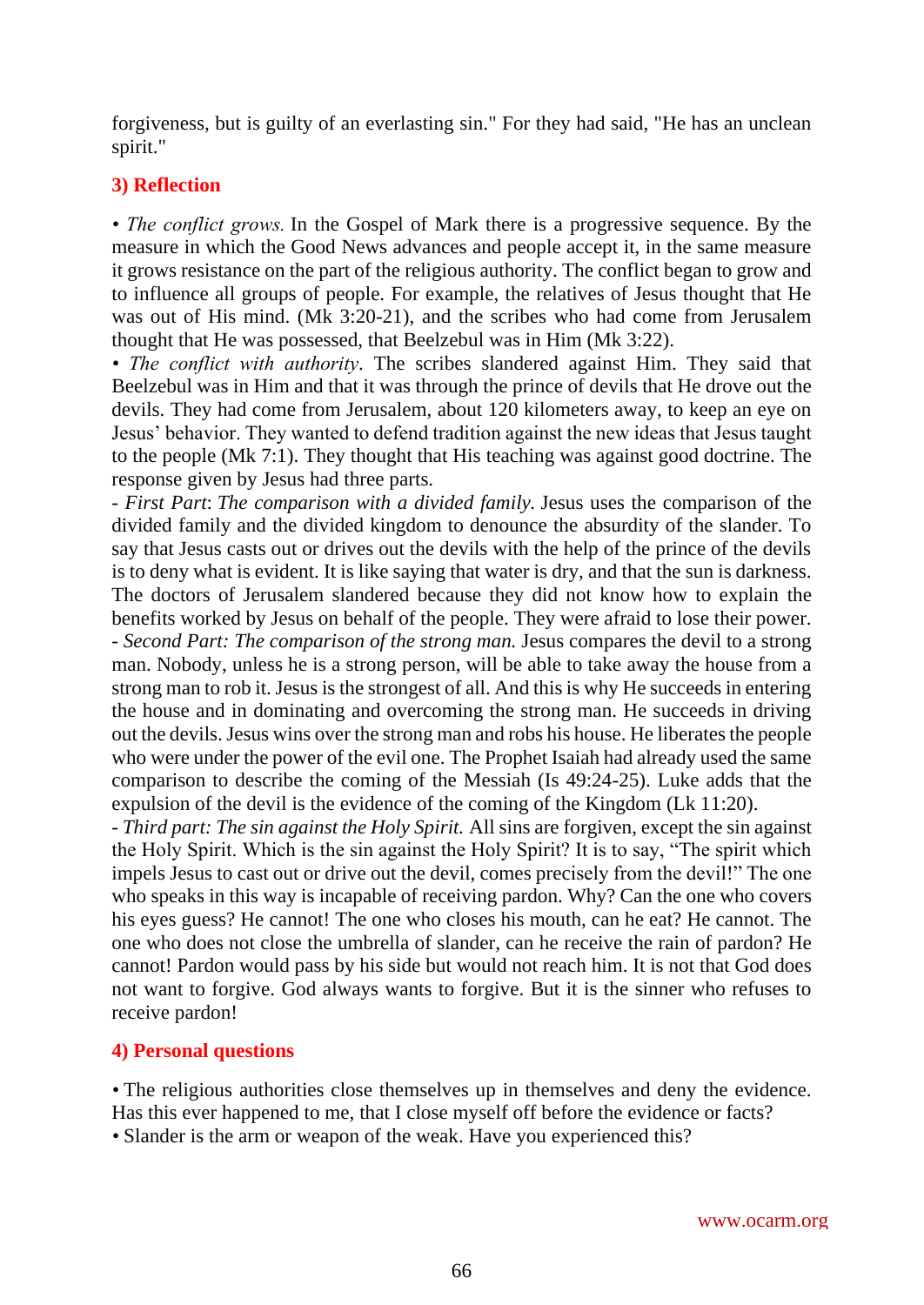## **5) Concluding prayer**

The whole wide world has seen the saving power of our God. Acclaim Yahweh, all the earth, burst into shouts of joy! (Ps 98:3-4)

## **Lectio Divina Tuesday, January 28, 2020**

*Ordinary Time*

## **1) Opening prayer**

All-powerful and ever-living God, direct Your love that is within us, that our efforts in the name of Your Son may bring the human race to unity and peace. We ask this through our Lord Jesus Christ, Your Son, who lives and reigns with You and the Holy Spirit, One God, for ever and ever. Amen.

## **2) Gospel Reading - Mark 3:31-35**

The mother of Jesus and his brothers arrived at the house. Standing outside, they sent word to Jesus and called him. A crowd seated around him told him, "Your mother and your brothers and your sisters are outside asking for you." But he said to them in reply, "Who are my mother and my brothers?" And looking around at those seated in the circle he said, "Here are my mother and my brothers. For whoever does the will of God is my brother and sister and mother."

## **3) Reflection**

• The family of Jesus. The relatives reached the house where Jesus was. They have probably come from Nazareth. From there to Capernaum there is a distance of forty kilometers. His mother also comes with them. They do not enter, but they send a messenger: "Look, Your mother and brothers and sisters are outside asking for You!" Jesus' reaction is clear: "Who are My mother and My brothers?" And He Himself responds by turning to look toward the crowd who is there around Him: "Here are My mother and My brothers! Anyone who does the will of God is My brother and sister and mother!" To understand the meaning of this response it is necessary to look at the situation of the family at the time of Jesus.

• In old Israel, the clan (the large family, the community), was the basis of living together. It was protection for families and people, the guarantee of possession of the land, the principle vehicle of tradition, and the defense of identity. It was the concrete way on the part of the people of that time to incarnate the love of God and the love toward neighbor. To defend the clan was the same as to defend the Covenant.

• In Galilee at the time of Jesus, because of the system established during the long periods of government of Herod the Great (37 BC to 4 BC) and his son Herod Antipas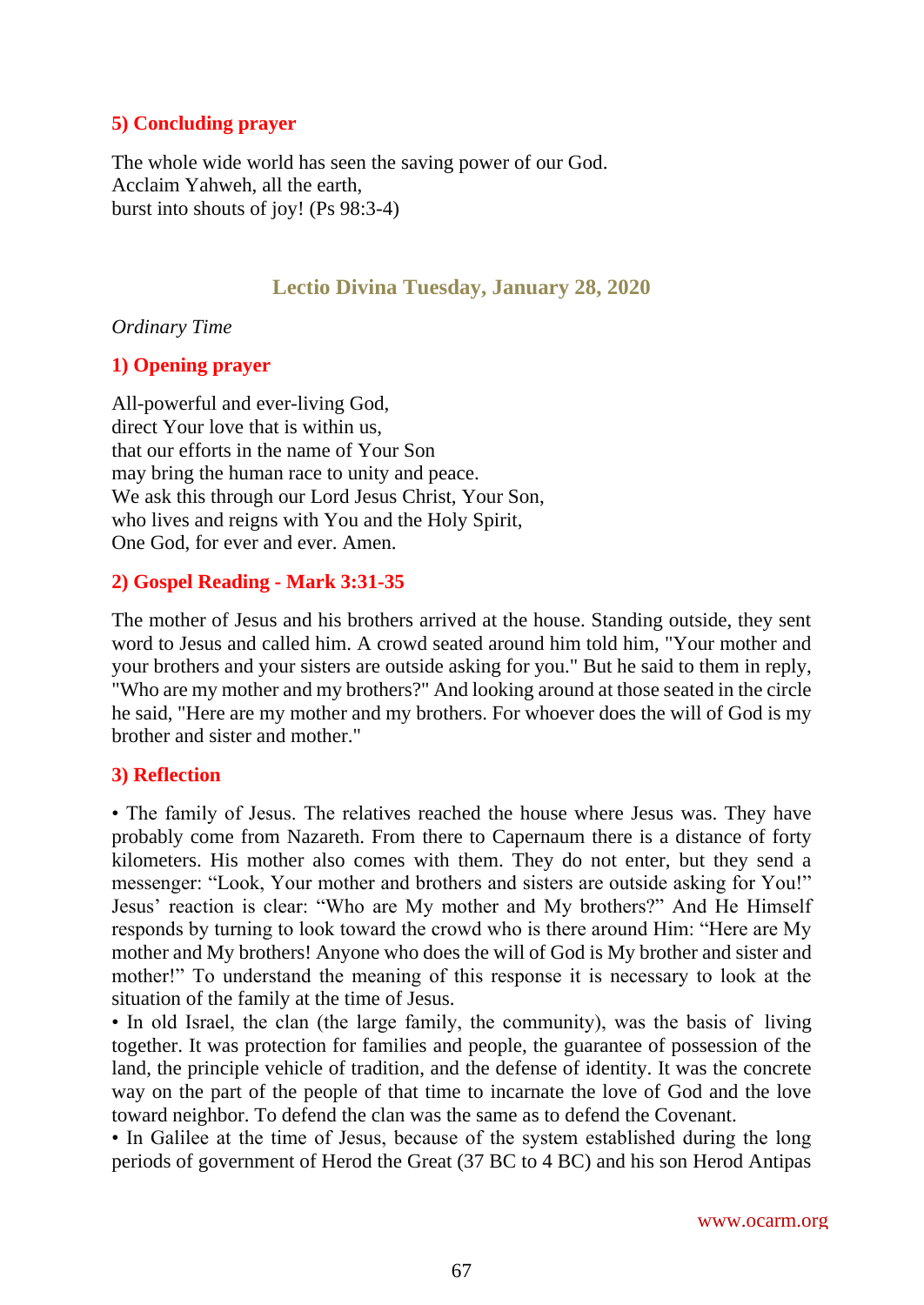(4 BC to 39 AD), the clan (the community), was becoming weaker. The taxes to be paid, both to the government and to the Temple, the debts which were increasing, the individualistic mentality of Hellenism, the frequent threats of violent repression on the part of the Romans and the obligation to accept the soldiers and give them hospitality, and the ever growing problem of survival, impelled families to close themselves in on themselves and to think only of their own needs. This closing up was strengthened by the religion of the time. For example, one who gave his inheritance to the Temple could leave his parents without any help. This weakened the fourth commandment which was the backbone of the clan (Mk 7:8-13). The observance of the norms of purity was a factor in the marginalization of many people too, such as women, children, Samaritans, foreigners, lepers, possessed people, tax collectors or publicans, the sick, mutilated people and paraplegics.

• The concern over the problems of one's own family prevented people from meeting in community. Now, in order that the Kingdom of God could manifest itself in community living, people had to overcome the narrow limits of the small family and open themselves to the larger family, and the community. Jesus gave the example. When His own family tried to take control of Him, He reacted and extended the family: "Who are My mother and My brothers?" And He Himself gave the answer, turning His look toward the crowd, "Here are My mother and My brothers! Anyone who does the will of God is My brother, sister and mother!" (Mk 3:33-35). He created a community. • Jesus asked the same thing from all those who wanted to follow Him. Families should not close themselves in on themselves . The excluded and the marginalized had to be accepted in life with others and feel accepted by God (Lk 14:12-14). This was the path to attaining the objective of the Law, which said , "There must, then, be no poor among you" (Dt 15:4). Like the great prophets of the past, Jesus tries to consolidate community life in the villages of Galilee. He takes back the profound sense of the clan, the family, and the community as an expression of the incarnation of the love toward God and toward neighbor.

#### **4) Personal questions**

• What place and what influence does the community have in my way of living the faith?

• Today, in the large city, overcrowding promotes individualism which is at odds with life in community. What am I doing to counteract this? How does one reconcile personal physical safety with community involvement in these urban areas?

## **5) Concluding prayer**

I waited, I waited for Yahweh, then He stooped to me and heard my cry for help. He put a fresh song in my mouth, praise of our God. (Ps 40:1.3)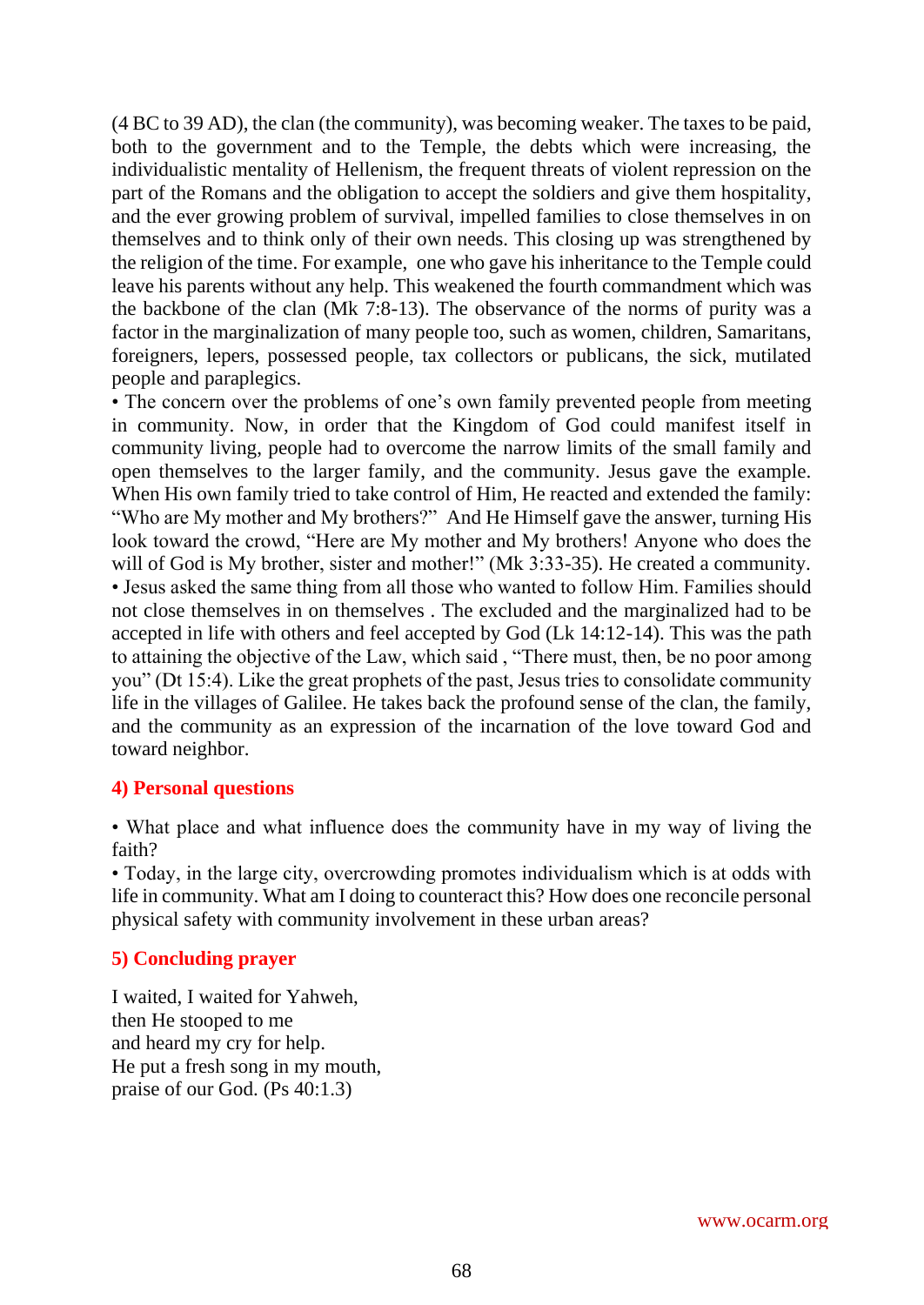## **Lectio Divina Wednesday, January 29, 2020**

#### *Ordinary Time*

#### **1) Opening prayer**

All-powerful and ever-living God, direct Your love that is within us, that our efforts in the name of Your Son may bring the human race to unity and peace. We ask this through our Lord Jesus Christ, Your Son, who lives and reigns with You and the Holy Spirit, One God, for ever and ever. Amen.

#### **2) Gospel Reading - Mark 4:1-20**

On another occasion, Jesus began to teach by the sea. A very large crowd gathered around him so that he got into a boat on the sea and sat down. And the whole crowd was beside the sea on land. And he taught them at length in parables, and in the course of his instruction he said to them, "Hear this! A sower went out to sow. And as he sowed, some seed fell on the path, and the birds came and ate it up. Other seed fell on rocky ground where it had little soil. It sprang up at once because the soil was not deep. And when the sun rose, it was scorched and it withered for lack of roots. Some seed fell among thorns, and the thorns grew up and choked it and it produced no grain. And some seed fell on rich soil and produced fruit. It came up and grew and yielded thirty, sixty, and a hundredfold." He added, "Whoever has ears to hear ought to hear." And when he was alone, those present along with the Twelve questioned him about the parables. He answered them, "The mystery of the Kingdom of God has been granted to you. But to those outside everything comes in parables, so that they may look and see but not perceive, and hear and listen but not understand, in order that they may not be converted and be forgiven." Jesus said to them, "Do you not understand this parable? Then how will you understand any of the parables? The sower sows the word. These are the ones on the path where the word is sown. As soon as they hear, Satan comes at once and takes away the word sown in them. And these are the ones sown on rocky ground who, when they hear the word, receive it at once with joy. But they have no roots; they last only for a time. Then when tribulation or persecution comes because of the word, they quickly fall away. Those sown among thorns are another sort. They are the people who hear the word, but worldly anxiety, the lure of riches, and the craving for other things intrude and choke the word, and it bears no fruit. But those sown on rich soil are the ones who hear the word and accept it and bear fruit thirty and sixty and a hundredfold."

#### **3) Reflection**

• Sitting in the boat, Jesus taught the crowds. In these verses, Mark describes the way in which Jesus teaches the crowd: on the seaside, sitting in the boat, with many people around listening to Him. Jesus was not a cultured person (Jn 7:15). He had not frequented the superior school of Jerusalem. He had come from the country side, from Nazareth. He was someone who was unknown. He was a craftsman and a country man.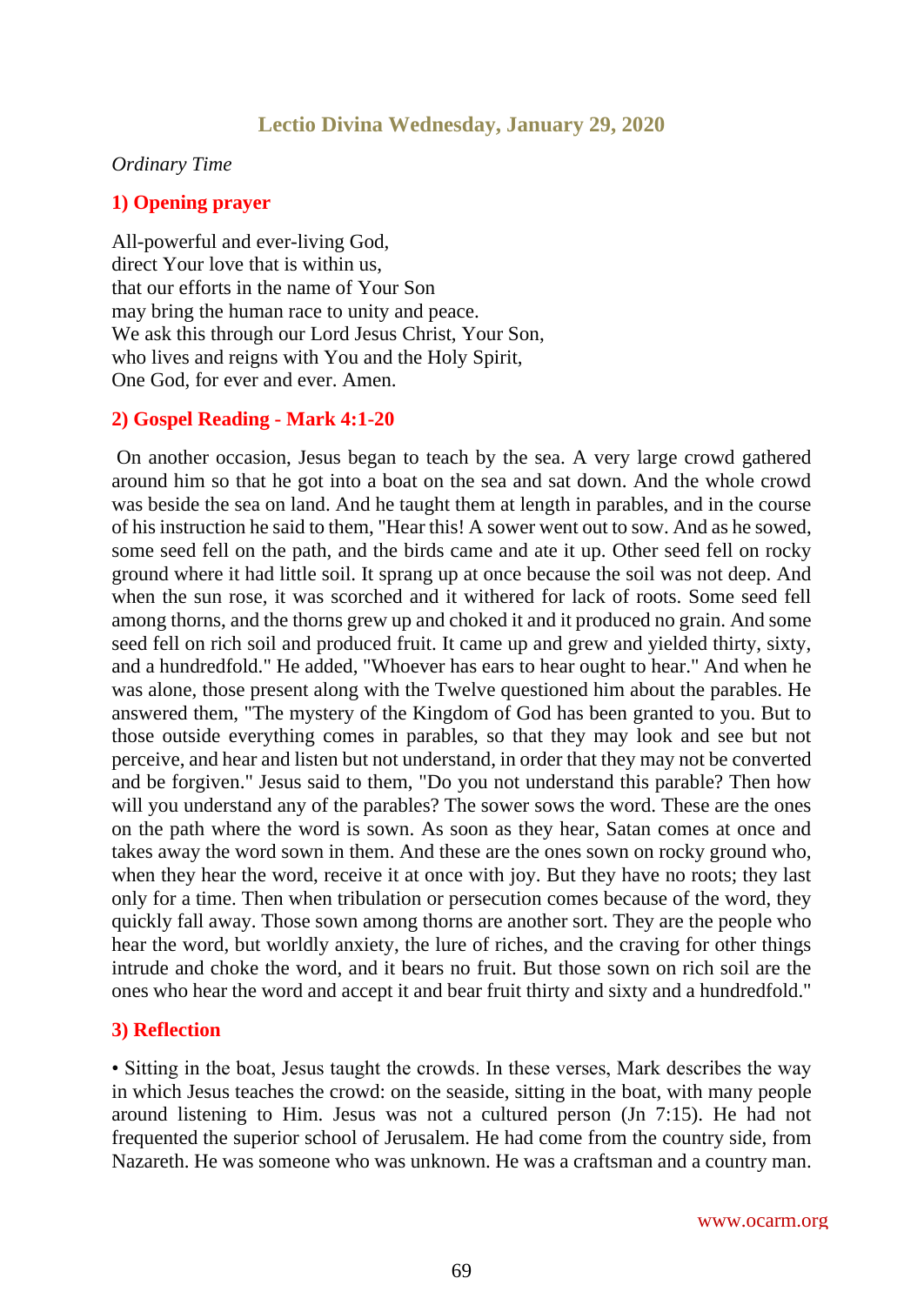Without asking permission from the authorities, He began to teach the people. He spoke in a very different way. People liked to listen to Him.

• Jesus helped people perceive the mysterious presence of the Kingdom in the things of life by means of parables. A parable is a comparison. He uses the known and visible things of life to explain the invisible and unknown things of the Kingdom of God. For example, the people from Galilee understood when He spoke of seeds, soil, rain, the sun, salt, flowers, fish, harvest, etc. His parable uses these things which were known to the people to explain the mysteries of the Kingdom.

• The parable of the sower is a picture of the life of the farmer. At that time it was not easy to get a livelihood from agriculture. The land was full of stones. There were many bushes, little rain and much sun. Many times people, in order to take a shortcut, passed through the fields and stepped on the plants. (Mk 2:23). But in spite of that, every year, the farmer sowed and planted, trusting in the force of the seed, in the generosity of nature.

• He who has ears to listen, let him listen! Jesus begins the parable saying, "Listen!" (Mk 4:3). Now, at the end, He says, "He who has ears to listen, let him listen!" The way to understand the parable is by listening and thinking, "trying to understand!" The parable does not give us everything ready made, but induces those who listen to think and discover, based on the lived experience that they have of the seed. It induces creativity and participation. It is not a doctrine that arrives ready made to be taught and decorated. The parable does not give bottled water, but rather, leads one to the fountain or source. The farmer who listens, says, "Seed in the ground, I know what that is!" But Jesus says that this has something to do with the Kingdom of God. What would this be? One can already guess the long conversations of the crowd. The parable affects the people and moves them to listen to nature and to think about life.

• Jesus explains the parable to His disciples. At home, alone with Jesus, the disciples want to know the meaning of the parable. They do not understand it. Jesus is surprised at their ignorance (Mk 4:13) and responds with a difficult and mysterious phrase. He tells His disciples, "To you is granted the secret of the Kingdom of God; but to those who are outside everything comes in parables, so that they may look and not perceive, listen but not understand, to avoid changing their ways and being healed!" This phrase leads people to ask themselves "then what good is the parable? To clarify or to hide?" Perhaps Jesus uses parables in order for people to continue to live in ignorance and not reach conversion? Certainly not! Because at another point Mark says that Jesus used parables "according to what they could understand" (Mk 4:33).

• The parable reveals and hides at the same time! It reveals to "those who are inside," who accept Jesus, the Messiah, the Servant. It hides for those who insist on considering Him the glorious king. They understand the images of the parable, but they do not grasp the significance.

• The explanation of the parable in its different parts. One after another, Jesus explains the parts of the parable, seed and soil, up to the harvest time. Some scholars hold that this explanation was added later and would have been given to some communities. This is quite possible, because in the bud of the parable there is already the flower of the explanation. Bud and flower, both have the same origin which is Jesus. For this reason, we can continue to reflect and discover other beautiful things in the parable. Once a person asked in community, "Jesus has said that we should be salt. For what does salt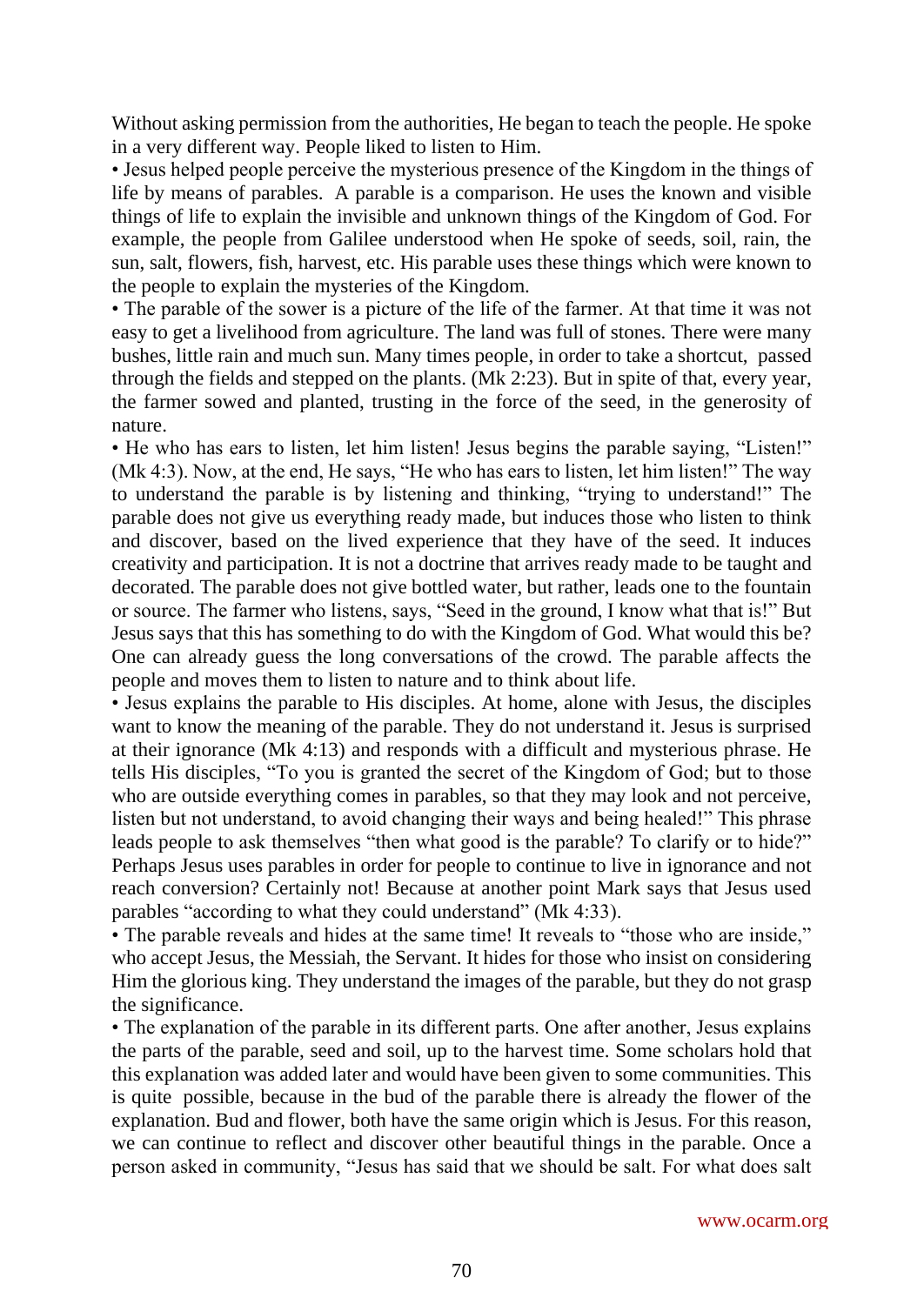serve?" This was discussed and at the end more than ten different purposes for salt were discovered! These meanings were applied to the life of the community and it was discovered that to be salt is something difficult and demanding. The parable functioned! Salt not only has uses, but in Jesus' time it had high value. The Romans used it as money and in the difficult hot climate it was needed by the human body to survive. Salt was valuable and gave life! The same for the seed. Everybody has some experience of the seed.

#### **4) Personal questions**

• What experience do you have with seeds? How does this help you understand the Good News better?

• What type of soil are you?

## **5) Concluding prayer**

Fix your gaze on Yahweh and your face will grow bright, you will never hang your head in shame. (Ps 34:5)

## **Lectio Divina Thursday, January 30, 2020**

#### *Ordinary Time*

## **1) Opening prayer**

All-powerful and ever-living God, direct Your love that is within us, that our efforts in the name of Your Son may bring mankind to unity and peace. We ask this through our Lord Jesus Christ, Your Son, who lives and reigns with You and the Holy Spirit, one God, for ever and ever. Amen.

## **2) Gospel Reading - Mark 4:21-25**

Jesus said to his disciples, "Is a lamp brought in to be placed under a bushel basket or under a bed, and not to be placed on a lampstand? For there is nothing hidden except to be made visible; nothing is secret except to come to light. Anyone who has ears to hear ought to hear." He also told them, "Take care what you hear. The measure with which you measure will be measured out to you, and still more will be given to you. To the one who has, more will be given; from the one who has not, even what he has will be taken away."

## **3) Reflection**

• The lamp which gives light. At that time, there was no electric light. Imagine all that follows. The family is at home. It begins to get dark. The father lifts up the small lamp,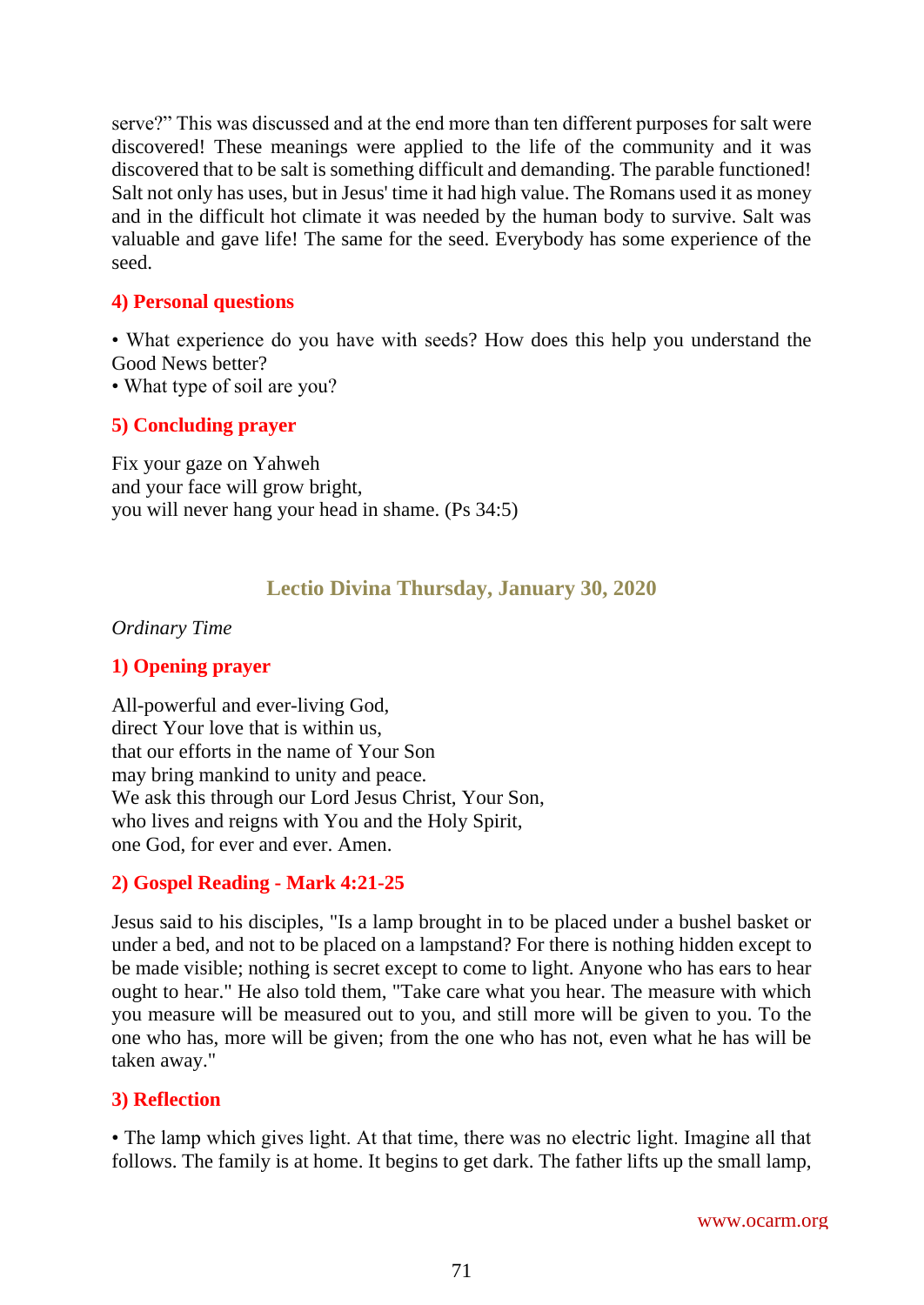lights it and places it under the tub or under the bed. What will the others say? They will began to scream, "Father, place it on the table!" This is the story that Jesus tells. He does not explain. He only says, "Anyone who has ears to listen, should listen!" The Word of God is the lamp which should be lit in the darkness of the night. If it remains hidden in the closed book of the bible, it is like a small lamp under the tub. When it is united to the life in community, there it is placed on the table and it gives light!

• Be attentive to preconceptions. Jesus asks the disciples to become aware of the preconceptions with which they listen to the teaching He offers. We should be attentive to the ideas which we have when we look at Jesus! If the lenses over the eyes are green, everything seems to be green. If they are blue, everything will be blue! If the idea with which we look at Jesus is mistaken, everything which I think about Jesus will be subject to error. If I think that the Messiah has to be a glorious king, I will understand nothing of what the Lord teaches and I will conclude that everything is mistaken.

• Parable: a new way of teaching and speaking of Jesus. Jesus used parables, above all, to teach; this was His way. He had an enormous capacity to find very simple images to compare the things of God with the things of the life which people knew and experienced in the daily struggle to survive. This presupposes two things: to be inside, involved in the things of life, and to be inside, involved in the things of the Kingdom of God.

• Jesus' teaching was different from the teaching of the scribes. It was Good News for the poor, because Jesus revealed a new face of God, in which people could recognize themselves and rejoice. "I bless You, Father, Lord of heaven and of earth, for hiding these things from the learned and the clever and revealing them to little children. Yes, Father, for that is what it pleased You to do!" (Mt 11:25-28).

## **4) Personal questions**

• The Word of God, a lamp which gives light. What place does the Bible have in my life? What light do I receive?

• What is the image of Jesus that I have within me? Who is Jesus for me and who am I for Jesus?

• What can I do, on a regular basis, to further learn the context of the bible and His teaching, to reduce my preconceptions, so I too won't have on colored lenses and will be able to see and act clearly?

# **5) Concluding prayer**

Taste and see that Yahweh is good. How blessed are those who take refuge in Him. (Ps 34:8)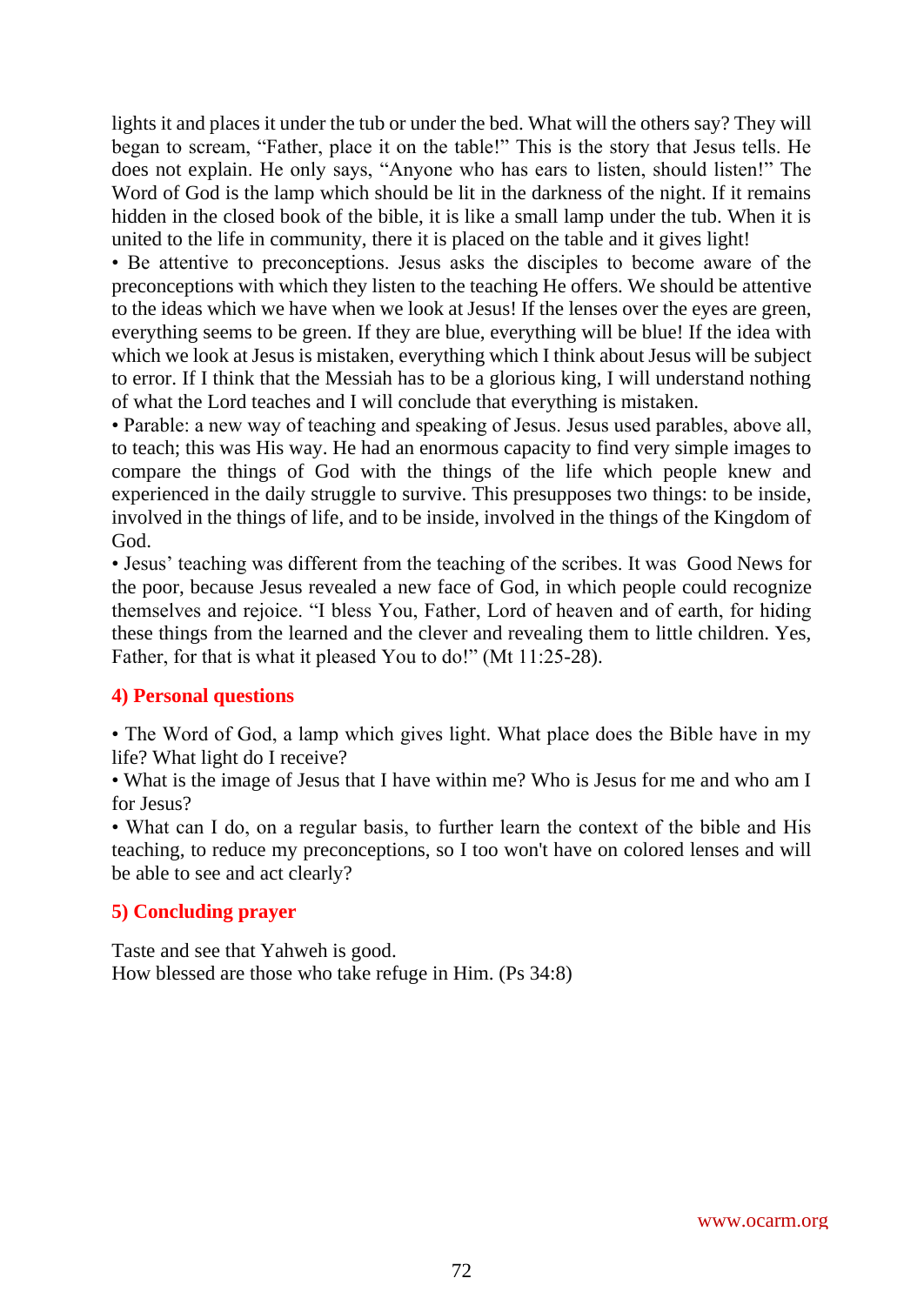# **Lectio Divina Friday, January 31, 2020**

#### *Ordinary Time*

## **1) Opening prayer**

All-powerful and ever-living God, direct Your love that is within us, that our efforts in the name of Your Son may bring the human race to unity and peace. We ask this through our Lord Jesus Christ, Your Son, who lives and reigns with You and the Holy Spirit, One God, for ever and ever. Amen.

## **2) Gospel Reading - Mark 4:26-34**

Jesus said to the crowds: "This is how it is with the Kingdom of God; it is as if a man were to scatter seed on the land and would sleep and rise night and day and the seed would sprout and grow, he knows not how. Of its own accord the land yields fruit, first the blade, then the ear, then the full grain in the ear. And when the grain is ripe, he wields the sickle at once, for the harvest has come." He said, "To what shall we compare the Kingdom of God, or what parable can we use for it? It is like a mustard seed that, when it is sown in the ground, is the smallest of all the seeds on the earth. But once it is sown, it springs up and becomes the largest of plants and puts forth large branches, so that the birds of the sky can dwell in its shade." With many such parables he spoke the word to them as they were able to understand it. Without parables he did not speak to them, but to his own disciples he explained everything in private.

#### **3) Reflection**

• It is always beautiful to see Jesus, who sought in life and in events new elements and images which could help people to see and experience the presence of the Kingdom. In today's Gospel, once again, He narrates two brief stories which take place every day in the life of all of us: the story of "the seed that grows by itself" and the story of "the small mustard seed which grows into the biggest shrub".

• The story of the seed which grows alone. The farmer who plants knows the process: seed, the green sprout, leaf, spike, grain. The farmer knows how to wait. He does not cut down the grain before it is time. But he does not know how the soil, the rain, the sun and the seed have this force or strength to make the plant grow from nothing until it bears fruit. This is how the Kingdom of God is. It is a process. There are stages and moments of growth. It takes place in time. It produces fruit at just the right moment, but nobody knows how to explain its mysterious force - nobody, not even the landlord. Only God!

• The story of the small mustard seed which grows and becomes big. The mustard seed is small, but it grows, and at the end the birds make their nests in its branches. This is how the Kingdom is. It begins very small, it grows, and it extends its branches. The parable leaves an open question which will receive a response later on in the Gospel: Who are the birds? The text suggests that it is the pagans, who will not be able to enter